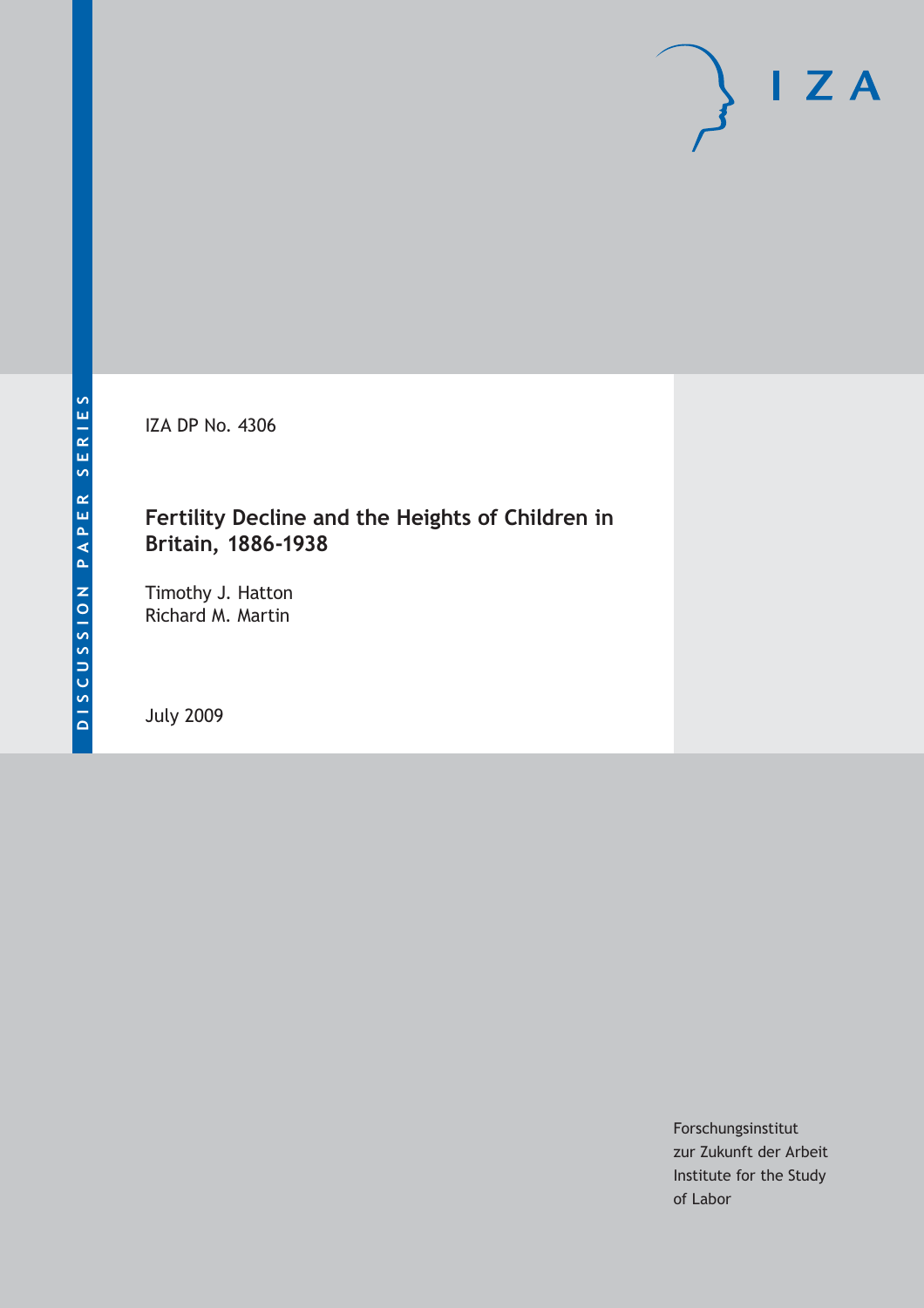# **Fertility Decline and the Heights of Children in Britain, 1886-1938**

# **Timothy J. Hatton**

*Australian National University and IZA* 

# **Richard M. Martin**

*University of Bristol* 

Discussion Paper No. 4306 July 2009

IZA

P.O. Box 7240 53072 Bonn Germany

Phone: +49-228-3894-0 Fax: +49-228-3894-180 E-mail: [iza@iza.org](mailto:iza@iza.org)

Any opinions expressed here are those of the author(s) and not those of IZA. Research published in this series may include views on policy, but the institute itself takes no institutional policy positions.

The Institute for the Study of Labor (IZA) in Bonn is a local and virtual international research center and a place of communication between science, politics and business. IZA is an independent nonprofit organization supported by Deutsche Post Foundation. The center is associated with the University of Bonn and offers a stimulating research environment through its international network, workshops and conferences, data service, project support, research visits and doctoral program. IZA engages in (i) original and internationally competitive research in all fields of labor economics, (ii) development of policy concepts, and (iii) dissemination of research results and concepts to the interested public.

IZA Discussion Papers often represent preliminary work and are circulated to encourage discussion. Citation of such a paper should account for its provisional character. A revised version may be available directly from the author.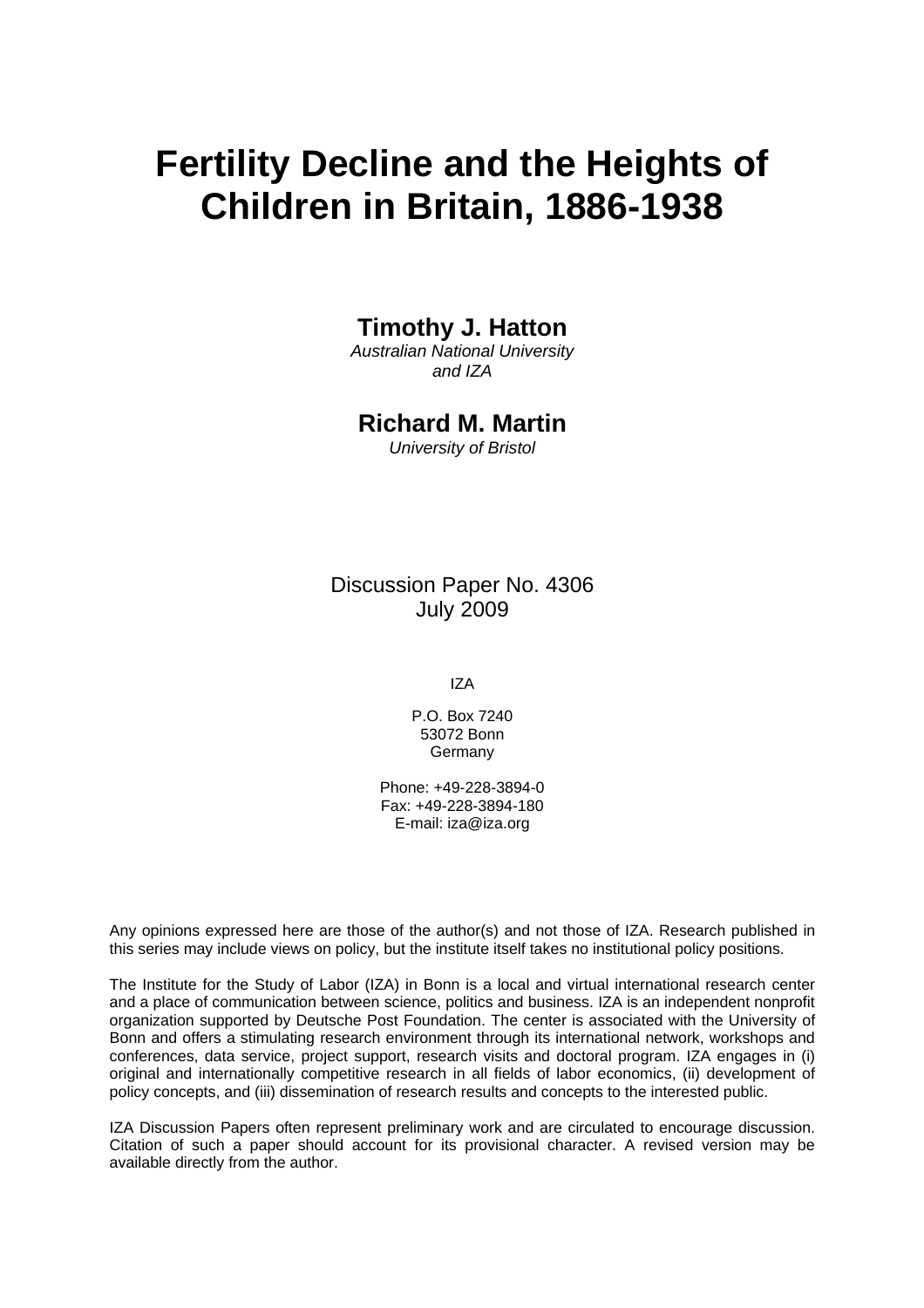IZA Discussion Paper No. 4306 July 2009

# **ABSTRACT**

# **Fertility Decline and the Heights of Children in Britain, 1886-1938[\\*](#page-2-0)**

In this paper we argue that the fertility decline that began around 1880 had substantial positive effects on the health of children, as the quality-quantity trade-off would suggest. We use microdata from a unique survey from 1930s Britain to analyze the relationship between the standardized heights of children and the number of children in the family. Our results suggest that heights are influenced positively by family income per capita and negatively by the number of children or the degree of crowding in the household. The evidence suggests that family size affected the health of children through its influence on both nutrition and disease. Applying our results to long-term trends, we find that rising household income and falling family size contributed significantly to improving child health between 1886 and 1938. Between 1906 and 1938 these variables account for nearly half of the increase in heights, and much of this effect is due to falling family size. We conclude that the fertility decline is a neglected source of the rapid improvement in health in the first half of the twentieth century.

JEL Classification: I32, J13, N33, N34

Keywords: fertility decline, heights of children, health in Britain

Corresponding author:

 $\overline{a}$ 

Timothy J. Hatton Economics Program Research School of Social Sciences H C Coombs Bldg The Australian National University Canberra ACT 0200 Australia E-mail: [tim.hatton@anu.edu.au](mailto:tim.hatton@anu.edu.au)

<span id="page-2-0"></span><sup>\*</sup> We are grateful for useful comments from Alison Booth, George Davey Smith, Roderick Floud, Ian Gazeley, Richard Steckel, Mark Thomas, Jeff Williamson, Chikako Yamauchi, and participants at the Economic History Association Conference in New Haven and seminars at Australian National University, Monash University and the University of Melbourne. We also thank two anonymous referees.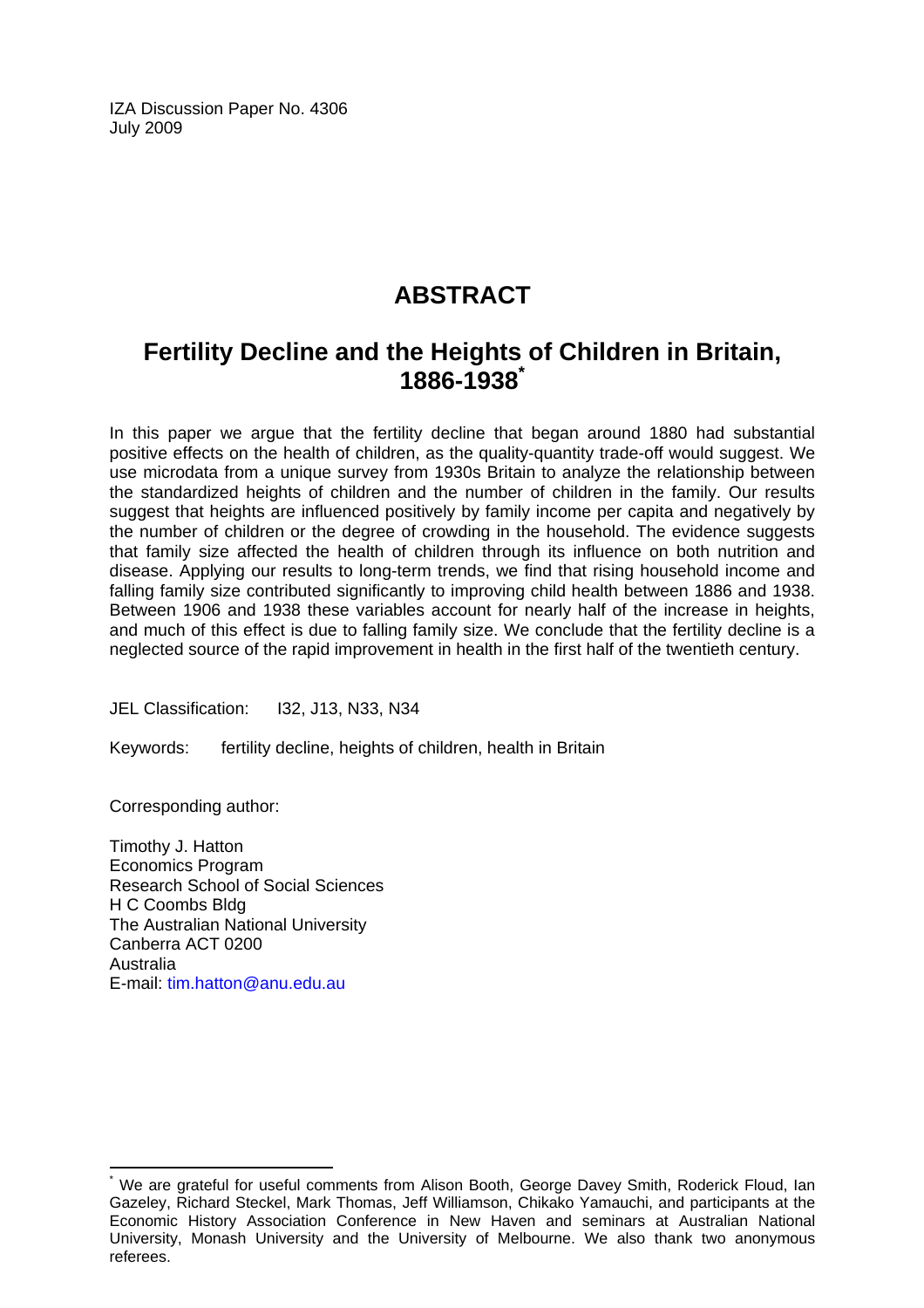#### **Introduction**

1

It now well understood that growth during childhood is conditioned by nutrition and disease. A host of studies in a variety of historical and development settings have explored the link between nutrition and growth, so much so that height has become widely accepted as a key indicator of physiological well-being. It is also widely acknowledged that the disease environment matters: children subject to frequent bouts of disease such as diarrhoea and respiratory infections are less able to convert the available food supply into the growth of bone and sinew. While it is possible to regain lost ground through lengthening the growth years, catching up may be partial and so deficits in nutrition and health can leave a permanent mark on final height. Research by epidemiologists and others has also shown that poor health during childhood and diminished height is correlated with adult health conditions such as ischaemic heart disease and with increased risk of mortality from all causes.<sup>1</sup>

In the past 25 years economic historians have unearthed a vast amount of data on heights that has painted a much clearer picture of long-run trends in the biological standard of living (Steckel, 1995; 2009). For the United States and a number of European countries the results typically show a steady increase in average heights that broadly correlates with the pace of economic development, although with some temporary reverses such as those observed in the United States, Britain, the Netherlands, Sweden and Germany around the middle of the nineteenth century.<sup>2</sup> The steady growth trend in the late nineteenth century was followed by a much steeper upward trend that started in most countries around the end of the nineteenth century and extended well beyond the Second World War.<sup>3</sup> The remarkable pace of improvement in the health of children in the first half of the twentieth century has been widely attributed to better nutrition as a direct result of the growth in per capita income as well as to public heath improvements, the availability of antibiotics and vaccination, and medical progress more generally. However, there is an issue of timing, as rapid improvements in health often preceded a

<sup>&</sup>lt;sup>1</sup> For useful surveys, see Elo and Preston (1992) and Galobardes et al. (2004).

 $2^2$  See the country studies in Floud and Steckel (1997) and the overview by Haines (2004),

 $3$  The trends for a number of countries are compared in Floud (1994, pp. 16-19) and presented graphically by Weir (1993). More recently, Baten (2007, p. 11) shows that the sharp discontinuity in the trajectory of heights in western Europe and North America around the turn of the  $20<sup>th</sup>$  century is not paralleled in the populations of other continents.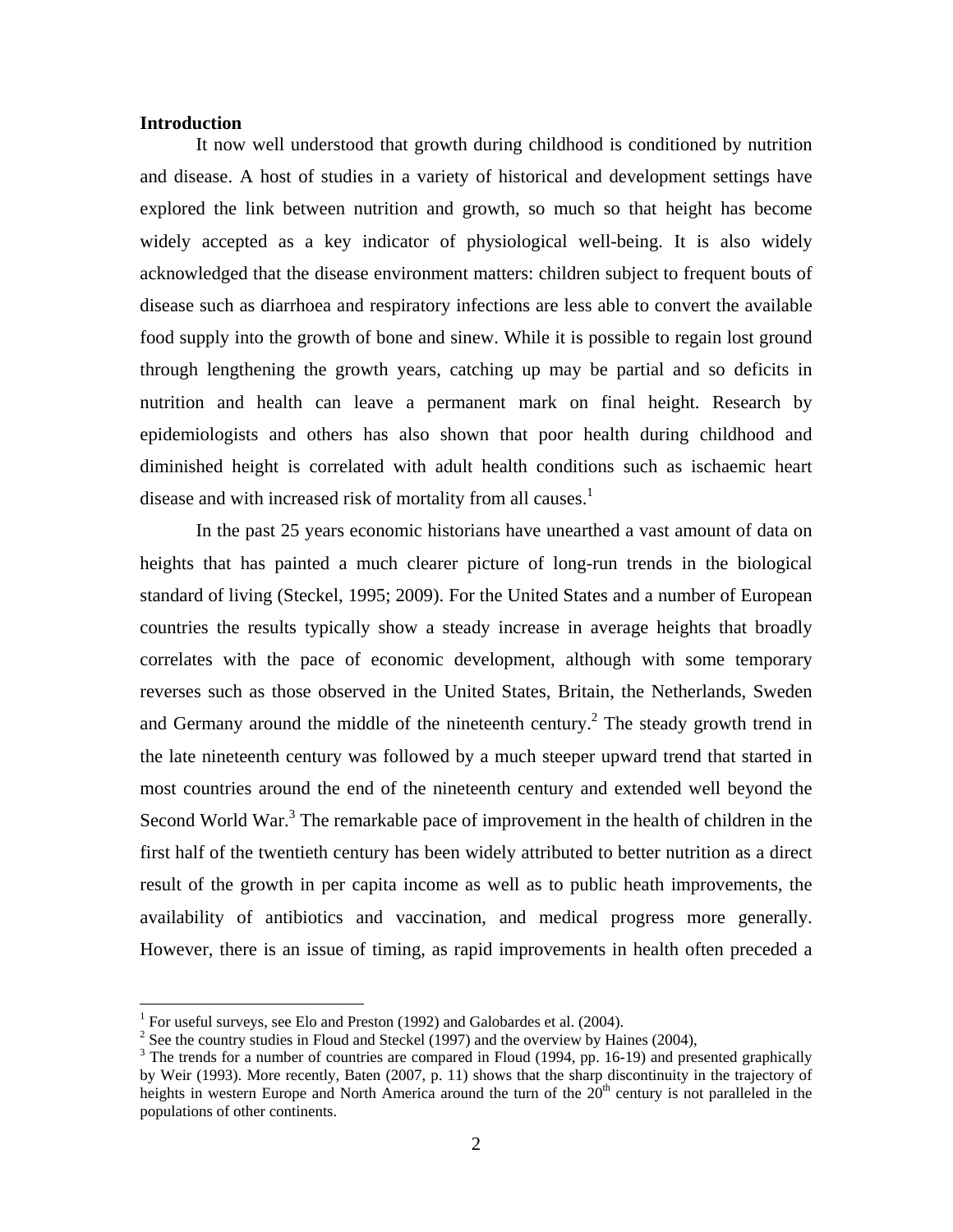quickening in the growth of income per capita and they also largely pre-date the expansion of heath services and public welfare programs (McKeown and Record and Turner, 1975).

One factor that that has been neglected in much of the debate is the diminishing size of the family resulting from the decline in fertility that began in the late nineteenth century and continued until the  $1930s<sup>4</sup>$ . This trend has been interpreted as the progressive substitution away from large numbers of children per family towards higher average child 'quality'. The preference for quality in dimensions such as health and education over quantity has been linked to trends such as lower infant mortality, restrictions on child labour, the rise of education (especially among parents) and a host of other factors associated with economic development. Clearly, if smaller families are causally linked to improved outcomes for children, then the fertility decline should have been a powerful force for improvement. It is worth stressing that the focus here is exclusively on the effects of changing family circumstances rather than on their causes.<sup>5</sup>

The quality-quantity trade-off has been subject of a lively empirical debate among economists since the pioneering analyses of Becker and Lewis (1973) and Becker and Tomes (1976). A host of studies have explored the links between childhood conditions and health and educational outcomes using modern microdata, which include, among other explanatory variables, the number of children in the household. Although there are issues of causal inference, the weight of evidence favours a negative relationship between the number of siblings and the average child outcome.<sup>6</sup> In this light it is surprising that so little attention has been paid to this key relationship in explaining the dramatic improvements in health from the end of the nineteenth century.

Empirical analysis of country-level data has firmly established the historical link between income per capita and the heights of young adults (Floud, 1994; Steckel, 1995). Other variables matter too, including inequality and, interestingly, infant mortality both of which have negative effects. The latter finding points to the importance of the disease

<sup>&</sup>lt;sup>4</sup> One important exception is Reves (1985) who argued that declining fertility played a significant role in reducing infectious disease among children in England and Wales from the late nineteenth century.

<sup>&</sup>lt;sup>5</sup> There is an extensive literature on the factors influencing the choice of smaller families, which include expanding consumption possibilities, increasing education, and changing social norms. Recent important contributions on Britain include Garrett et al. (2001), Humphries (2007) and Scott (2008).

 $6$  For the effects on education see Hanushek (1992), Booth and Kee (2009).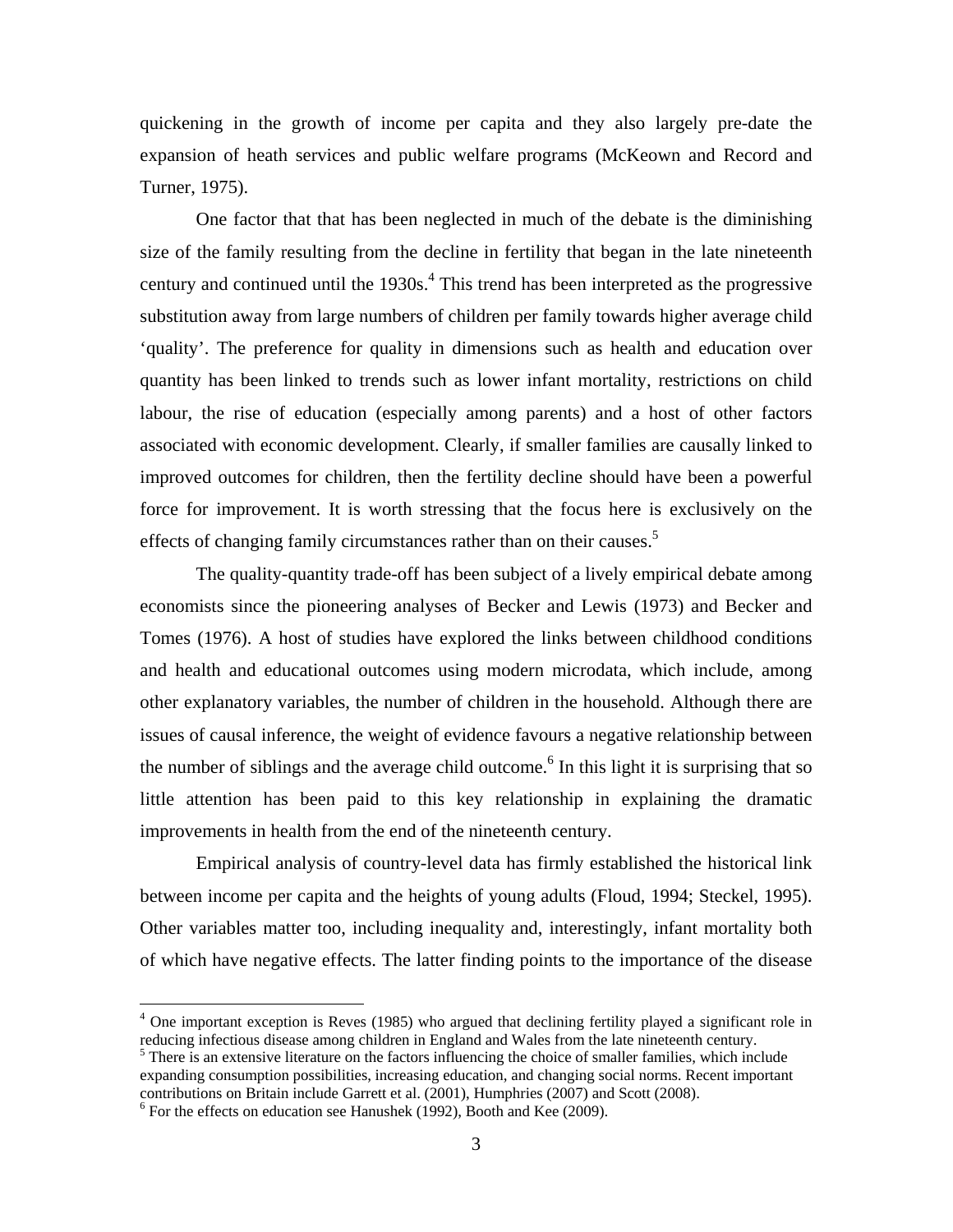environment in conditioning growth, and the decline in infant mortality has sometimes been related to the decline in fertility. One of the few studies to make the direct link between fertility and height is Weir (1993) who analysed regional data on the heights of French conscripts from 1840 to 1911. Using this panel he found that, in the presence of other effects, falling marital fertility contributed half to three-quarters of a centimetre to the increase in heights across the nineteenth century. This accounts for about a quarter of the total gain in height between 1790 and 1911. Although contributions such as these that rely on aggregate data have added much to our understanding, by their very nature, they are unable to identify the mechanisms at work at the household level.

Some of the literature also studies heights at the individual level.<sup>7</sup> Broadly speaking, the results indicate that height is positively associated with income or occupational status and with rural residence. Apart from the well-known selection issues that confront the use of data on military recruits, these studies typically suffer from a number of other shortcomings. The most important is that the information available for use as explanatory variables is often severely limited. Apart from age, the explanatory variables used often relate to occupation or father's occupation, literacy, place of birth and a few other individual characteristics. These variables stand as proxies for variables, such as family income, that are not directly observed. A second issue is that individuals are often observed as adults and so assumptions have to be made about the conditions in which they grew up. Given these limitations it is perhaps not surprising that household characteristics such as the number of siblings have been neglected and that, as a result, the potential impact of changing family size has been largely obscured.

This paper offers new results using household data on the heights of children in British families during the 1930s. This allows us to pursue the type of microeconomic analysis that is used by economists on modern datasets but for a period much closer to the fertility decline. We find that the heights of children are positively related to family income per capita and negatively to the number of children in the household. The key channels of influence appear to be nutrition, as represented by food expenditure, and the disease environment, which is related to overcrowding and housing quality. Using these

<sup>&</sup>lt;sup>7</sup> Studies that present of individual-level econometric analysis of heights include Johnson and Nicholas (1997), Whitwell et al. (1997), Riggs (1994).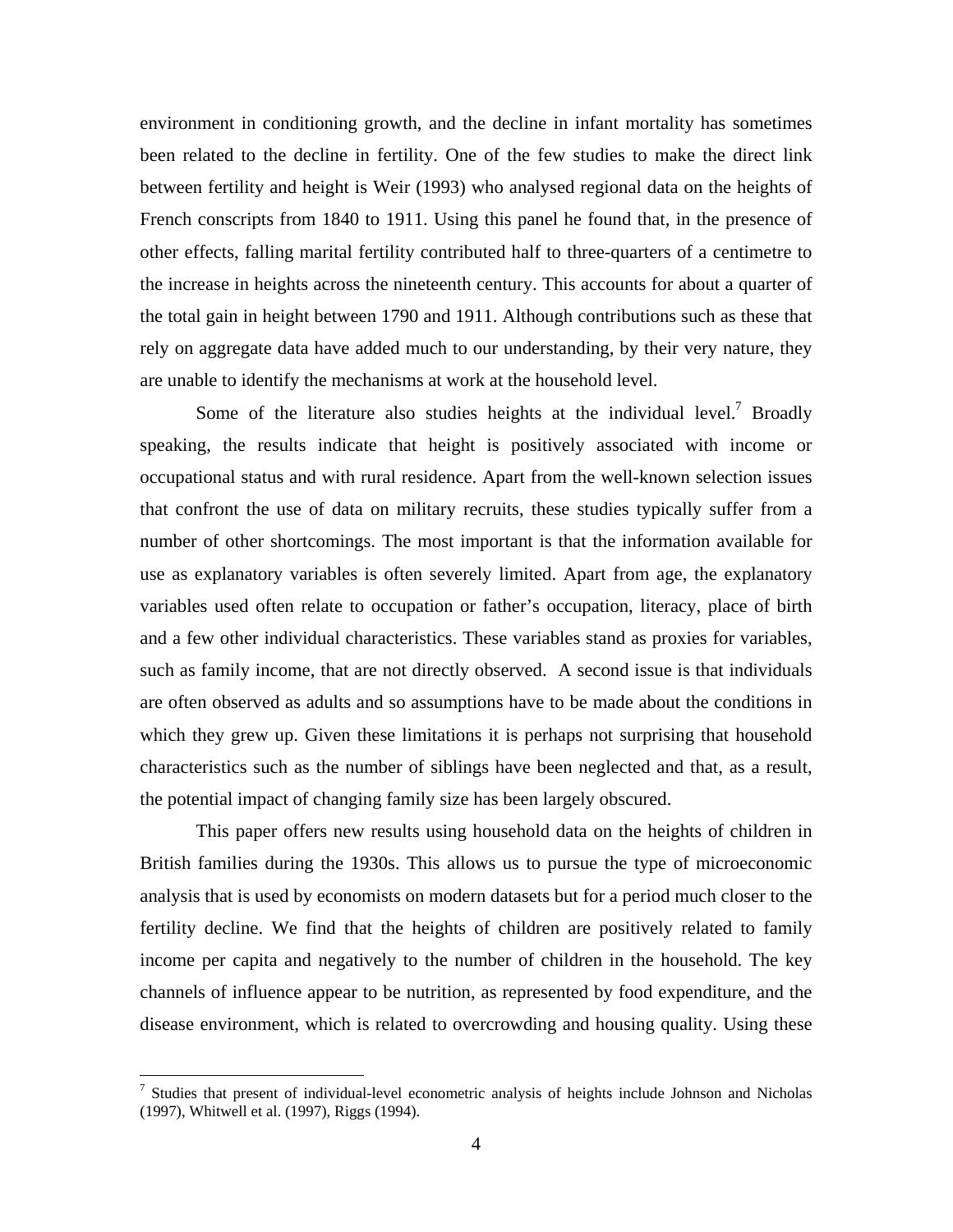results we can assess the contribution of falling family sizes to the trend in the heights of children from the 1880s to the 1930s. The bottom line is that falling family size accounts for more than a third of the increase in heights over this period.

#### **Trends in health, height and socioeconomic conditions**

 Height data for Britain come from a variety of sources and those most relevant to our argument are listed in Table 1. They are reported by date of observation rather than by date of birth. Those for army recruits (adjusted for truncation) show that, after some decline, average heights increase by about 1cm per decade from 1885-9 to 1910-13. This would be equivalent to an increase of about 0.8cm per decade for 10 year-old children. The upper right hand panel of Table 1 illustrates the trend in heights among boys at Christ's Hospital School, which shows that from the 1870s to the 1910s heights increase at about 0.6cm per decade for 10 year olds and 0.9cm per decade for 14 year olds. It also illustrates the distinct acceleration in heights referred to earlier. From 1906-18 to 1930-33 heights increase by 1.6cm per decade for 10 year olds and by as much as 2.2cm for 12 year olds and 2.8 cm for 14 year-olds.<sup>8</sup>

For the period from 1908 we are fortunate to have more representative data on the heights of children that have been carefully assembled by Bernard Harris from the reports of school medical officers (see Harris, 1994, 1995). The practice of measuring children dates from the establishment of the school medical service in 1908 and was continued into the 1950s. As the results were not reported for all ages in all towns in all years, we have used fixed effects regressions with year dummies to establish the trends in heights for boys and girls at age 5, 8 and 12. The four-year averages presented in the lower panel of Table 1 also show remarkably strong growth in average heights over three decades up to 1939. Linear trends fitted to the underlying annual data give the average annual increase in height for boys of 1.5cm per decade for five year olds, 2.5cm per decade for eight year olds and 1.9cm per decade for 12 year olds. For girls, the average increases per decade at the three ages are, respectively, 1.6cm, 2.5 cm and 2.3cm. These figures

<u>.</u>

<sup>&</sup>lt;sup>8</sup> Christ's Hospital is a charitable school for poor and fatherless children that received a royal charter from Edward VI shortly after its foundation in 1552. The basic criteria for admission remained largely unchanged over the period examined here and so the trend in heights should not be influenced by changing socioeconomic mix among the pupils.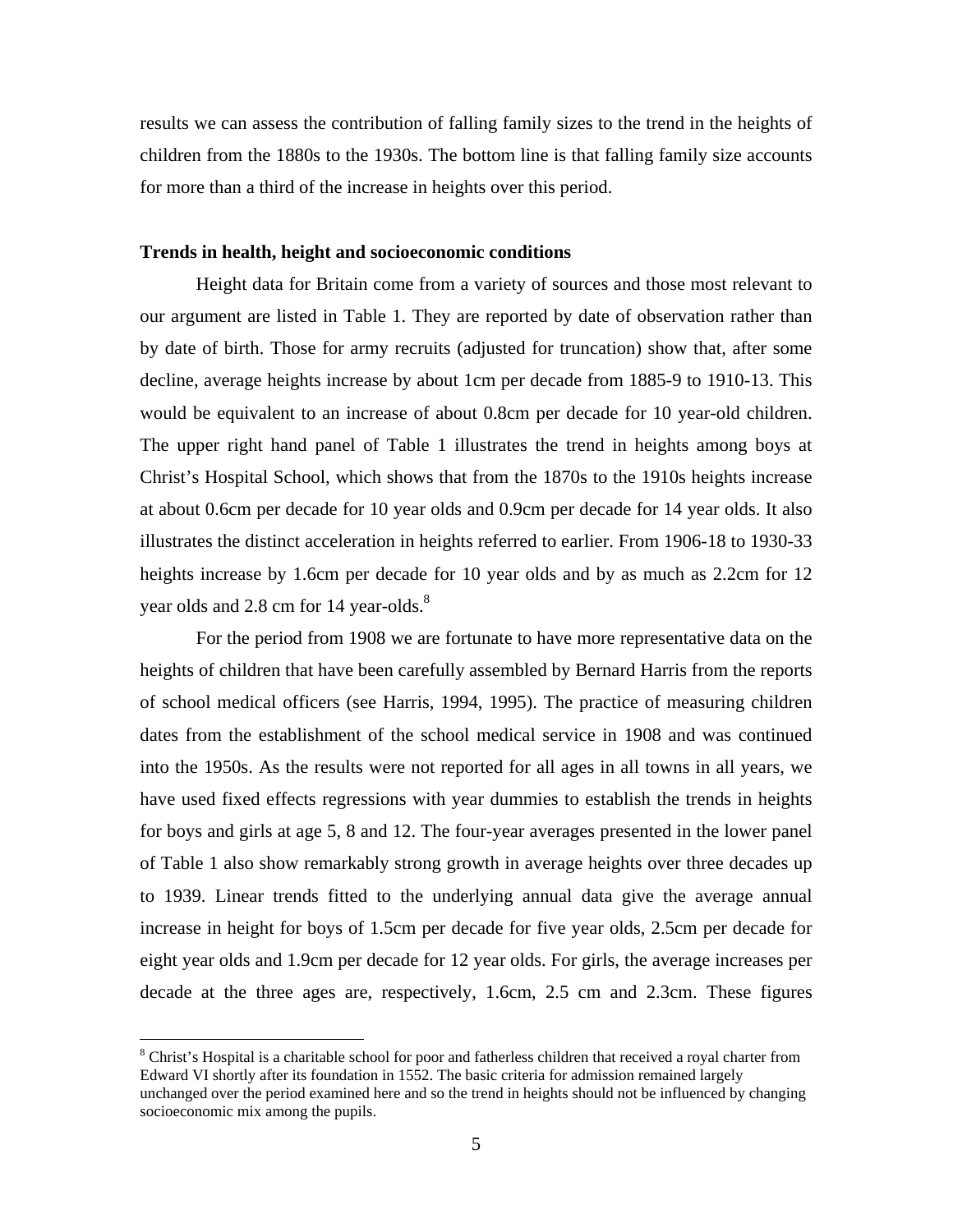reinforce the impression gained from more fragmentary data that the heights of children increased particularly rapidly from around the turn of the century.<sup>9</sup>

 An alternative indicator that is often seen as a general measure of the health status of populations is infant and child mortality. While infant mortality indirectly reflects nutritional status, it is generally taken as more closely reflecting the disease environment. As Figure 1 shows, infant mortality in England and Wales averaged about 150 per thousand in the late nineteenth century after which it went into a sharp secular decline in the first half of the twentieth century, reaching about a third of its former level by the late 1940s. Among the proximate causes of the steep fall in infant mortality were diseases associated with prematurity, diarrhoea and dysentery as well as respiratory diseases such as bronchitis, pneumonia and influenza. Woods et al. (1988, p. 362) argue that the upturn around the turn of the century was largely due to unusual climatic conditions, which particularly affected deaths from diarrhoea and that the underlying trend decline dates from the early 1890s.

Mortality rates for children aged 1-4 and 5-9 declined from the middle of the nineteenth century, largely as a result of the declining incidence of diseases such as scarlet fever, diphtheria, measles and whooping cough. Floud et al. (1990, p. 301) comment on the relationship between cohort mortality and the trends in heights in the half century to 1914 as follows: "The match is amazingly close. In other words, the fall in mortality in late nineteenth century England and Wales follows almost exactly the pattern that we would expect from the evidence of nutritional status. The height data make the link between nutrition (although in a wider sense) and mortality which McKeown [1976] could only infer." They go on to comment that the decline in mortality and the increase in the heights of successive cohorts "could best be explained by improvements in the health of children" (1990, p. 314). Thus it appears that while improved nutrition underpinned the trend increase in height and the trend fall in child and adult mortality from the third quarter of the nineteenth century, significant improvements in the disease environment affecting children (as reflected in infant mortality) date largely from the 1890s.

<sup>&</sup>lt;sup>9</sup> This is consistent with other data presented by Rosenbaum (1988) and earlier studies by Karn (1937), Clements (1953) and Boyne et al. (1957). For a longer-term perspective see Floud et al. (1990, p. 166).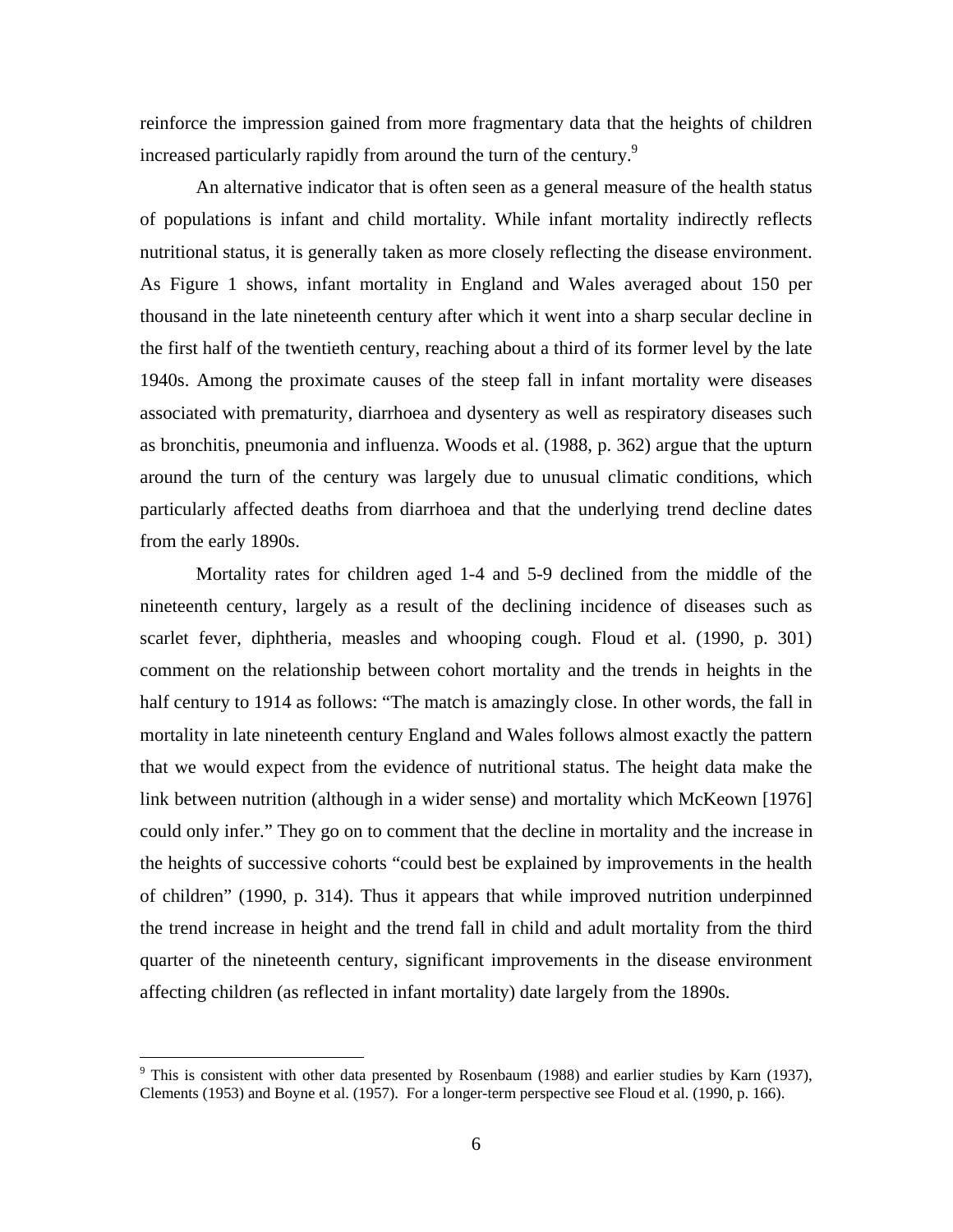The argument put forward here is that these striking improvements in the health of children owe much to the fall in the number of children per family. Although the fall in infant and child mortality increased the survival rate, this effect on family size was overwhelmed by the falling birth rate. Figure 2 shows that births per woman aged 15-44 fell from a peak of 154 per thousand in the 1870s to a low of 62 per thousand in the 1930s. Over the same interval the total period fertility rate fell from 4.8 to 1.7 while the gross reproduction rate fell from 2.3 to 0.9. The clear implication of these trends is smaller families, particularly among the working class where the fertility decline was later and steeper.

Much of the literature on health and height—most notably that inspired by the pioneering work of McKeown (1976) and Fogel (2004)—has stressed the importance of the link with real wages and per capita income. And most of the focus has been on the nineteenth century, with an emphasis on nutrition and only indirectly on the disease environment. Such a focus is difficult to square with the British experience between 1850 and 1950. Feinstein's (1995) figures show that real earnings increased by 1.2 percent per annum in 1875-1900, 0.8 percent in 1900-1925 and 1.6 percent in 1925-1950. Overall the average rate of wage increase was the same in the half centuries before and after 1900. However, for families with children, household income per capita grew more strongly than real wage rates between the 1880s and the 1930s because of the fall in family size.

These trends, particularly after the turn of the century, are consistent with the sharp decline in poverty among working class families that was noted in a variety of poverty surveys. In his investigation of York in 1899, Rowntree (1901, p. 37) found that large families with young children were particularly likely to be in poverty. In his later survey he found that the fall in primary poverty between 1899 and 1936 was principally due to the increase in wages for the low paid and the decrease in large families (meaning those with more than three children). Rowntree found that the primary poverty rate for children under 14 in working class families fell from about 30 percent in 1899 to 13 percent in 1936, while their share of those in poverty fell from 58 percent to 47 percent.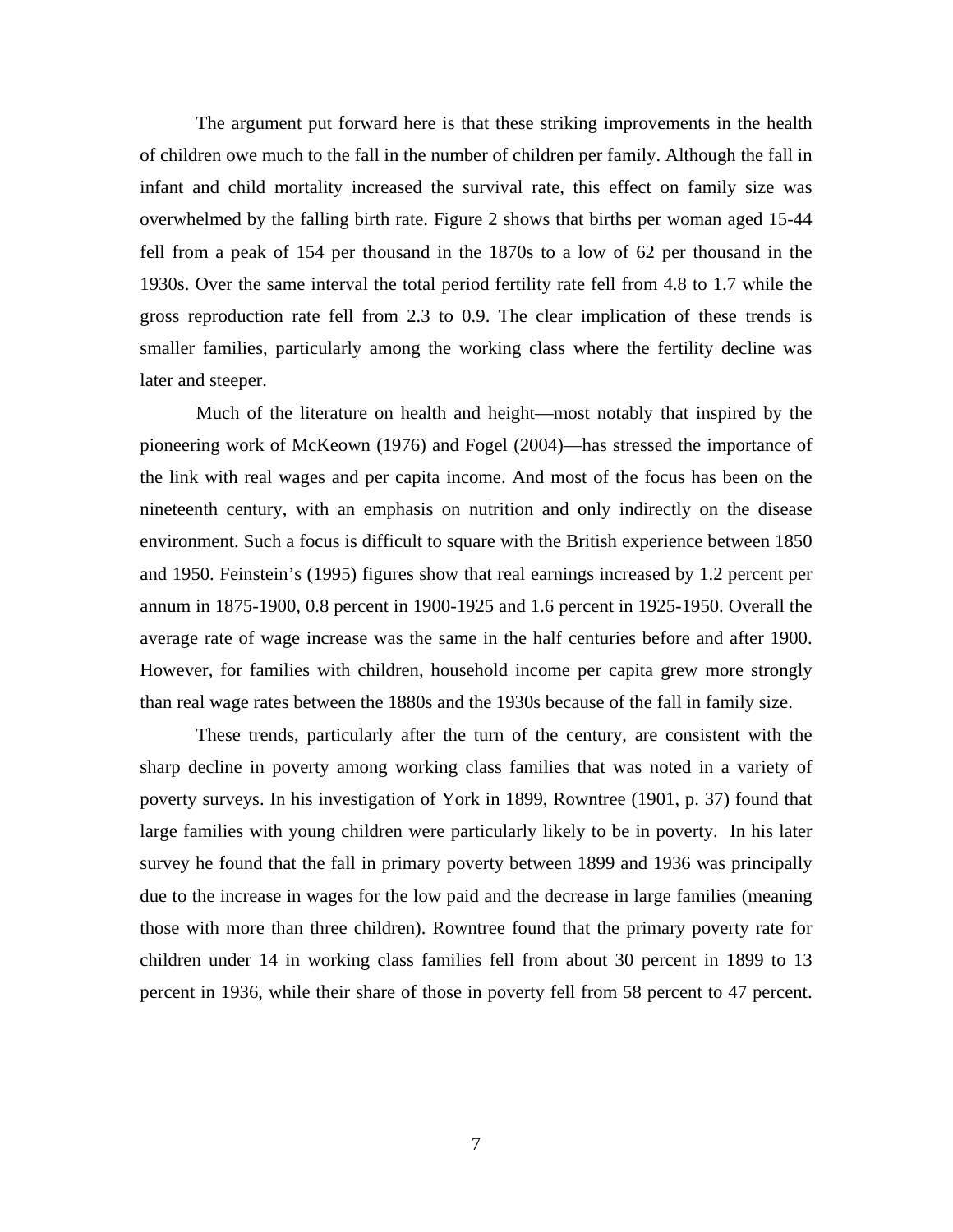Using more generous poverty standards, the child poverty rate fell from 55 percent to 43 percent while their share of total poverty fell from 38 percent to 34 percent.<sup>10</sup>

A number of studies have examined the environmental conditions associated with disease and mortality. These conditions include the well-known differences between urban and rural localities, population density, industrial or occupational structure and the sanitary infrastructure of towns (Woods et al. 1988; Lee, 1991; Millward and Bell, 1998; Williamson, 1990, Ch. 9). Such variables are often interpreted as proxies for sanitary conditions generally and clean water supply in particular.<sup>11</sup> The evidence for British towns suggests that the sanitary infrastructure improved particularly rapidly from the end of the nineteenth century (Bell and Millward, 1998). This positive effect on the health environment eventually outweighed the negative effect of continuing urbanisation.

The degree of overcrowding also appears to have a strong negative effect on health as measured by infant mortality, suggesting that conditions within the household were important. Overall, housing conditions improved, especially after the turn of the century, both in terms of quality and overcrowding. In York, the proportion of the working class population living in overcrowded conditions (defined as more than two persons per room) fell from 10.1 percent in 1899 to 3.6 percent in 1936 (Rowntree, 1941, p. 269). Examining trends in Glasgow and Edinburgh, Cage and Foster (2002) found a positive effect of overcrowding on infant mortality, an effect that diminished sharply between 1911 and 1931.<sup>12</sup> Below we offer further evidence that, through its effect on overcrowding, declining family size significantly improved health outcomes for children.

One factor that cannot account for much of the improvement in the disease environment is the discovery and dissemination of new medical treatments. As McKeown (1976) has shown, many of the landmark medical discoveries of the twentieth century did not become available until around the Second World War. Streptomycin (effective against tuberculosis) was introduced in 1947, sulphonamides and sulphapyridine (effective against bronchitis, pneumonia and influenza and whooping cough) not before

<sup>&</sup>lt;sup>10</sup> The primary poverty line was defined by Rowntree (1901, p. 86) as a living standard sufficient merely to maintain physical efficiency. The figures in the text for primary poverty are calculated from the comparative data given by Rowntree (1941, p. 110). The higher poverty lines are, for 1899, primary plus secondary poverty and, for 1936, the 'human needs' standard. These are not strictly comparable.

 $11$  Cutler and Miller (2005) show that the introduction of clean water supplies account for up to half of the mortality decline in major US cities between 1900 and 1940. See also Preston and Haines (1991).

 $12$  For a comparison with Sydney, Australia, see Jackson and Thomas (1995).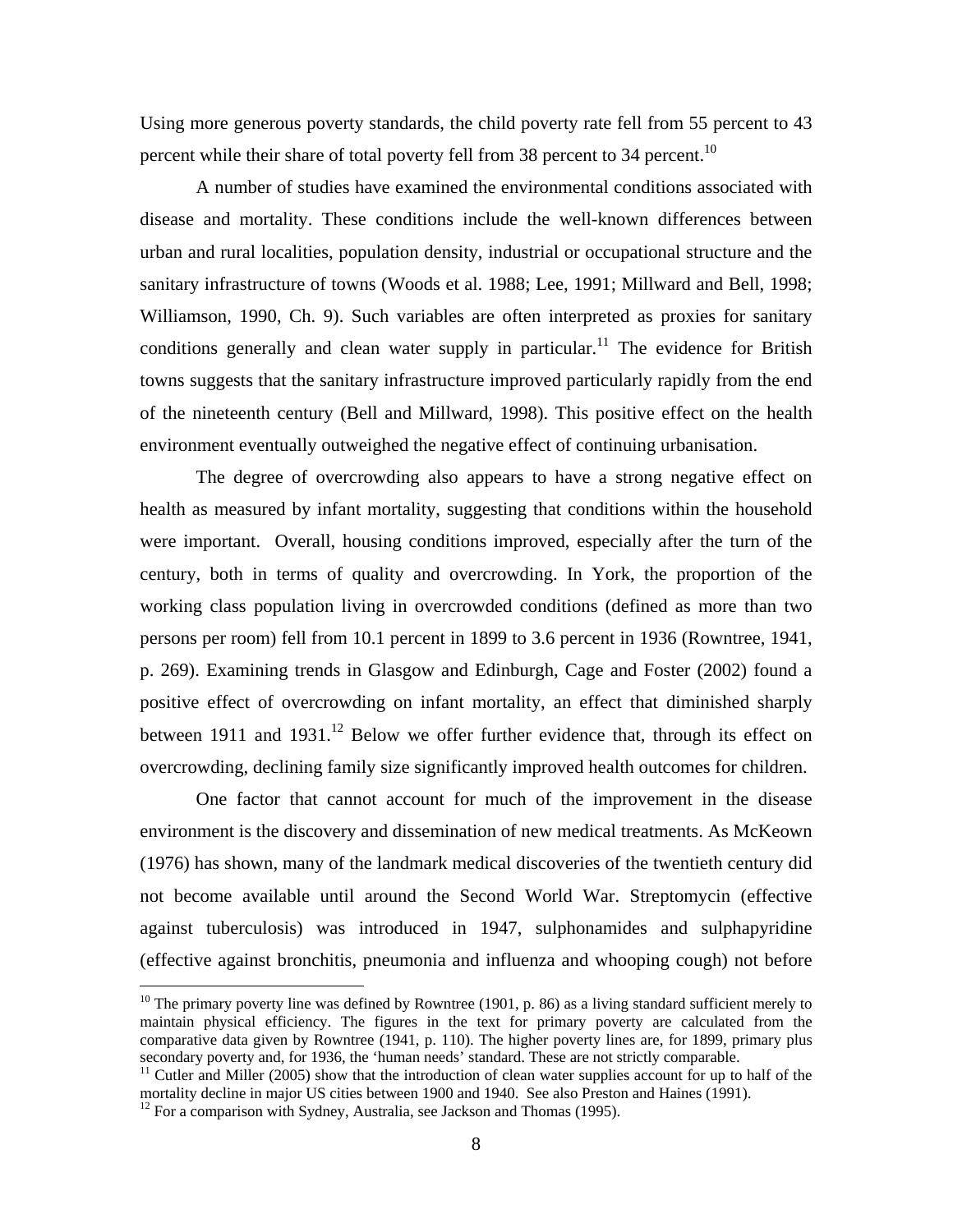1938 and antibiotics still later. Similarly, treatments for other childhood diseases such as measles and scarlet fever were developed in the 1930s, long after the steep decline in these diseases. Only the timing of the reduction in diphtheria mortality from around the turn of the century seems be consistent with the advent of treatment by antitoxin.

A more recent line of research suggests that advances in health technology at the domestic level were far more important. Mokyr (2000) argues that improved knowledge of nutrition and the channels through which disease is transmitted led mothers to devote more time and effort to child nurturing and housework than they otherwise would have. Specific improvements identified in the literature include better quality milk supplies, better knowledge of hygiene and feeding methods (particularly bottle feeding) as well as the growing importance of local health services in the form of midwives and health visitors, and not least of all the health of the mothers themselves (Dyehouse, 1978; Fildes 1998; Millward and Bell, 2001). These advances are likely to have been all the more effective when taken in conjunction with smaller families. Indeed, the quality-quantity tradeoff suggests that smaller family size was a key factor that made possible such improvements in child-nurturing practices.

#### **The Boyd Orr Cohort.**

 $\overline{a}$ 

In order to shed more light on the relationships between health, income and family size, we draw on the records from the Boyd Orr survey. This inquiry was undertaken in 1937-9 by the Rowett Research Institute at Aberdeen, led by Sir John Boyd Orr.<sup>13</sup> It represents the culmination of a line of social investigation originating in the late nineteenth century that focused on the relationship between poverty and life chances. It is one of the few interwar surveys for which the original records have survived and the only one that contains information on the heights and health of children. The original survey covered a total of 1343 households containing 4999 children under the age of 19. It was confined to families with children and it was targeted to over-represent poor families. 16

 $13$  The work on the survey was interrupted by the War and the report summarizing the results was not published until 1955 (Rowett Institute, 1955). The original survey records were recovered and have been augmented with follow-up information on later life outcomes by epidemiologists in the Department of Social Medicine, University of Bristol.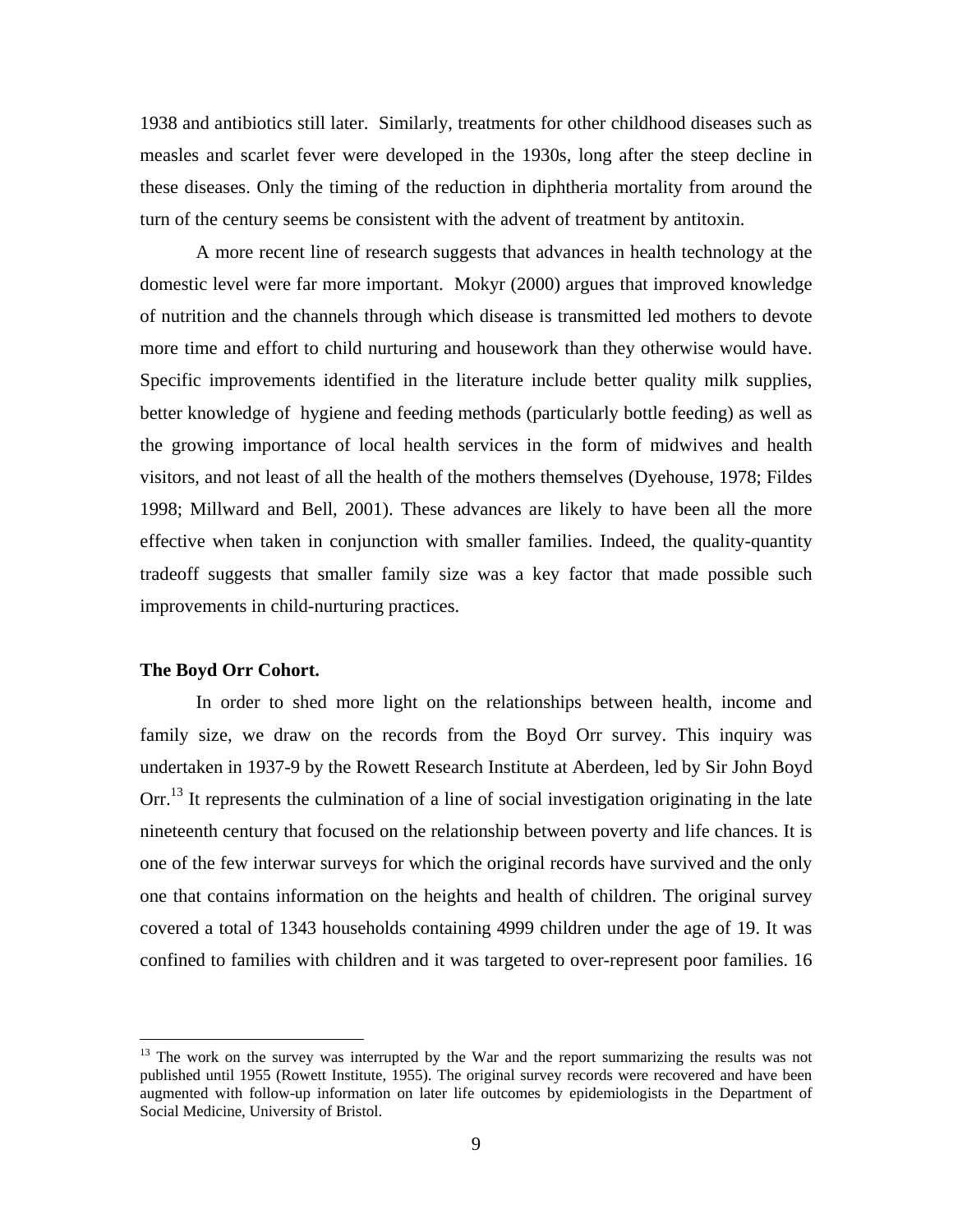different towns and villages where chosen and these were intended to be representative of urban and rural locations. $14$ 

The original survey recorded the number of children and total household members with details of income, food expenditure and housing conditions. The clinical part of the survey collected a variety of indicators of the anthropometric and health status of the children including height, leg length, weight, incidence of medical conditions and dental decay. The clinical survey did not include all the households nor did it cover all children in households that are represented.<sup>15</sup> As compared with the original sample the clinical survey under-represents infants, those over age 14 and, most important, those in certain locations. Here we focus on children aged 2 to 14 for whom height and weight measurements are available for 2946 children in 1131 households in 14 of the 16 localities.<sup>16</sup>

The heights by age of boys and girls are plotted in Figure 3. They increase fairly linearly from around 85 cm at age 2 to 152 cm at age 14, or about 5.6 cm per year of age. Some of the other characteristics of those who were measured appear in Table 2, which lists the means across individuals and the means across households. The average age of the children is 7 years and 11 months and a little over half are female. The average child comes from a family with 4.56 children and 6.75 people in total, whereas the average family consists of 3.74 children and 5.79 persons. As we show below, these families are much larger than the typical working class family with children in 1938. In this respect

1

<sup>&</sup>lt;sup>14</sup> The 16 locations are, in Scotland: Aberdeen, Kintore, Hopeman, Barthol Chapel, Methlick, Tarves, West Wemyss, Coaltown of Wemyss, Dundee and Edinburgh; and in England: Barrow-in-Furness, Liverpool, Yorkshire, Wisbech, Fulham and Bethnal Green. These locations are identified on a map in Martin et al. (2005), p. 743.

<sup>&</sup>lt;sup>15</sup> The survey report is somewhat vague on this point, commenting that "For various reasons all children in all surveyed families could not be examined although the attempt was made to include them all" (Rowett Institute, 1955, p. 50). One difficulty seems to have been arranging attendance at a school or clinic where measuring instruments could be used. But another seems to have been simply a matter of logistics: two of the original locations (Edinburgh and Kintore) are not represented at all in the clinical survey. These two locations account for about 40 percent of the missing observations for children aged 2 -14.<br><sup>16</sup> According to the original survey report 3762 children were examined, and the records for most of these

have been found. We exclude those under age 2 and over 14 because they are underrepresented and may be subject to selection bias, and also because the height measurements for the very young children are thought to be less reliable.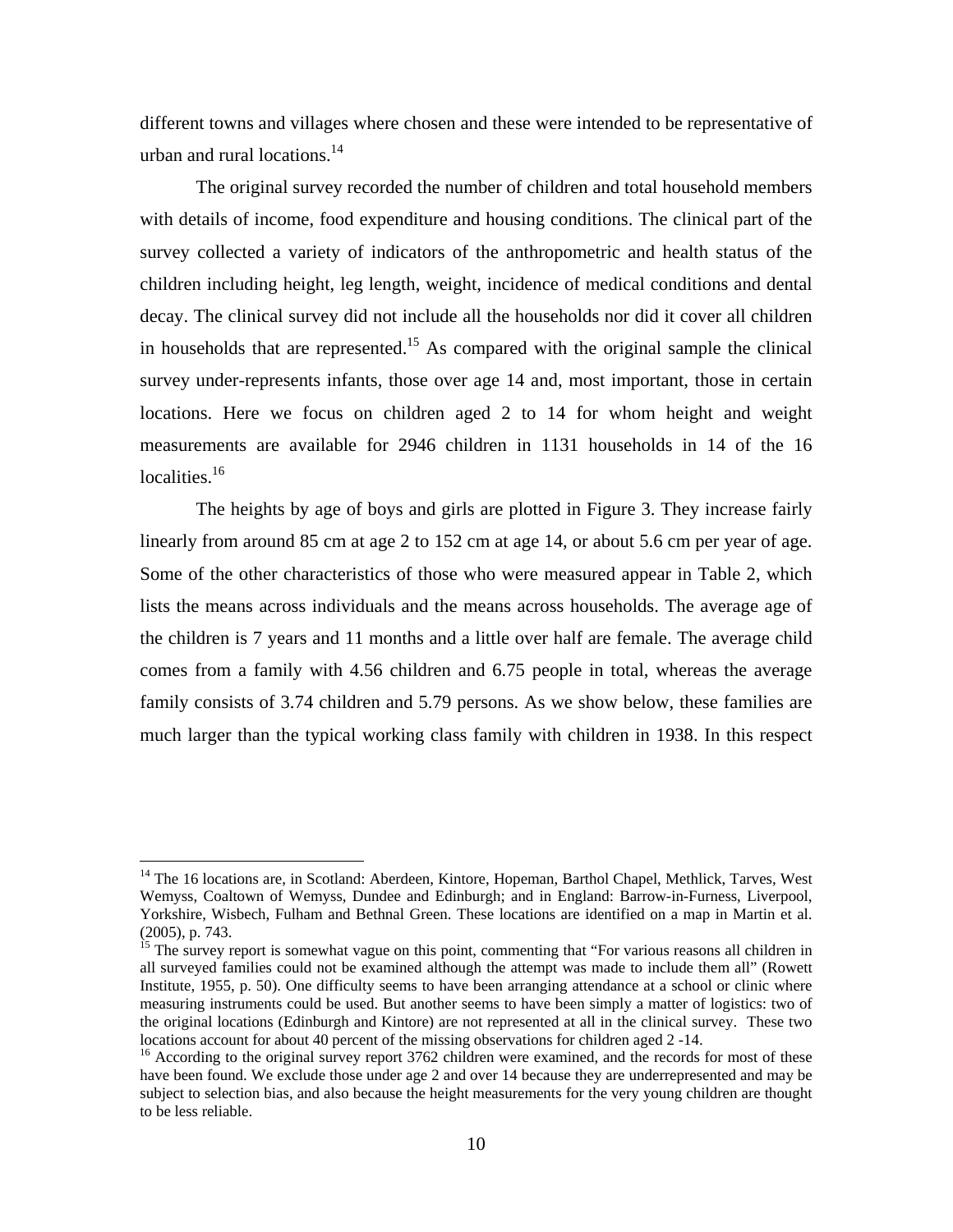the households in the Boyd Orr cohort have a demographic structure that is more representative of about 30 years earlier. $17$ 

Weekly per capita income of each household was recorded by the survey only as a categorical variable, with four categories: less than 10 shillings, 10-15 shillings, 15-20 shillings and greater than 20 shillings. Similarly per capita food expenditure is grouped into four categories: less than 5 shillings, 5-7 shillings, 7-9 shillings and greater than 9 shillings. An income of less than ten shillings per family member was considered as living in poverty by the standards of the time. Boyd Orr (1936, p. 49) found that children below this poverty line had a food intake that was deficient in almost every constituent while those in the next income bracket suffered deficiencies mainly in certain minerals and vitamins.

As Table 2 shows 71.6 percent of children and 59.8 percent of families were below this poverty line and 54.8 percent of children and 43.6 percent of families subsisted on a food intake costing less than 5 shillings per week. Applying a similar poverty line Rowntree (1941, pp. 42, 144-149) found that, in York (a fairly typical town) in 1936, 37 percent of working class households and 43 percent of children under 14 were in poverty. In this respect too, those families observed in the Boyd Orr survey are more typical of working class households 40 years earlier. Thus, while the population in the Boyd Orr survey is somewhat unrepresentative of the later 1930s, this is a strength for the purposes of comparison with earlier decades.

The survey also collected a limited amount of information on living conditions in the household, including the number of persons per room. 42 percent of these households were living in overcrowded conditions, on the widely used criterion of more than two persons per room. The investigators also gave an assessment of the general level of cleanliness of the dwelling, ranking a third of them as good or excellent and the remainder moderate or poor. Only 37 percent of the dwellings possessed a flush toilet inside with the remainder being non-flush and/or outside. Finally, nearly three-quarters of dwellings were assessed as having good or excellent ventilation, with the rest designated as moderate or poor.

<sup>&</sup>lt;sup>17</sup> One reason for this is that almost all the families have at least one child of school age. We suspect that this is because families were contacted by first approaching the schools.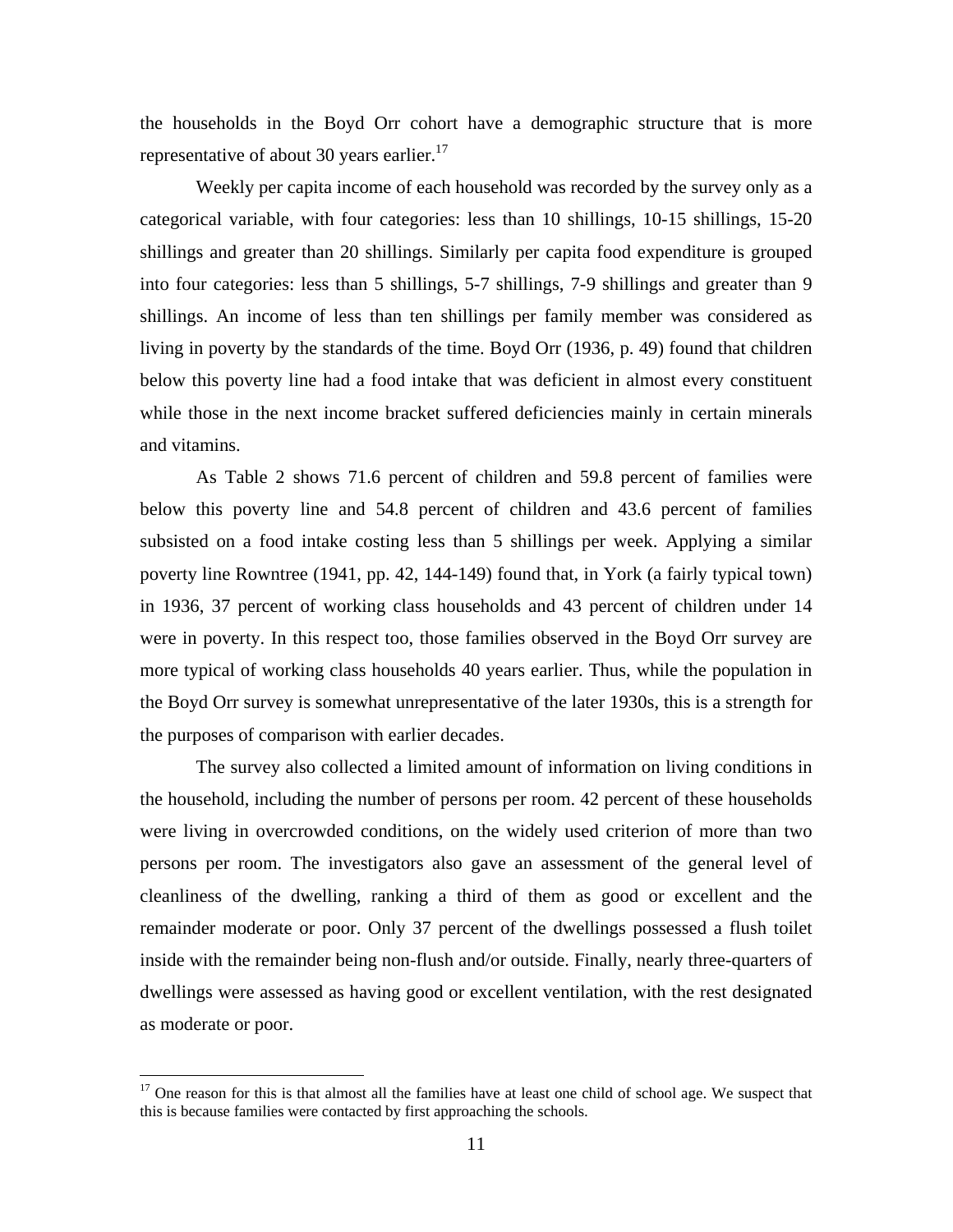#### **Family-level determinants of heights**

<u>.</u>

For the purposes of analysis we standardise the heights of children in the Boyd Orr cohort by age and sex by converting them to z-scores. The z-score converts heights into units of standard deviation by taking the deviation of the individual's height from the median and dividing by the standard deviation for that age/sex category. Thus the mean z-score is approximately zero and the standard deviation is approximately one. In order to measure the family-level determinants of heights we estimate a cross sectional model in which the dependent variable is the average z-score of height for the children who were measured in each household.

The recent debate in the economic literature noted above has been much concerned with avoiding biases that might arise from unobserved factors that determine both the health, as represented by height, and the number of children in the family. One solution is to use instrumental variables in order to correct any bias that arises from correlation between one or more of the explanatory variables and the error term. Here we present both ordinary least squares and instrumental variables estimates. The issue of endogeneity is explored in more detail in another paper (Hatton and Martin,  $2008$ ).<sup>18</sup> Later we shall use these estimates to construct counterfactual trends and our purpose here is to insure against relying on coefficients that are biased in favour of our hypothesis.

 The instruments used are of three types. The first is a dummy variable for families that contain twins at last birth. The incidence of twins has often been used as an instrument for family size, on the argument that the birth of twins is an exogenous influence on the number of children. However families that choose more births are more likely to have a twin birth, so the incidence of any twin birth is naturally correlated with family size. It is therefore necessary to create the dummy for a given parity (in this case last birth) in order to avoid reverse causality. In the regression analysis that follows the

<sup>&</sup>lt;sup>18</sup> The basic model is written as  $\bar{q}_i = \beta(\bar{z}_i + \alpha N_i) + u_i$ , where  $\bar{q}_i$  is the average 'quality' of children in household *j* , in this case the average *z*-score for height. Averaging by family abstracts from systematic birth order effects and random individual-specific effects which are interpreted as variations around the family mean. Thus we do not conflate birth order (which across individuals is correlated with family size) and family size.  $\bar{z}_i$  is average resources per child in family *j*, and *N* is the number of children.  $\beta$  is expected to be positive and *α* will be positive if there are economies of scale in the production of child quality or negative if there are diseconomies of scale. The endogeneity issue arises if there is an unobserved component of the family-specific disturbance  $u_j$  that is also correlated with  $\bar{z}_j$  or  $N_j$ .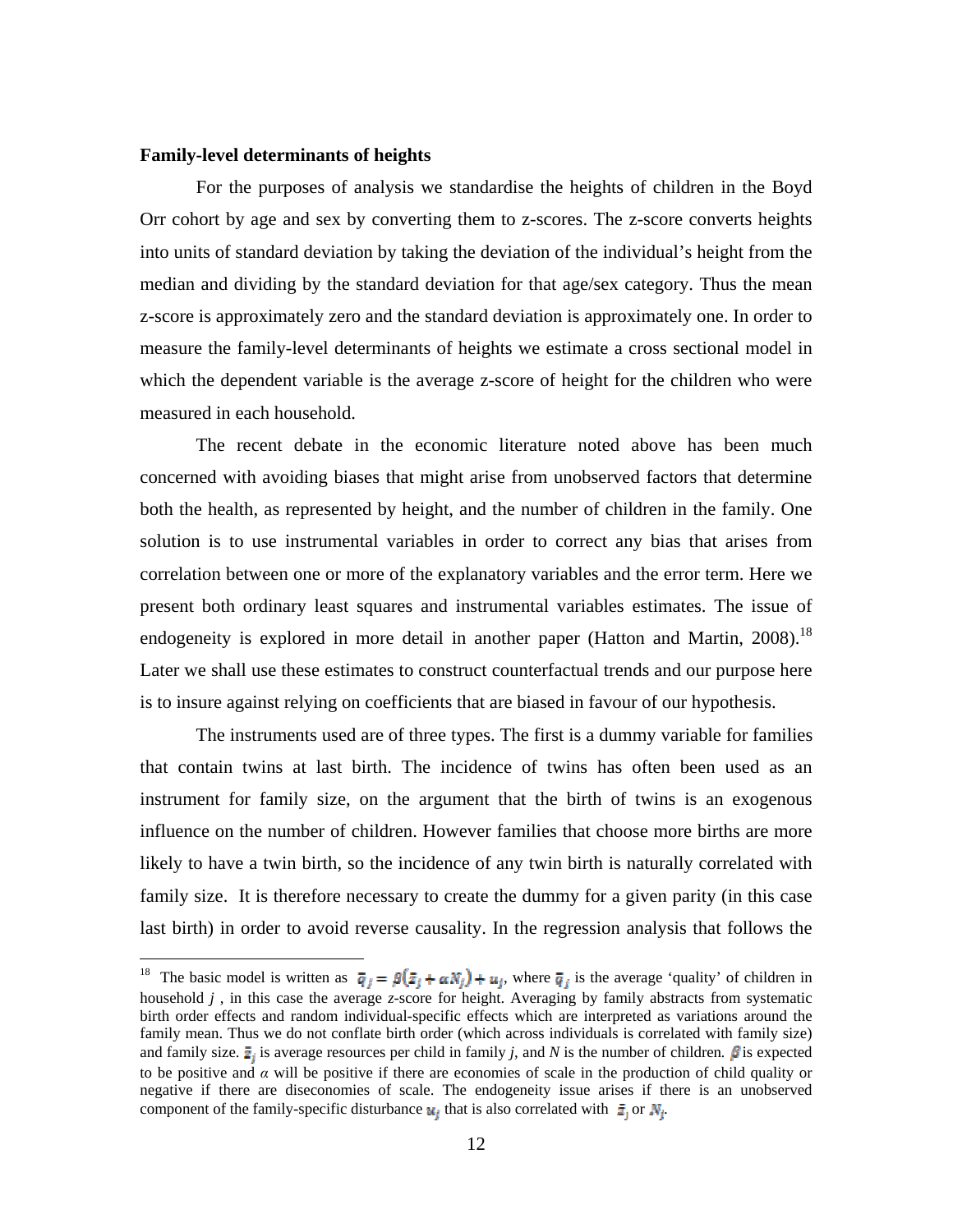twins themselves (who are significantly shorter) are dropped from the analysis, so that the instrument relates to other children in families that have experienced a shock to family size.

The second instrument is the average weekly income for the occupational class of the head of household (6 classes) constructed using national estimates reported by Routh (1965, p. 104). This is strongly correlated with the household's income but excludes heterogeneity at the household level. Other instruments are based on the household's location and include the share of the labour force in agriculture and the share of population urban, based on county level data from the census. These variables capture well-known income differences between rural and urban locations as well as reflecting different local health environments. In order to capture current economic conditions we also include the local unemployment rate for 1937-9 as reported by the Ministry of Labour. The first stage estimates for income per capita and the number of children are reported in the Appendix. Twins at last birth is highly significant in both equations, despite the fact that there are only 21 such families in the data, and the other variables give the expected signs. Both equations pass the conventional F-test for the relevance of the instruments  $(F > 10)$ .

 Table 3 reports a set of regressions of the average height z-score across families in the Boyd Orr cohort. The first two columns show the effect of per capita income alone. The OLS estimate indicates that moving up one income class increases the height of children in the family by a third of a standard deviation or about two centimetres for an 8 year old. When instrumental variables are used, the coefficient increases slightly in size and remains highly significant. It is worth noting that the test for endogeneity suggests that income per capita is endogenous but the overidentification test is right on the margin of 5 percent significance, suggesting that some of the instruments may have a direct effect, rather than working only through their effect on income per capita.

The third and fourth columns test the hypothesis that the number of children in the family has an effect on health in addition to its effect on income per capita. Since per capita income is not adjusted by an equivalence scale this might induce a positive bias in the coefficient on the number of children. The coefficients in columns (3) and (4) are negative, suggesting that there is some crowding effect on height over and above that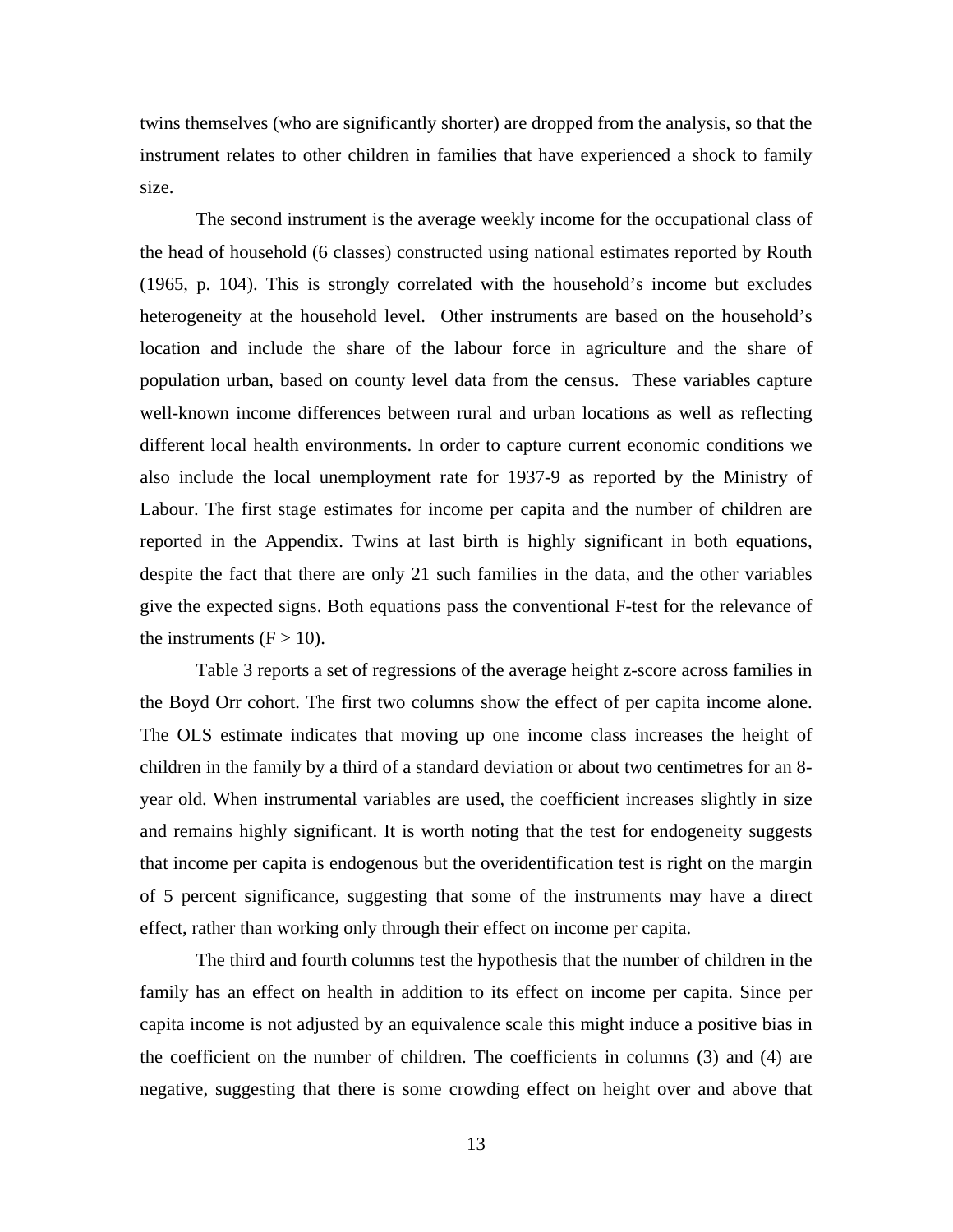which results from the dilution of income per capita. Note also that the IV coefficient is larger than the OLS coefficient, suggesting that the negative coefficient is not simply the result of some unobserved behavioural factor which leads both to smaller families and to healthier children. Although statistical significance is somewhat weaker in the IV estimate, the important point is that the OLS coefficients do not seem to be biased towards zero. Note also that the test for endogeneity is now only marginal but that, with the additional variable, the regression now passes the overidentification test.

It is possible that the effects of family size are driven predominantly by large families. Since the number of children in the households under study range from one to eleven it is possible to test this hypothesis. Adding the squared number of children to the regression in column 3 of Table 3 produced a coefficient (not shown) of  $0.004$  ('t' = 0.88), which rejects the hypothesis of a non-linear effect. An alternative variant of this test is to see if the family size effect differs depending on the birth order of the child. Table 4 provides OLS estimates of height z-scores by parity, so that the dependent variable is now an individual child rather than the average for the family. The results show that per capita income effects are remarkably stable across different birth orders. It also shows that the family size effect is always negative. Although the size and significance of the coefficient varies across parities, there is no evidence of a trend.

A number of other robustness checks were made on the regression in column (3) of Table (3). It is possible that the effect of per capita income diminishes as income increases. But adding the square of income per capita produces a positive but insignificant coefficient of 0.03 ( $t' = 0.18$ ), which does not support the hypothesis of a nonlinear effect. But since income per capita is a categorical variable this is not a very strong test. Another possibility is that the effect of poverty bites harder the more children there are. However, there is no support for this hypothesis as the interaction of income per capita and the number of children gives a negative coefficient ( $t = 1.1$ ). Finally, similar results to those in Table 3 were obtained when the dependent variable is the zscore of leg length rather than total height. $19$ 

<sup>&</sup>lt;sup>19</sup> If anything, the effect of family size on leg length is even greater than on total height. Previous analyses of leg length in the Boyd Orr cohort, including a link to longevity, can be found in Gunnell et al. (1998a; 1998b).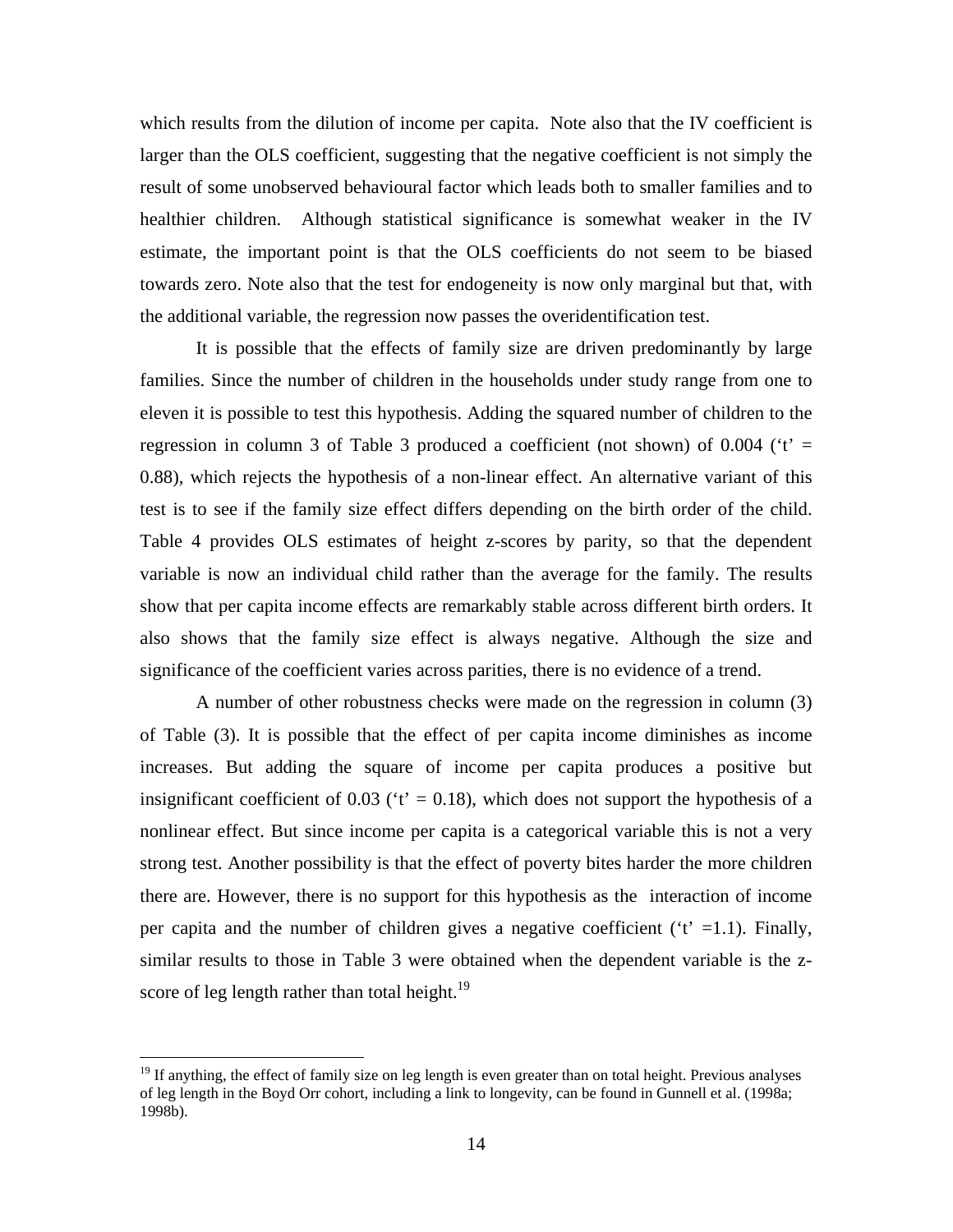We can probe a little deeper into the proximate determinants of height by replacing income and the number of children by household food expenditure per capita and the degree of crowding in the household as measured by persons per room. Food expenditure and crowding are chosen subject to the household's overall budget constraint, which is determined by income and family size. For this reason we exclude income and the number of children when examining the effects of these more proximate determinants. It is interesting to note how closely the key elements of the budget constraint are related to the more proximate determinants of health. Regression analysis shows that food expenditure is positively related to per capita income ( $t = 31.4$ ) and negatively related to the number of children ( $t' = 10.7$ ), while persons per room is negatively related to per capita income ( $t' = 6.9$ ) and positively related to the number of children ('t' = 15.3).

The OLS result in the first column of Table 5 shows that per capita food expenditure has a positive effect on height while overcrowding has a negative effect. The latter is somewhat parallel with the results on the number of children in Table 3, and it suggests that overcrowding is one channel through which the number of children in the family negatively affects the height of the average child. Thus it is consistent with the literature that suggests that overcrowding worsens the disease environment, which in turn leads to poorer health outcomes.<sup>20</sup>

The second column of Table 5 adds the index for the investigators' assessment of the cleanliness of the household. This has a positive effect as might be expected, but with only marginal effects on the other coefficients. Consistent with the disease interpretation, the result indicates that negative health effects are associated both with the degree of overcrowding and with the general lack of cleanliness of the household environment. When two dimensions of housing quality are added they add little to the explanatory power and the cleanliness index also becomes insignificant. However, when good ventilation is the only variable representing the household environment, it takes a significant positive coefficient. It seems likely that good ventilation reflects the overall quality of the house by capturing the distinction between dark, dingy tenements and more modern housing. Together the results in Table 5 suggest that the fabric of the building

 $20$  IV estimates (not reported) support the same conclusions.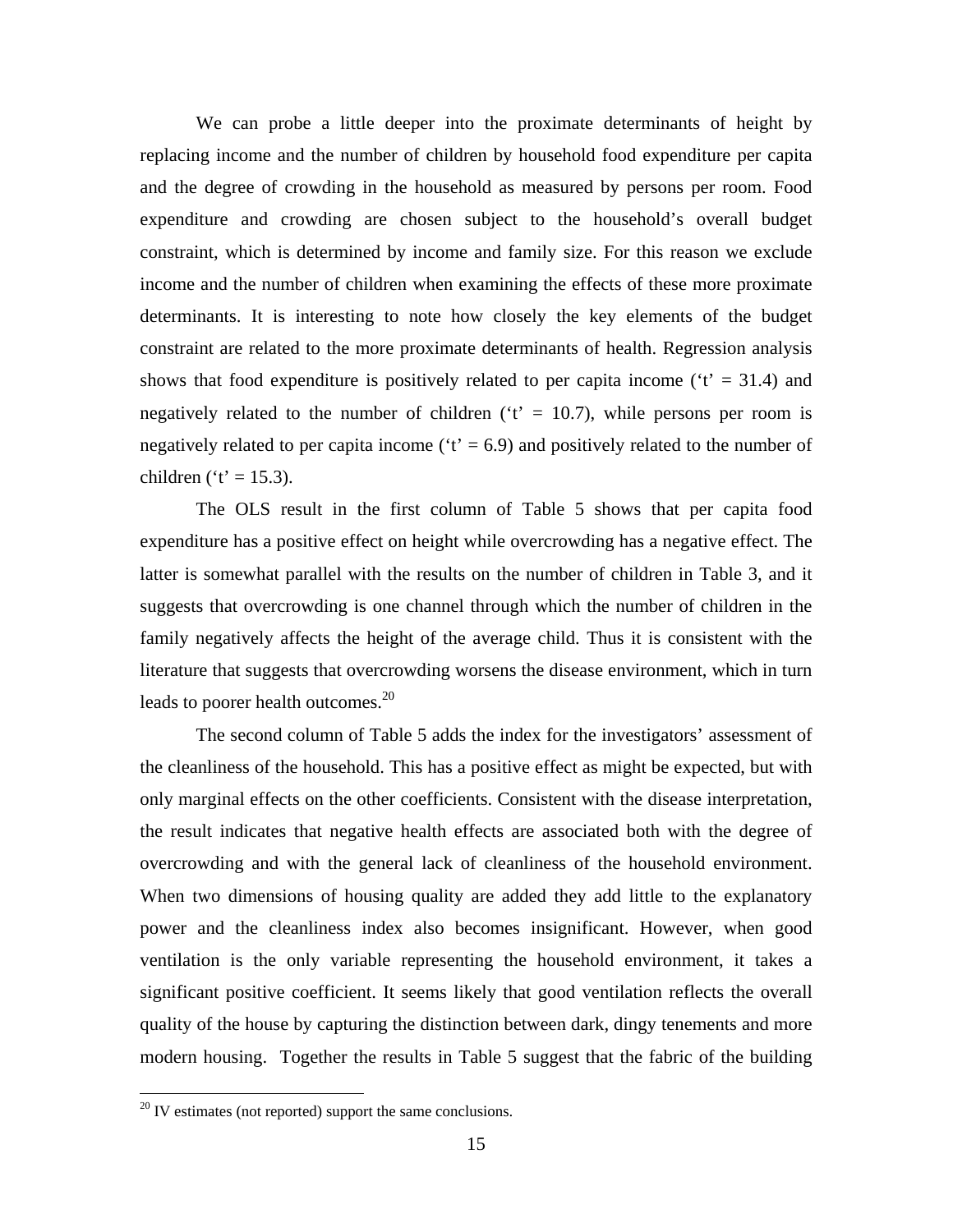may have been one of the main factors contributing to household squalor while the particular facilities that it contained played a secondary role.

#### **Disease and socioeconomic conditions**

 $\overline{a}$ 

The effects of overcrowding and cleanliness on heights provide strong circumstantial evidence that disease was one of the important mechanisms through which low income, and especially large families, negatively affected the health of children. Studies of the links between height and diseases point to the importance repeated respiratory and gastrointestinal infections. Rona and Florey (1980) found that British children with respiratory infections in the preceding year were around 0.4 standard deviations shorter. In their survey of the effects of microbial infection on human height Beard and Blaser (2002, p. 486) give the example of the bacterium *Heliobacter pylori* the transmission of which is related to the number of children living in the household.<sup>21</sup> Here we provide further corroborative evidence by focusing directly on the results of clinical examinations that were reported in the Boyd Orr survey. These clinical examinations included taking a blood sample, assessing various skeletal abnormalities, as well as identifying various types of infection. All the clinical observations were made by two doctors using a common standard to minimise the degree of subjectivity involved in making comparisons across individuals.<sup>22</sup>

It is worth stressing, however, that results are limited in two important respects. First, they do not include some of the most important illnesses that would have attenuated growth, either by reducing food intake or by limiting the ability to convert nutrients into building bone and tissue. These include recurrent conditions such as diarrhoea and dysentery, as well as major illnesses such as tuberculosis, whooping cough, scarlet fever, chickenpox and measles. Thus, while we can explore links between household conditions and disease, we do not necessarily capture those conditions that are most likely to have arrested growth. Second, the clinical observations relate largely to current conditions and

 $21$  In an important historical study Burstrom et al. (1999) find that, when controlling for socioeconomic status, the number of children in Swedish families in 1885-1910 was a significant determinant of death from measles but not from bronchitis or pneumonia. It seems likely that the latter would affect growth but would not necessarily result in death.

<sup>&</sup>lt;sup>22</sup> For the analysis of disease incidence we take children aged from 1 to 14. Unfortunately we lose another of the locations, Aberdeen, for which the results of clinical examinations are incomplete.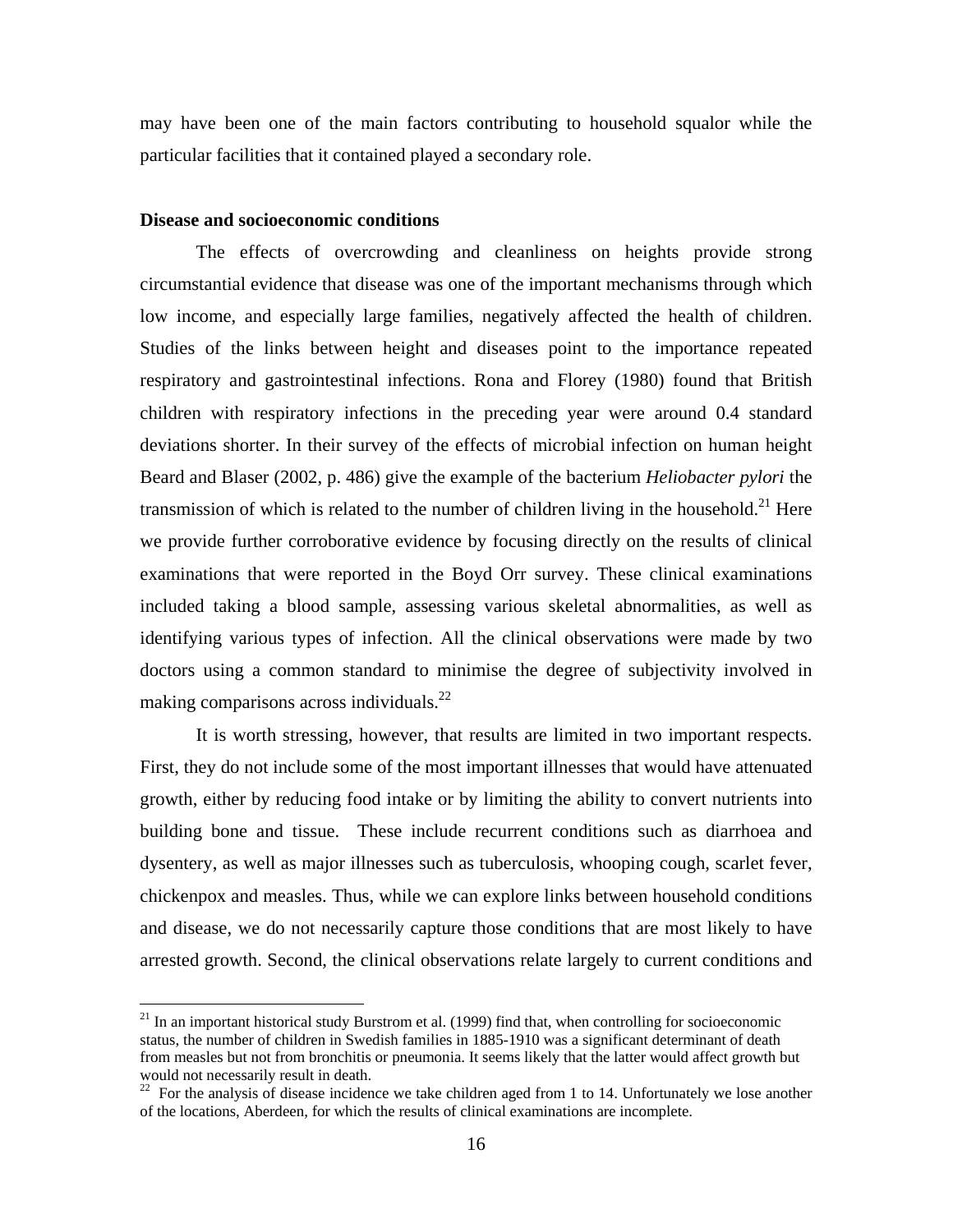abnormalities; they do not record medical histories. Since height reflects the cumulative effects of nutrition and disease, currently observed medical conditions are likely to be an imprecise indicator of the underlying disease burden.

The only measure that was recorded from the blood sample was the haemoglobin count. This is converted to a dummy equal to one if the haemoglobin count was less than 75 percent of the normal level, which was taken to be 14.8 grams per 100ml of blood. Less than 11.1 grams per 100ml is consistent with the World Health Organisation definition of anemia. This condition is associated with dietary deficiencies and in more severe cases it presents symptoms such as weakness, fatigue and shortness of breath, Using this definition, of the 2839 children examined 5.0 percent were anemic. The clinical observations also included a variety of skeletal disorders and abnormalities. Here we use the observations on frontal bossing, Harrison's sulcus and pigeon chest, which are markers of rickets, and we construct a dummy for the presence of any of these conditions. Of 3294 children examined 15.9 percent of the sample has at least one of these defects.<sup>23</sup>

The most important infections are respiratory infections of one kind or another. The clinical observations identified chronic upper respiratory catarrh, bronchitis and coryza, which is common cold or cold-like symptoms. Our measure of respiratory disease is the presence of any one of these conditions and it affected 19.1 percent of the 3294 children examined. Finally, the clinical examination also looked for eye and ear infections. The two eye conditions recorded are blepharitis, which is inflammation around the eye (particularly the eyelids) and conjunctivitis. The only ear condition that was recorded is otitis media, which is inflammation of the middle ear. We combine these observations into one dummy for any occurrence of eye or ear infection, which was present in 7.4 percent of the 3292 cases examined.

To what degree are these medical conditions related to the heights that were previously analysed? Table 6 shows the results of a regression of height z-scores on the four different groups of medical conditions recorded in the clinical examinations, estimated across the individuals for which both measures are available. The coefficients are all negative as would be expected but they should not be interpreted as causal. The

1

<sup>&</sup>lt;sup>23</sup> Some clinical observations were also made of knock knees and flat feet, but these are not included here, as they are not necessarily markers of disease.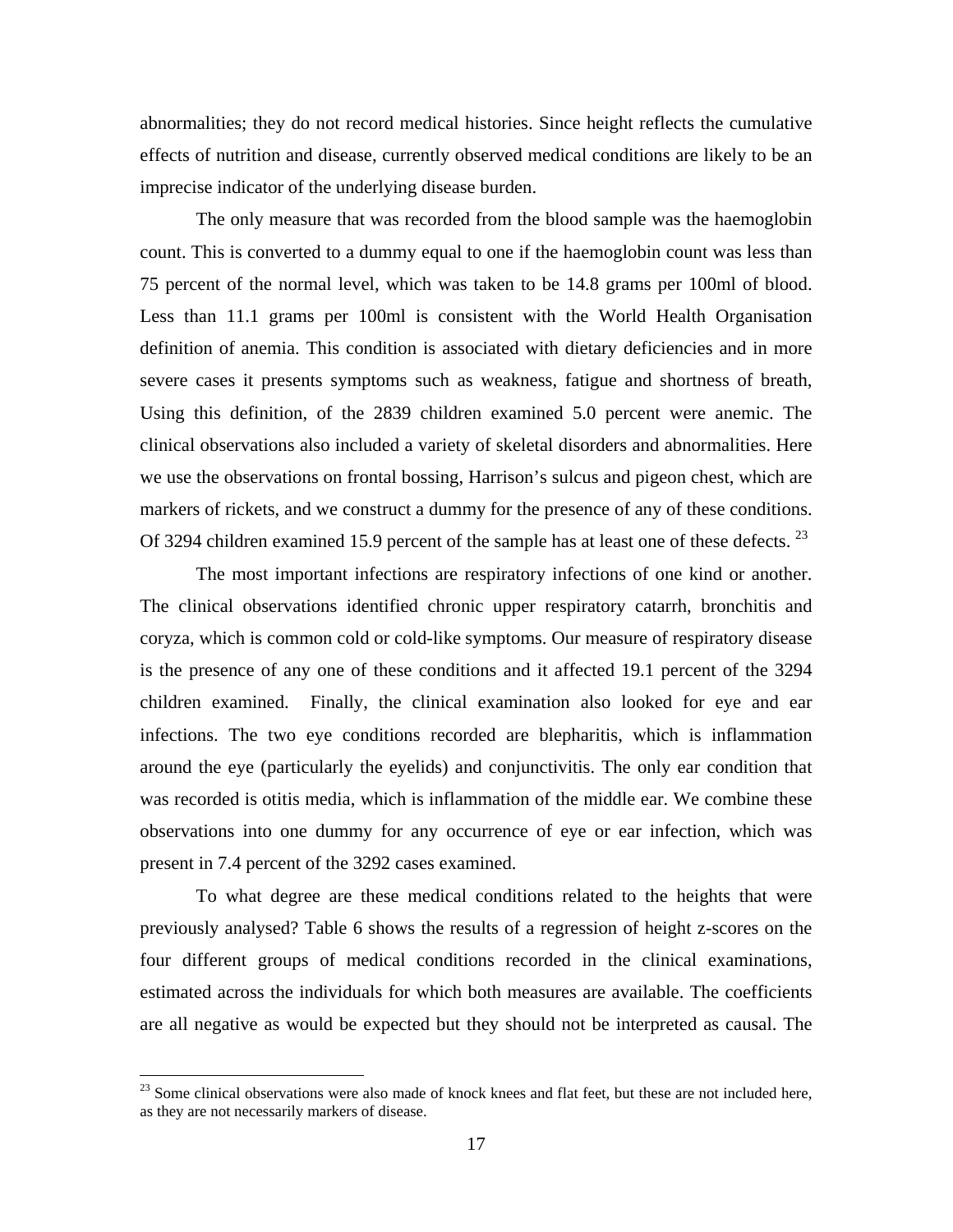first two columns show that height is negatively associated with anemia and with skeletal defects but in neither case is the relationship statistically significant. Perhaps the latter is not surprising since these conditions do not refer to the long bones such as the leg bones which are key determinant of height. The third and fourth columns reveal significant correlations between height and the incidence of respiratory disease or eye and ear infections. While these results are consistent with a link between infection and growth, the strength of these associations is relatively low. In all likelihood this is because we do not have evidence on some of the main conditions that limit growth, and we lack systematically obtained information on the full history of infections. $^{24}$ 

In order to explore the link between household circumstances and medical conditions we present regressions relating each condition to the same explanatory variables that were used in the earlier analysis of heights. As before, in order to focus on the effects at the family level, for each disease outcome, we take the average across all the children in the household who were subject to examination. The resulting variable for the average disease or infection rate ranges between zero and one, and so we perform tobit regression with censoring at the upper and lower bounds. Because some medical conditions are age-related we also include the average age of the children in the household. A variable for the sex composition was also introduced but was never significant and hence it is excluded from the reported regressions.<sup>25</sup>

 Table 7 shows that for all the conditions analysed the sign of the coefficient on income per capita is negative while that on the number of children is positive. It also shows that the incidence of disease was generally negatively related to age. For anemia, the association with income per capita is weak while the association with the number of children is stronger. The reverse is true for skeletal abnormalities. Respiratory infections are more strongly related both to per capita income and to the number of children. Eye and ear infections are strongly associated with family size, but not with income per capita. These results suggest that family size was particularly important for infectious

 $24$  However, the results are consistent with other evidence—see for instance Rona and Florey (1980) who examined the correlations between respiratory symptoms over the past year (as reported by parents) and heights of British children in the early 1970s.

<sup>&</sup>lt;sup>25</sup> These variables were not included in the earlier regressions because the z-scores for height adjust for sex and year of age.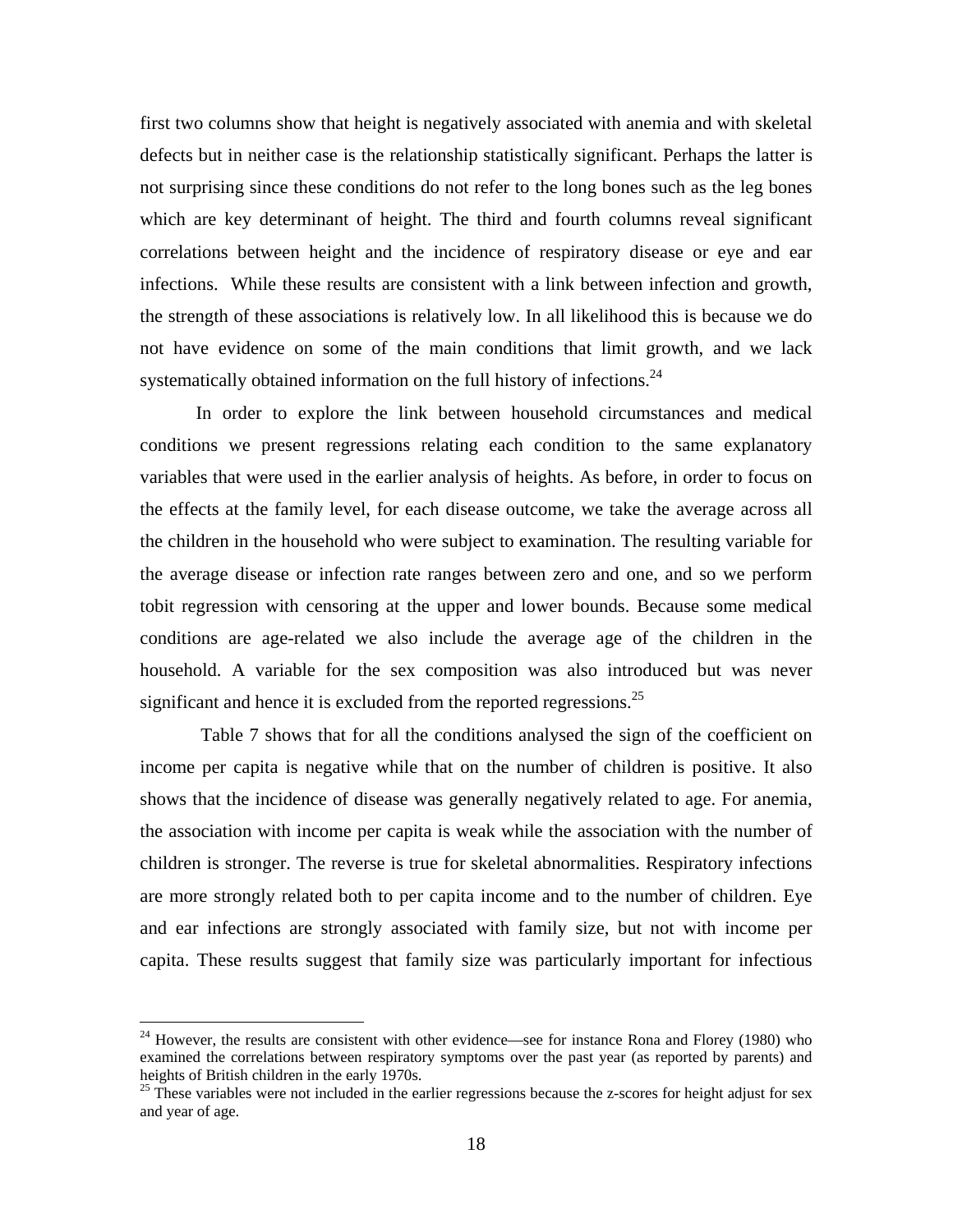diseases, consistent with the idea that larger families created adverse disease environments by increasing the rate of infection.

Table 8 probes a little deeper into the channels of influence by testing the associations with food expenditure, overcrowding and cleanliness. The first column indicates that anemia is strongly associated with per capita food expenditure but not with overcrowding. This makes sense as anemia is chiefly associated with dietary deficiency. Skeletal abnormalities are also inversely associated with per capita food expenditure but there is only a weak positive association with overcrowding. By contrast respiratory infections are strongly positively associated with overcrowding as well as inversely associated with food expenditure per capita. This result parallels that for the number of children in Table 7. It suggests that the spread of infection within the household was greater the more crowded the house. That finding is replicated for ear or eye infections which are also likely to have been passed between individuals in the household. The effect of cleanliness, while always giving the expected sign is only significant at the 5 percent level for anemia and for ear and eye infections.

The results reported in this section offer some support for the argument that the variables that determine heights are also associated with the disease environment in the household. Although the inferences are necessarily limited, they provide some corroborative evidence for an association between the degree of crowding and the spread of infectious disease. This in turn suggests that the negative effect of the number of children in the household on their average height that was reported in Tables 3 and 5 operates partly through the channel of recurrent infections arresting growth.

#### **Explaining Heights 1886-1938**

 As mentioned earlier, the evidence indicates a steep increase in heights from the turn of the century onwards. Here we use our results on heights to 'explain' that improvement. As noted earlier, the households in the Boyd Orr cohort are more representative of living standards a generation earlier, which can be considered a strength for the purposes of backcasting. Of course we must be careful in inferring the causes of change over time based on coefficients estimated from a cross-section. If the effects of household income and family size become smaller as knowledge of nutrition and hygiene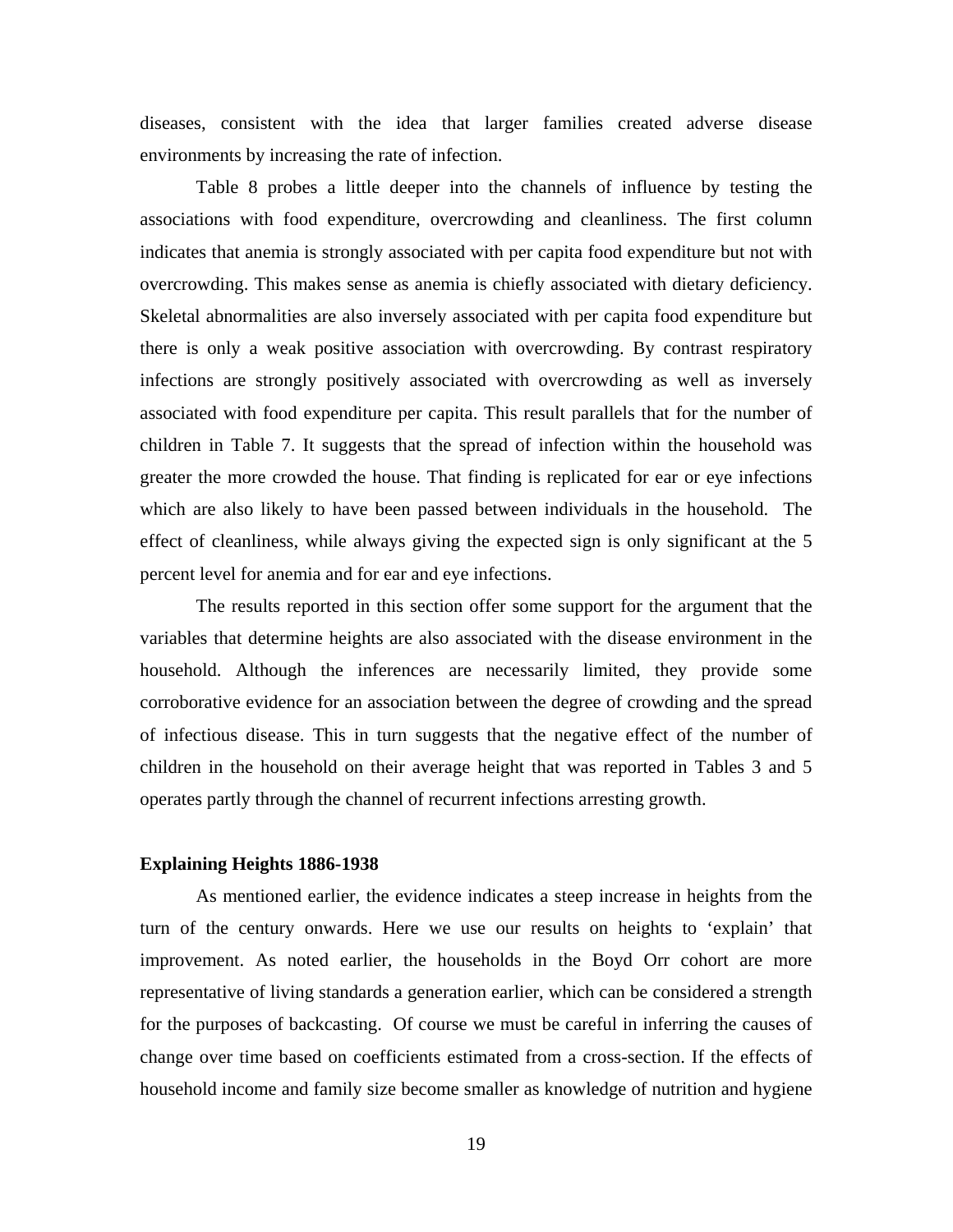disseminates, and as the general disease environment improves, then our estimates for the late 1930s will understate the average effects for the previous half century.<sup>26</sup> Similarly our projections will be too modest if changes in family income have decreasing effects as households become richer (Steckel, 2009, p. 142), although we find no evidence of this. Nevertheless, in order not to overstate the effects over time we use the relevant OLS coefficients, which are more precisely estimated and which, if anything, are biased towards zero.

 In order to trace the likely effects of changing income and family composition over time and to be consistent with the families in the Boyd Orr Cohort we focus on a standard family type—working class male-headed households with a non-working wife and at least one child present. Table 9 offers some stylised facts for this classic family type and the basis for these calculations is given in the notes to the table. The dates chosen are those of the Board of Trade or Ministry of Labour wage surveys of 1886, 1906 and 1938. The latter two dates are also close to the surveys of working class budgets undertaken in 1904 and 1938. The calculations in the fourth row of Table 9 show dramatic increases in family income per capita, which was due to the combination of increasing real earnings and decreasing family size.

Calculations of the possible effects of these changes appear in Table 10. Taking an increase of one income category in the Boyd Orr survey to be worth five shillings, the increase in per capita income between 1906 and 1938 would be equivalent to  $6.7/5 =$ 1.34. Using the coefficients in the third column of Table 3, the effect of rising income per capita increased height by  $0.258 \times 1.34 = 0.35$  standard deviations. The direct effect of falling family size increased heights by (-)  $0.073 \times$  (-)  $1.7 = 0.12$  standard deviations. The total effect of  $0.35 + 0.12 = 0.47$  standard deviations equates to an increase in height of 2.9cm for eight year olds and it accounts for nearly half of the increase in heights between 1906 and 1938. The effect of falling family size alone (holding wage rates constant at the 1906 level but allowing supplementary earnings to decline as family size decreases) increases height by 1.8cm. Thus about three fifths of the explained part of the

<sup>&</sup>lt;sup>26</sup> We find no evidence of non-linearity in the effects of per capita income in our data. Adding the square of income per capita in column 3 of Table 3 gives a coefficient of 0.03 ( $t' = 0.82$ ). But since income per capita is a categorical variable this is not a very strong test.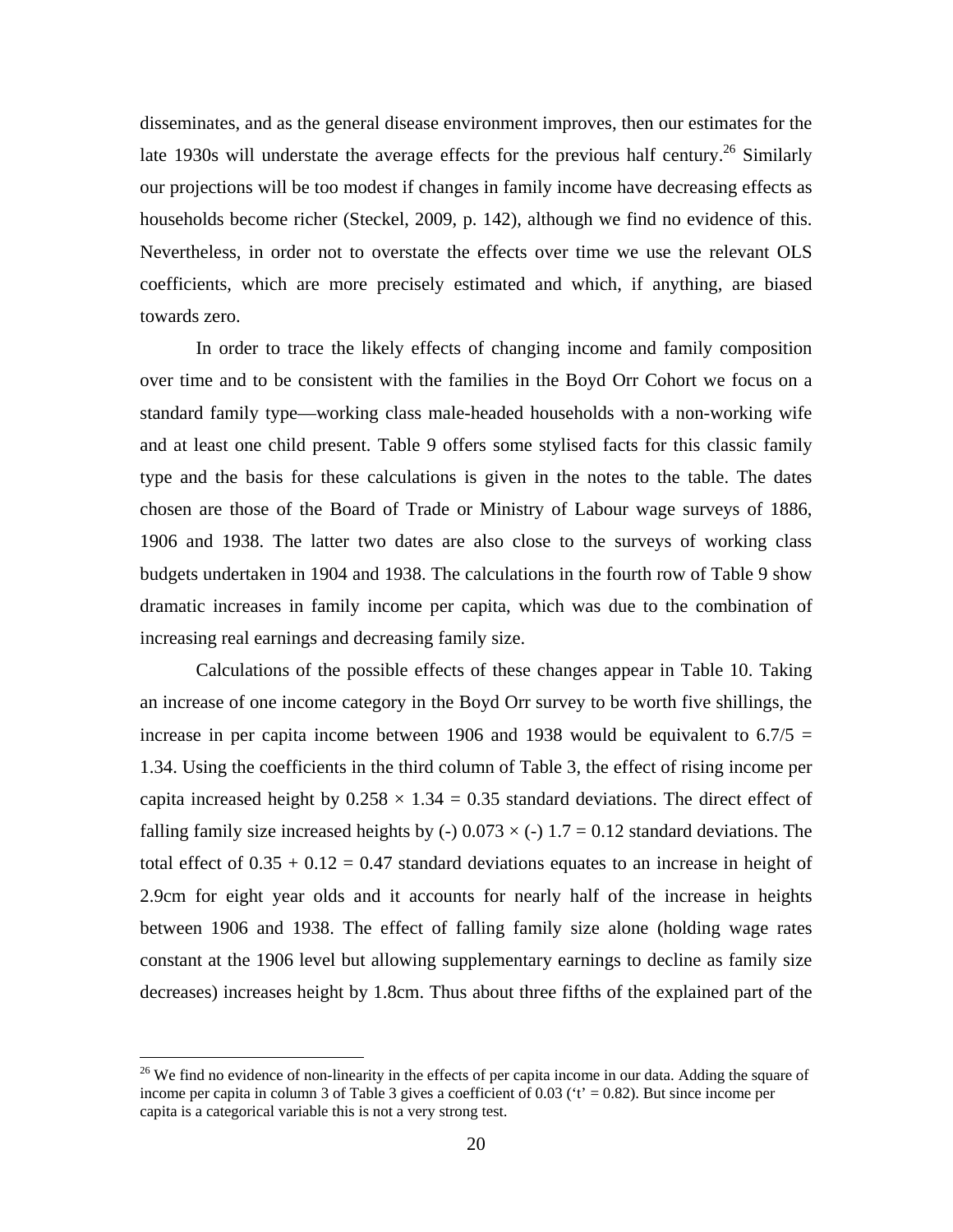increase in heights is due to the direct and indirect effects of the fall in the number of children, which therefore accounts for around 30 percent of the total observed increase.

Similar calculations for the period from 1886 to 1906 indicate that growth in per capita income added around 0.9 cm to the height of the average eight year-old while the separate effect of falling family size contributed 0.5 cm. The total increase of 1.4 cm would probably account for about three quarters of the increase in heights across these two decades and more than half of that effect is due to falling family size (holding wage rates constant). Although we lack precise estimates of the increase in children's heights over this period it seems likely that these variables would account for a very substantial share of it, perhaps as much as 90 percent.

Two observations flow from these calculations. First, over the half century from 1886 changes in per capita income and family size increased the height of eight-year olds by 4.2cm, with about 2.6cm, or around three fifths of the total observed increase, due to falling family size. The second point is that falling family size also contributed to the acceleration in heights, starting at zero before the 1880s, adding 0.4cm per decade from then up to 1906 and 0.6 cm per decade from 1906 to 1938. But after the turn of the century declining family size and increasing real income are only part of the story and these effects leave room for other factors such as improved knowledge of child health and nutrition as well as improvements in sanitation and housing infrastructure.<sup>27</sup>

It is interesting also to consider predictions over time from the estimates that include per capita food expenditure and persons per room. These are more speculative because there is a greater element of choice over expenditure on food, housing and other goods. Here we apply the coefficients in the first column of Table 5 to the estimated changes reported in Table 9. For the classic family with children we estimate that between 1906 and 1938 the growth in food expenditure per capita added about 1.8 cm

 $27$  Although not the focus of this paper, it is worth considering what happened in the decades after 1938 when heights continued to increase despite the rebound in family size associated with the postwar baby boom. While it is tempting to suggest that the family size effect faded out, studies of the 1958 birth cohort indicate otherwise (Goldstein, 1971; Fogelman, 1975). Between 1938 and 1958 real wages grew by 49 percent, and the number of children increased by about 1.2. That would imply an increase of 1.4 cm due to per capita family income and a reduction of 0.5cm due to the separate effect of the number of children. Thus the income effect dominates but the combined effects are smaller than during the interwar period. However, the health of children and are likely to have been enhanced by a variety of welfare and medical improvements that came into effect in the early postwar period. .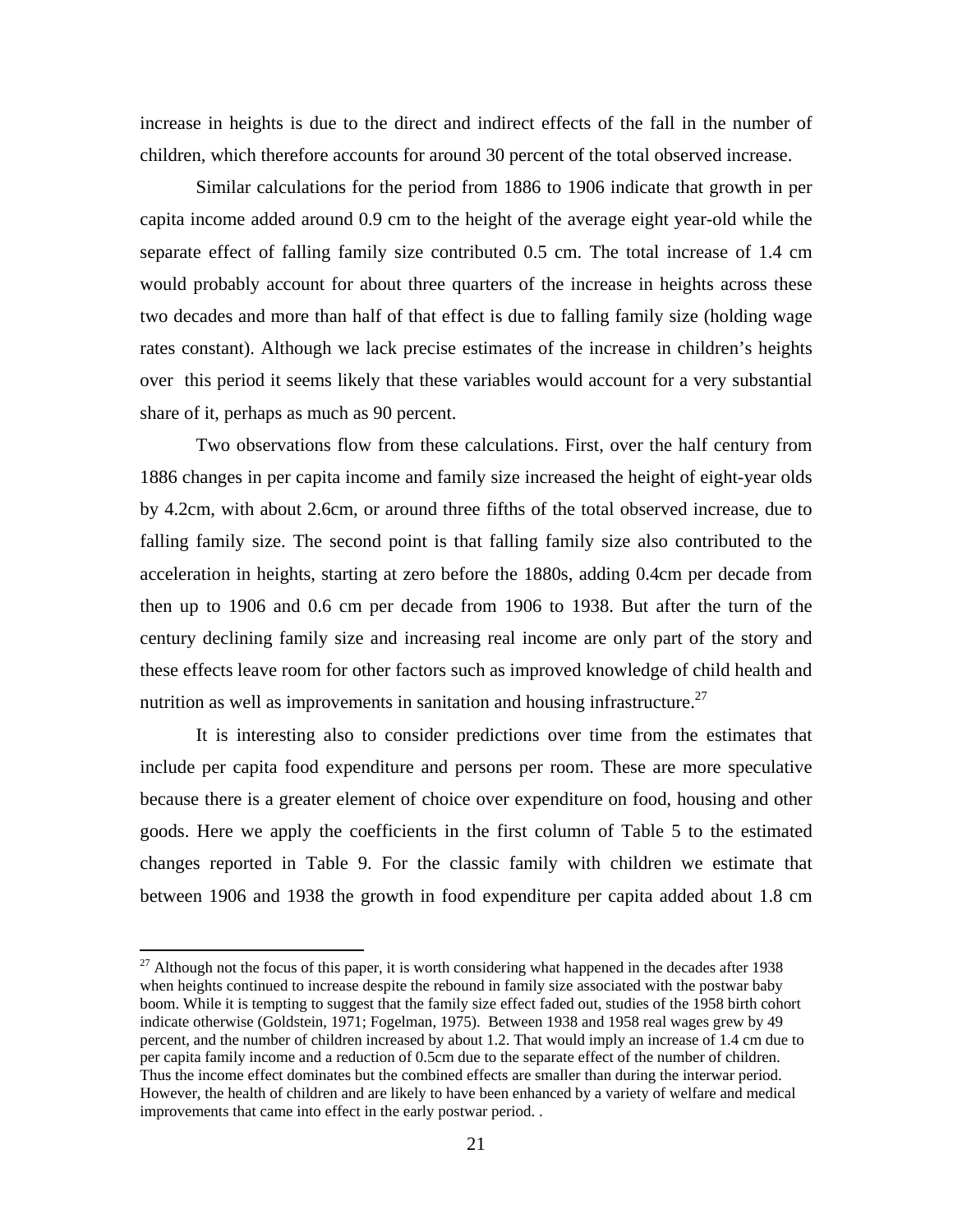while the fall in persons per room contributed just 0.1 cm. About two thirds of the total effect is accounted for by the falling family size.

The predictions based on food expenditure and persons per room 'explain' rather less of the increase in heights than those based on income per capita and the number of children. This is probably because the former fails to reflect the improvement in the quality of housing, some of which is captured in the effects of cleanliness and housing conditions that feature in Table 5. How such qualitative variables might have evolved is difficult to judge. In his surveys of York Rowntree (1941, p. 225-6) found that between 1899 and 1936 the share of working class families living in slums fell from 25.5 percent to 11.3 percent, while those living in the best quality housing increased from 12.7 percent to 34.1 percent. Much of the progress in housing quality was due to the postwar building programme of York Corporation and it seems likely that such developments contributed to the remarkable improvement in the health of children in the decades following the First World War. $^{28}$ 

As noted earlier, improvement in the disease environment is reflected in the dramatic falling infant mortality. Analysing time series data for average heights of schoolchildren in British towns Hatton (2009) finds that the local infant mortality rate had a negative effect on subsequent heights of children. On these results, the fall in infant mortality between 1901-5 and 1941-5 accounts for an increase in heights of about 0.6cm per decade, or a little over a quarter of the total increase in the heights of 6-9 year-olds. These effects cannot simply be added to those reported in Table 10, as some of the decline in infant mortality would ultimately be due to increasing family incomes and falling family size. Nevertheless the results do underline the fact that improvements both in nutrition and in the disease environment contributed to the trend increase in the heights of children.

#### **Conclusion**

 $\overline{a}$ 

Using a unique survey of working class families for the late 1930s we have found that the heights of children are positively related to income per capita and negatively

 $^{28}$  According to the coefficients in the last column of Table 5, increasing housing quality, as measured by ventilation, by one class, e.g. from 'moderate' to 'good' would increase average height by about 1 cm. This is equivalent to the effect of increasing food expenditure per capita by about 1s 2d a week.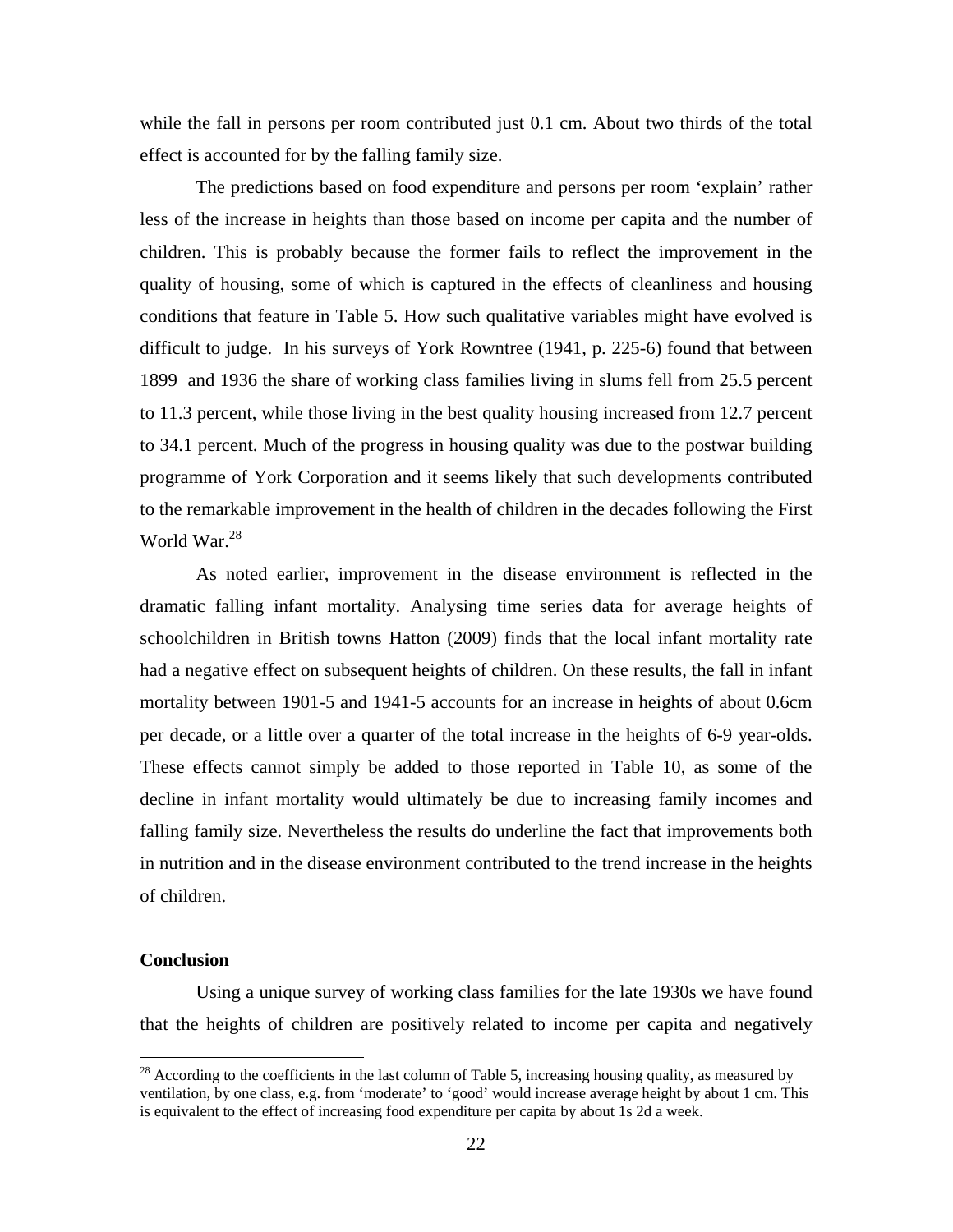related to the number of children in the family. These effects can be further decomposed into those factors that are associated with nutrition and those that are associated with disease, both of which affect growth during childhood. While nutrition is mainly associated with per capita expenditure on food, the spread of infectious disease within the household was exacerbated by overcrowding and poor quality housing. Our examination of medical conditions suggests that infectious diseases were closely associated with the degree of crowding within the household. Thus the number of siblings in the family negatively affected the health of children, both through reducing per capita food expenditure and by worsening the disease environment.

These findings suggest an answer to the puzzle of why the health of children (and their subsequent outcomes as adults) improved so dramatically in the first half of the twentieth century. All the evidence points to a distinct acceleration in the rate of increase in the heights of children around age 8-10, from less than 1cm per decade in the late nineteenth century to more than 2cm per decade in the first half of the twentieth century. In the late nineteenth century rising incomes brought better nutrition, with consequent improvements in health and height. But the external disease environment improved only slowly as the effect of public health improvements were offset by growing urbanization and increasing population density. This is reflected in the fact that while child mortality rates fell as a result of improved nutrition, the infant mortality rate remained obstinately high.

In the first half of the twentieth century real wages increased no faster on average than they had in the previous half century. Yet the dramatic fall in fertility meant that, for households with children, income per capita increased more strongly and poverty rates declined more rapidly than they would have otherwise. It also meant an improvement in the disease environment within the household as the degree of crowding decreased. More rapid improvements in urban infrastructure, in housing quality, and in practical knowledge of hygiene probably explain most of the improvement in child health that is not accounted for by rising family income and falling family size. But improvements in medical technology contributed little, because the discovery or diffusion of most of the new medical treatments came too late to confer much benefit on working class families until after the Second World War. Taken together, these trends suggest that unless we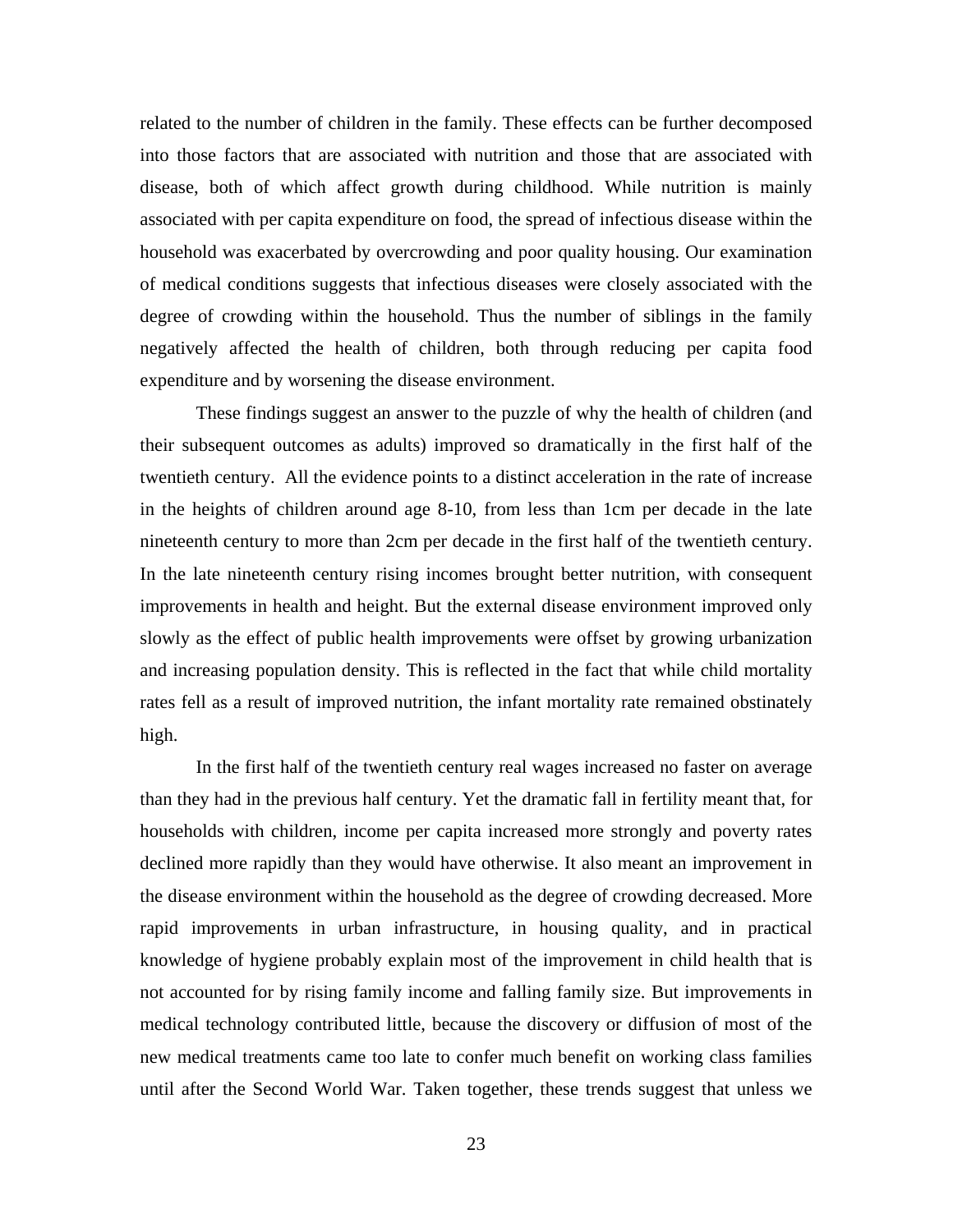recognise the effect of falling family size it is difficult to fully account for the sharp improvements in child health in the half century before the advent of the National Health Service.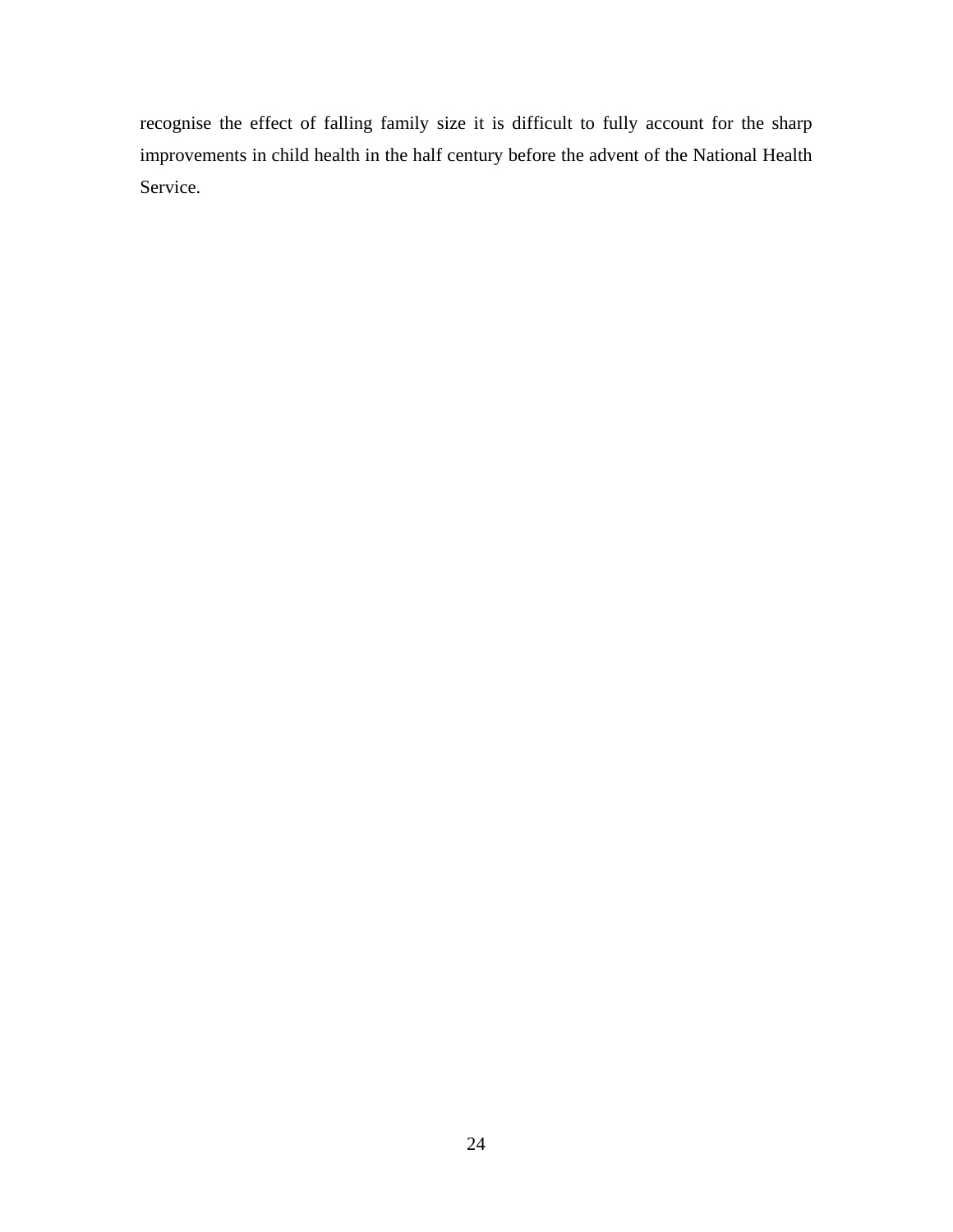#### **References**

- Beard, A. S. and Blaser, M. J. (2002), "The Ecology of Height: The Effect of Microbial Transmission on Human Height," *Perspectives in Biology and Medicine*, 45, pp. 475-498.
- Baten, J. (2007), "Global Height Trends in Industrial and Developing Countries, 1810- 1984: An Overview," Unpublished paper: University of Tübingen.
- Becker, G. S. and Lewis, H. G. (1973), "On the Interaction between the Quantity and Quality of Children," *Journal of Political Economy,* 81, pp. S279-S288.
- Becker, G. S. and Tomes, N. (1976), Child Endowments and the Quantity and Quality of Children," *Journal of Political Economy*, 84, pp. S143-S162.
- Bell, F. and Millward, R. (1998), "Public Health Expenditures and Mortality in England and Wales, 1870-1914,"*Continuity and Change,* 13, pp. 221-249.
- Booth, A. L. and Kee, H. J. (2009), "Birth Order Matters: The Effect of Family Size and Birth Order on Educational Attainment," *Journal of Population Economics,* 22, pp. 367-397.
- Bowley, A. L. (1937), *Wages and Income in the United Kingdom since 1800*, Cambridge: Cambridge University Press.
- Bowley, A. L. (1941), "Earnings and Prices, 1904, 1914 and 1937-38," *Review of Economic Studies,* 8, pp. 129-142.
- Boyd Orr, J. (1936), *Food Health and Income: A Survey of Adequacy of Diet in Relation to Income,* London: Macmillan.
- Boyne, A. W., Aitken, F. C. and Leitch, I. (1957), "Secular Change in Height and Weight of British Schoolchildren, Including an Analysis of Measurements of English Children in Primary Schools: 1911-1953," *Nutrition Abstracts and Reviews,* 27, pp. 1-18.
- Burstrom, B., Diderichsen, F and Smedman, L. (1999), "Child Mortality in Stockholm during 1885-1910: the Impact of Household Size and Number of Children in the Family on Risk of Death from Measles," American journal of Epidemiology, 149, pp. 1134-1141.
- Cage, R. A. and Foster, J. (2002), "Overcrowding and Infant Mortality: A Tale of Two Cities," *Scottish Journal of Political Economy*, 49, pp. 129-149.
- Clements, E. M. B. (1953), "Changes in the Mean Stature and Weight of British Children Over the Past Seventy Years," *British Medical Journal*, October 24<sup>th</sup>, pp 897-902.
- Cutler, D. and Miller, G. (2005), "The Role of Public Health Improvements in Health Advances: The Twentieth Century United States," *Demography,* 42, pp. 1-22.
- Dyhouse, C. (1978), "Working Class Mothers and Infant Mortality in England, 1895- 1914," *Journal of Social History,* 12, pp. 248-267.
- Elo, I. T. and Preston, S. H. (1992), "Effects of Early Life Conditions on Adult Mortality: A Review," *Population Index*, 58, pp. 186-212.
- Feinstein, C. H. (1995), "Changes in Nominal Wages, the Cost of Living and Real Wages in the United Kingdom over Two Centuries," in P. Scholliers and V. Zamagni (eds.) *Labour's Reward,* Aldershot: Edward Elgar.
- Fildes, V. (1998), "Infant Feeding Practices and Infant Mortality in England, 1900-1919," *Continuity and Change*, 13, pp. 251-280.
- Floud, R. (1994), "The Heights of Europeans since 1750: A New Source for European Economic History," in J. Komlos (ed.), *Stature, Living Standards and Economic*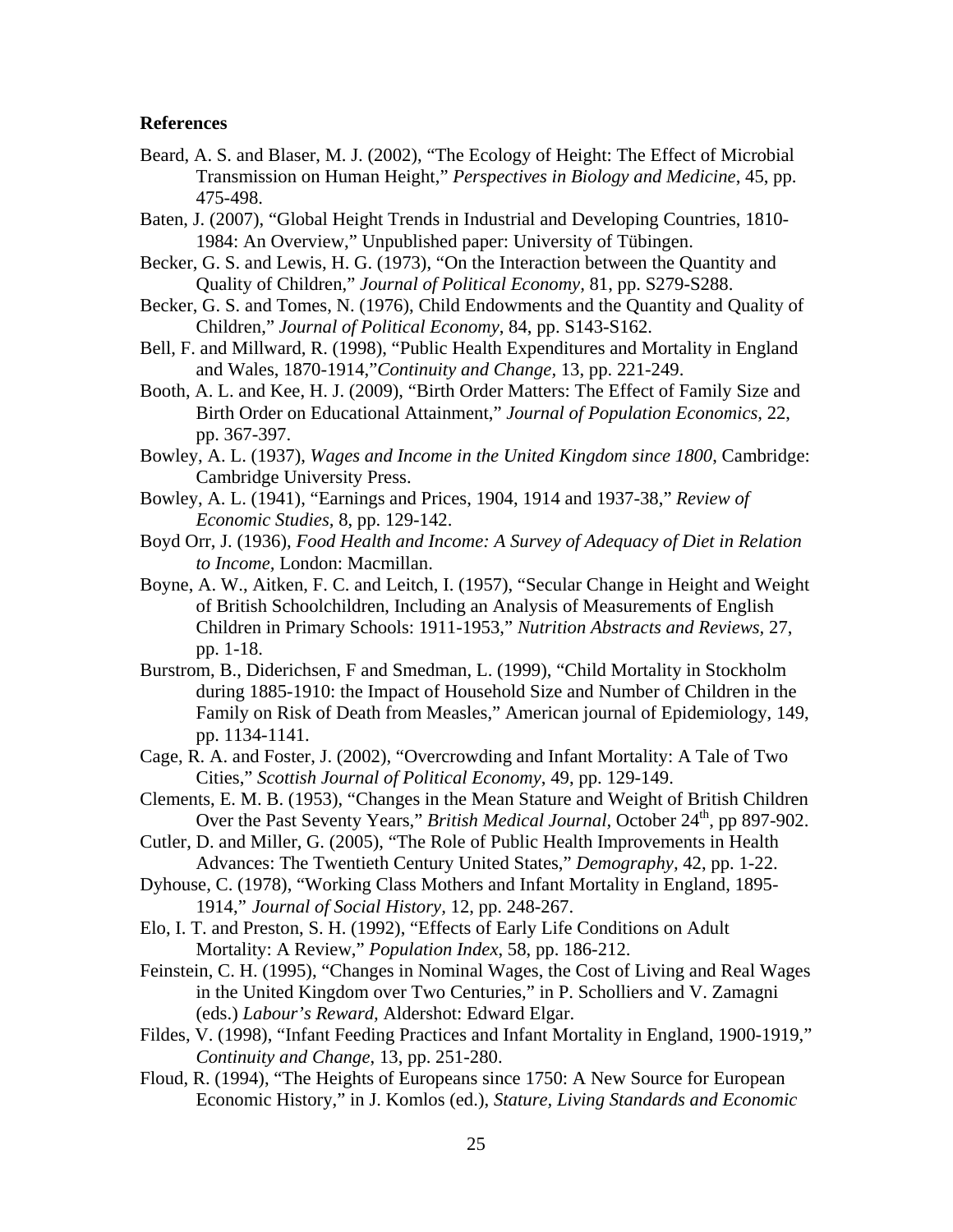*Development,* Chicago: University of Chicago Press.

- Floud, R., Wachter, K., and Gregory, A. (1990), *Height, Health and History: Nutritional Status in the United Kingdom, 1750-1980*, Cambridge: Cambridge University Press.
- Fogel, R. W. (2004), *Escape from Hunger and Premature Death, 1700-2100,* Cambridge: Cambridge University Press.
- Fogelman, K. R. (1975), "Developmental Correlates of Family Size," *British Journal of Social Work,* 5, pp. 43-57.
- Galobardes, B., Lynch, J. W. and Davey Smith, G. (2004), "Childhood Socioeconomic Circumstances and Cause-Specific Mortality in Adulthood: Systematic Review and Interpretation," *Epidemiologic Reviews*, 26, pp. 7-21.
- Garrett, E., Reid, A., Schürer, K. and Szreter, S. (2001), *Changing Family Size in England and Wales: Place, Class and Demography, 1891-1911.* Cambridge: Cambridge University Press.
- Gazeley, I. and Newell, A. (2007), "Poverty in Britain in 1904: An Early Social Survey Rediscovered," IZA Discussion Paper No. 3046, Bonn: IZA
- Goldstein, H. (1971), Factors Influencing the Height of Seven Year Old Children: Results from the National Child Development Study, *Human Biology,* 43, pp. 92-111.
- Gunnell, D., Davey Smith, G., Frankel, S., Nanchahal, K., Braddon, F. E., Pemberton, J. and Peters, T. J. (1998a), "Childhood Leg Length and Adult Mortality: Follow up of the Carnegie (Boyd Orr) Survey of Diet and Health in Pre-War Britain," *Journal of Epidemiology and Community Health*, 52, pp. 142-152.
- Gunnell, D., Davey Smith, G., Holly, J. M. P. and Frankel, S. (1998b), "Leg Length and Risk of Cancer in the Boyd Orr Cohort," *British Medical Journal,* 317, pp. 1350-1.
- Haines, M R. (2004), "Growing Incomes, Shrinking People—Can Economic Development be Hazardous to Your Health?" *Social Science History,* 28, pp. 249- 270.
- Hanusheck, E. (1992), "The Trade-off between Child Quality and Quantity," *Journal of Political Economy*, 100, pp. 894-117.
- Harris, B. (1994), "The Height of Schoolchildren in Britain, 1900-1950," pp. 25-38. in J. Komlos (ed.) *Stature, Living Standards and Economic Development,* Chicago: University of Chicago Press.
- Harris, B. (1995), *The Health of the Schoolchild: A History of the School Medical Service in England and Wales,* Buckingham: Open University Press.
- Hatton, T. J. and Martin, R. M. (2008), "The Effects on Stature of Poverty, Family Size and Birth Order: British Children in the 1930s," IZA Discussion Paper 3314 Bonn: IZA.
- Hatton, T. J. (2009), "Infant Mortality and the Health of Survivors: Britain 1910-1950," unpublished paper, Australian National University.
- Humphries, J. (2007), " 'Because they are too menny...' Children, Mothers, and Fertility Decline: The Evidence from Working-class Autobiographies of the Eighteenth and Nineteenth Centuries," in A. Janssens (ed.), *Gendering the Fertility Decline in the Western World,* Bern: Peter Lang, pp. 113-150.
- Jackson, R. V. and Thomas, M. (1995), "Height, Weight and Wellbeing: Sydney Schoolchildren in the Early Twentieth Century," *Australian Economic History*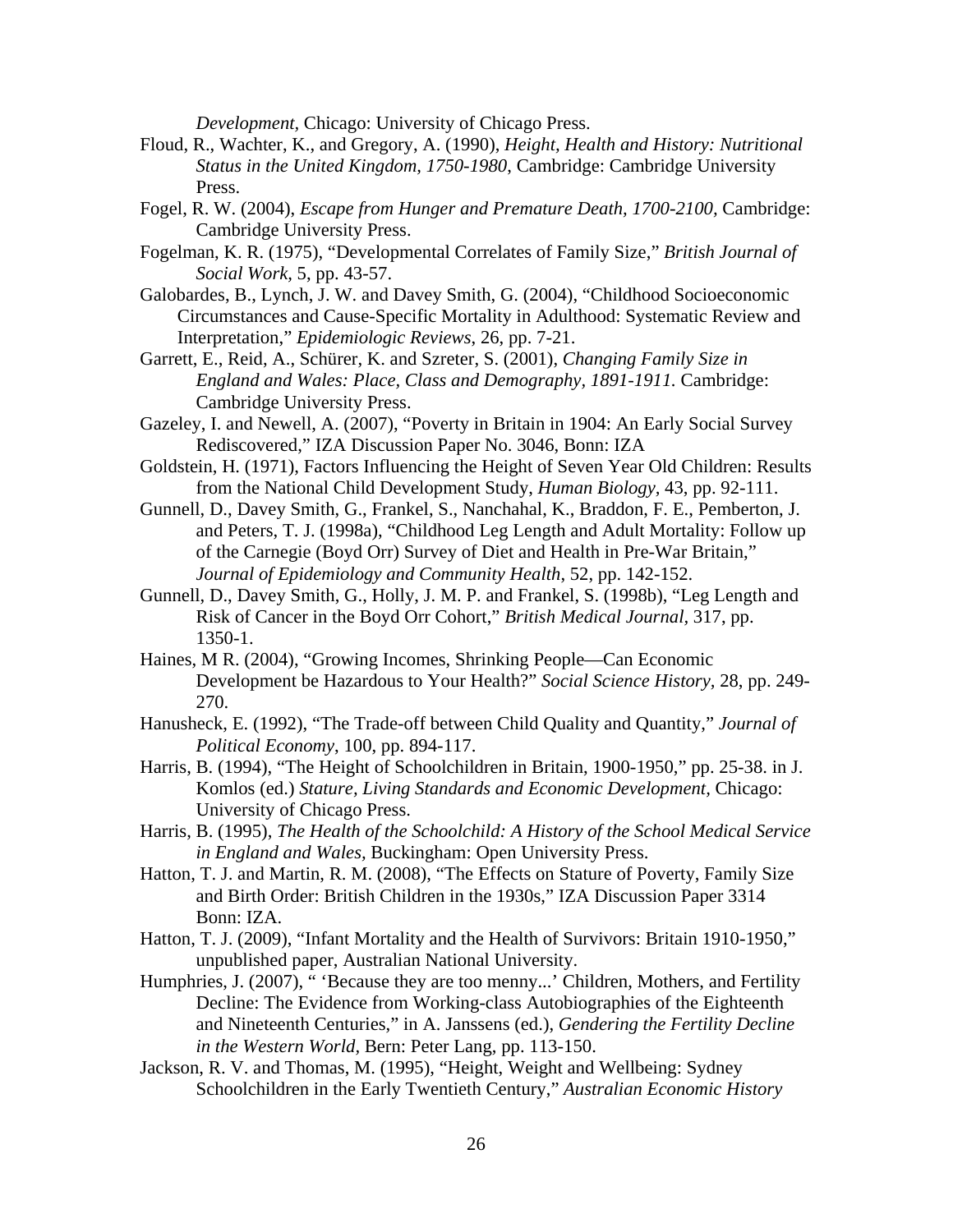*Review,* 35, pp. 39-65.

- Johnson, P. A. and Nicholas, S. (1997), "Health and Welfare of Women in the United Kingdom, 1795-1920, in R. H. Steckel and R. Floud (eds.) (1997), *Health and Welfare during Industrialization,* Chicago: University of Chicago Press.
- Karn, M. N. (1937), "Summary of Results of Investigations into the Height and Weight of Children in the British Working Classes during the Last Hundred Years," *Annals of Eugenics*, 7, pp. 376-398.
- Lee, C. H. (1991), "Regional Inequalities in Infant Mortality in Britain, 1861-1971: Patterns and Hypotheses," *Population Studies,* 45, pp. 55-65.
- Martin, R. M., Gunnell, D., Pemberton, J., Frankel, S. and Davey Smith, G. (2005), "Cohort Profile: The Boyd Orr Cohort - An Historical Cohort Study Based on the 65 Year Follow-up of the Carnegie Survey of Diet and Health (1937-39)," *International Journal of Epidemiology*, 34, pp. 742-749.
- McKeown, T. (1976), *The Modern Rise of Population,* London: Edward Arnold.
- McKeown, T., Record, R. G. and Turner, R. D. (1975), "An Interpretation of the Decline of Mortality in England and Wales During the Twentieth Century," *Population Studies,* 29, 391-422.
- Millward, R. and Bell, F. (1998), "Economic Factors in the Decline of Mortality in Late Nineteenth Century Britain," *European Review of Economic History*, 2, 263-288.
- Millward, R. and Bell, F. (2001), "Infant Mortality in Victorian Britain: the Mother as Medium," *Economic History Review,* 54, pp. 699-733.
- Mokyr, J. (2000), "Why "More Work for Mother?" Knowledge and Household Behavior, 1870-1945," *Journal of Economic History,* 60, pp. 1-41.
- Office of Population Censuses and Surveys (OPCS) (1987), *Birth Statistics: Historical Series of Statistics from Registrations of Births in England and Wales, 1937-1983,* London: HMSO.
- Prais, S. J. and Houthakker, H. S. (1955), *The Analysis of Family Budgets,* Cambridge: Cambridge University Press.
- Preston, S and Haines, M. (1991), *The Fatal Years: Child Mortality in Late Nineteenth Century America,* Princeton: Princeton University Press.
- Registrar General (2004), *Mortality Statistics: Review of the Registrar General on Deaths in England and Wales*, London: HMSO.
- Reves, R. (1985), "Declining Fertility in England and Wales as a Major Cause of the Twentieth Century Decline in Mortality," *American Journal of Epidemiology,*  122, pp. 112-126.
- Riggs, P. (1994), "The Standard of Living in Scotland, 1800-1850," in J. Komlos (ed.) *Stature, Living Standards and Economic Development,* Chicago: University of Chicago Press.
- Rona, R. J. and Florey, C. duV. (1980), "National Study of Health and Growth: Respiratory Symptoms and Height in Primary Schoolchildren," *International Journal of Epidemiology,* 9, pp. 35-43.
- Routh, G. (1965), *Occupation and Pay in Great Britain, 1906-1960,* London: Cambridge University Press.
- Rowett Institute (1955). *Family Diet and Health in Pre-War Britain*. Dunfermline: Carnegie UK Trust.
- Rowntree, B. S. (1901), *Poverty: A Study of Town Life*, London: Macmillan.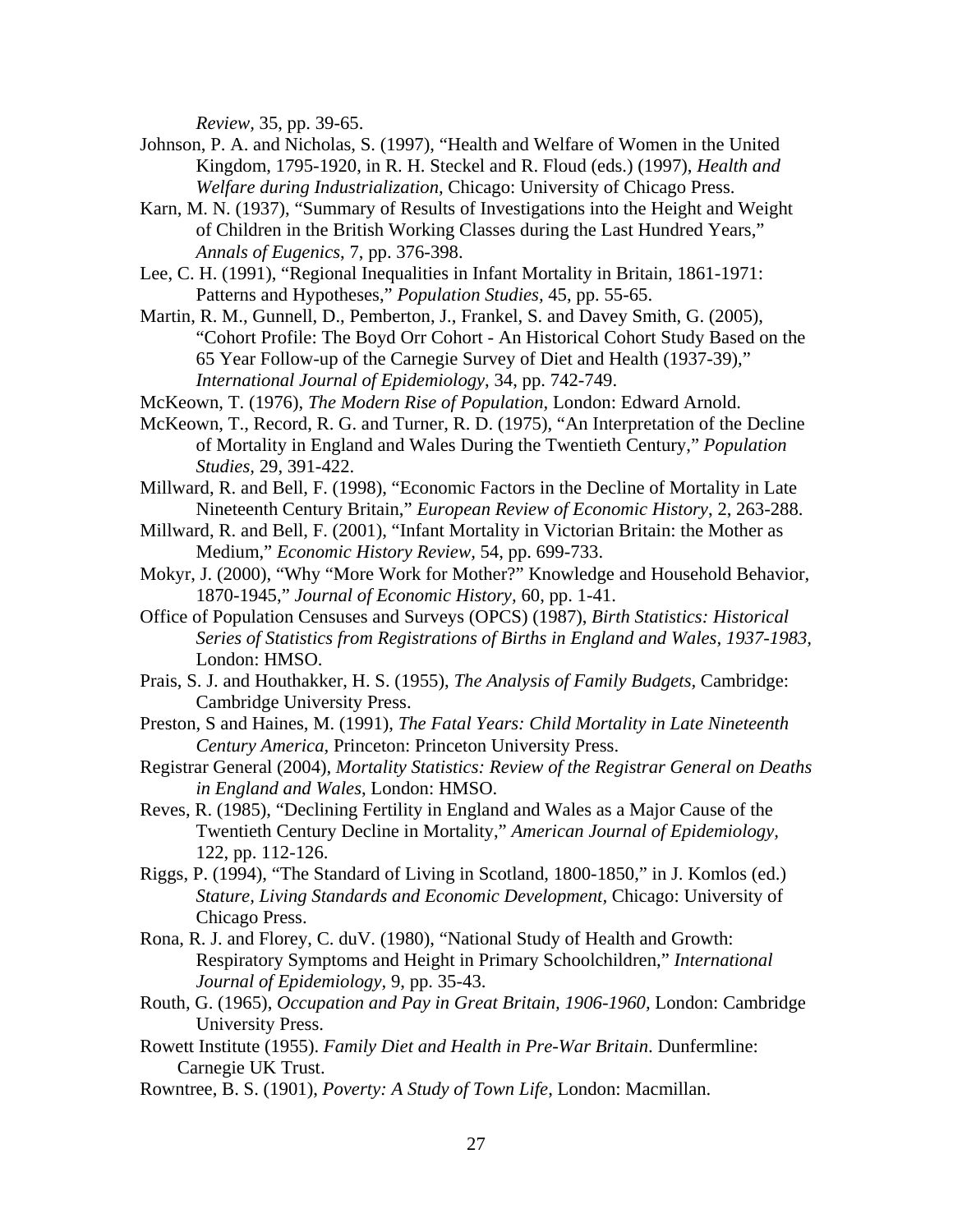- Rowntree, B. S. (1941), *Poverty and Progress: A Second Social Survey of York,* London: Longmans Green.
- Rosenbaum, S. (1988), "100 Years of Heights and Weights," *Journal of the Royal Statistical Society,* Series A, 151, pp. 276-309.
- Scott, P. (2008), "Did Owner Occupation Lead to Smaller Families for Interwar Working-class Households?" *Economic History Review,* 61, pp. 99-124.
- Steckel, R. H. (1995), "Stature and the Standard of Living," *Journal of Economic Literature,* 33, pp. 1903-1940.
- Steckel, R. H. (2009), "Heights and Human Welfare: Recent Developments and New Directions," *Explorations in Economic History,* 46, pp. 1-23.
- Steckel, R. H. and Floud, R. (eds.) (1997), *Health and Welfare during Industrialization,* Chicago: University of Chicago Press.
- Weir, D. R. (1993), "Parental Consumption Decisions and Child Health during the Early French Fertility Decline, 1790-1914," *Journal of Economic History,* 53, pp. 259- 274.
- Whitwell, G., de Souza, C. and Nicholas, S. (1997), "Height, Health and Economic Growth in Australia, 1860-1940," in R. H. Steckel and R. Floud, (eds.) (1997), *Health and Welfare during Industrialization,* Chicago: University of Chicago Press.
- Williamson, J. G. (1990), *Coping with City Growth during the British Industrial Revolution,* Cambridge: Cambridge University Press.
- Woods, R. I., Watterson, P. A. and Woodward, J. H. (1989), "The Causes of Rapid Infant Mortality Decline in England and Wales, 1861-1921, Part I," *Population Studies,* 42, pp.346-366.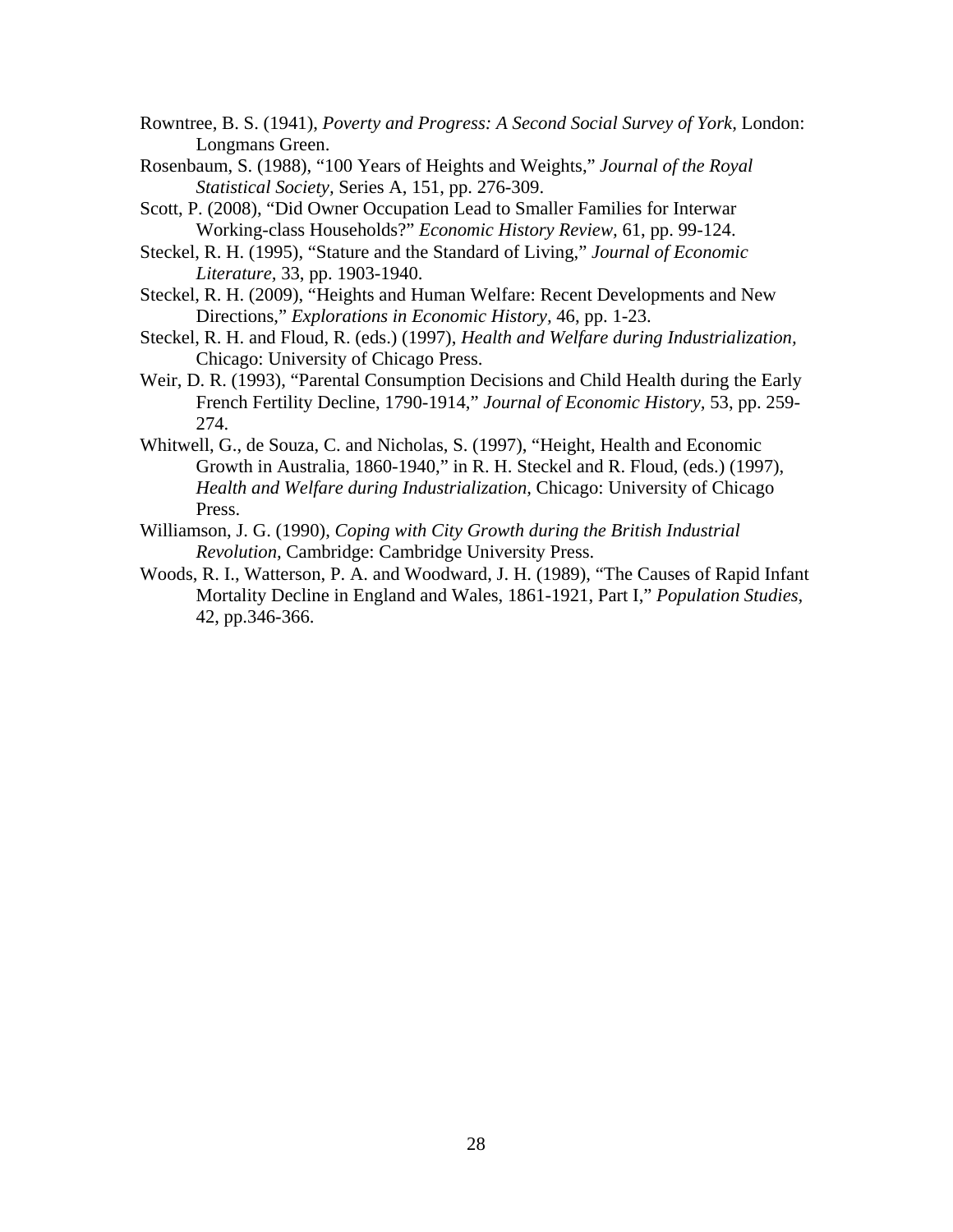|         | <b>Army Recruits</b> |          | Christ's Hospital Boys           |         |         |          |
|---------|----------------------|----------|----------------------------------|---------|---------|----------|
|         | Age $18$             | Age $20$ | Age $10$<br>Age $12$             |         |         | Age 14   |
| 1860-64 | 166.1                | 167.1    | 1870s                            | 130.1   | 137.8   | 146.4    |
| 1880-84 | 164.3                | 166.1    | 1906-18                          | 132.7   | 140.4   | 149.9    |
| 1885-89 | 162.3                | 165.9    | 1919-22                          | 132.4   | 142.4   | 152.0    |
| 1890-94 | 162.8                | 166.9    | 1923-26                          | 135.4   | 143.5   | 154.0    |
| 1895-99 | 163.1                | 167.1    | 1927-30                          | 135.7   | 143.6   | 154.7    |
| 1900-04 | 163.8                | 166.9    | 1930-33                          | 136.0   | 145.3   | 155.6    |
| 1905-09 | 164.3                | 168.7    |                                  |         |         |          |
| 1910-13 | 164.8                | 168.1    |                                  |         |         |          |
|         |                      |          |                                  |         |         |          |
|         |                      |          | School Children in British Towns |         |         |          |
|         | Boys 5               | Boys 8   | Boys 12                          | Girls 5 | Girls 8 | Girls 12 |
| 1908-11 | 101.4                | 117.4    | 135.0                            | 101.0   | 114.9   | 135.2    |
| 1912-15 | 101.9                | 118.3    | 134.9                            | 101.8   | 117.2   | 135.5    |
| 1916-19 | 102.2                | 119.2    | 135.6                            | 102.2   | 117.3   | 135.4    |
| 1920-23 | 103.1                | 119.7    | 135.3                            | 102.5   | 118.8   | 135.9    |
| 1924-27 | 104.0                | 121.0    | 136.4                            | 103.4   | 119.6   | 137.3    |
| 1928-31 | 104.1                | 121.8    | 137.9                            | 104.2   | 120.5   | 138.6    |
| 1932-35 | 104.8                | 123.1    | 139.0                            | 104.7   | 121.3   | 139.8    |
| 1936-39 | 105.7                | 123.7    | 139.6                            | 105.5   | 122.4   | 141.1    |
|         |                      |          |                                  |         |         |          |

**Table 1 Heights of Army Recruits and School Children, 1860-1939** 

Notes: Heights of Army Recruits (adjusted for truncation) from Rosenbaum (1988) Table 1 p. 282; heights of boys at Christ's Hospital from Rosenbaum (1988), Table 8 p. 288. Heights of school children in British Towns calculated from data collected by Bernard Harris and supplied by the AHDS at the University of Essex. The underlying data is an unbalanced panel of average heights by age and by town. The figure calculated for each year, is based on the coefficients on the year dummies in regressions for each age and sex, which include town fixed effects. The regressions also include an adjustment for the difference between the year of age and the estimated average age of the children in each observation (i.e. if the average age of eight year olds in a given observation is 8.5 then the variable takes the value 0.5). The omitted category (the intercept) is Aberdeen in 1908.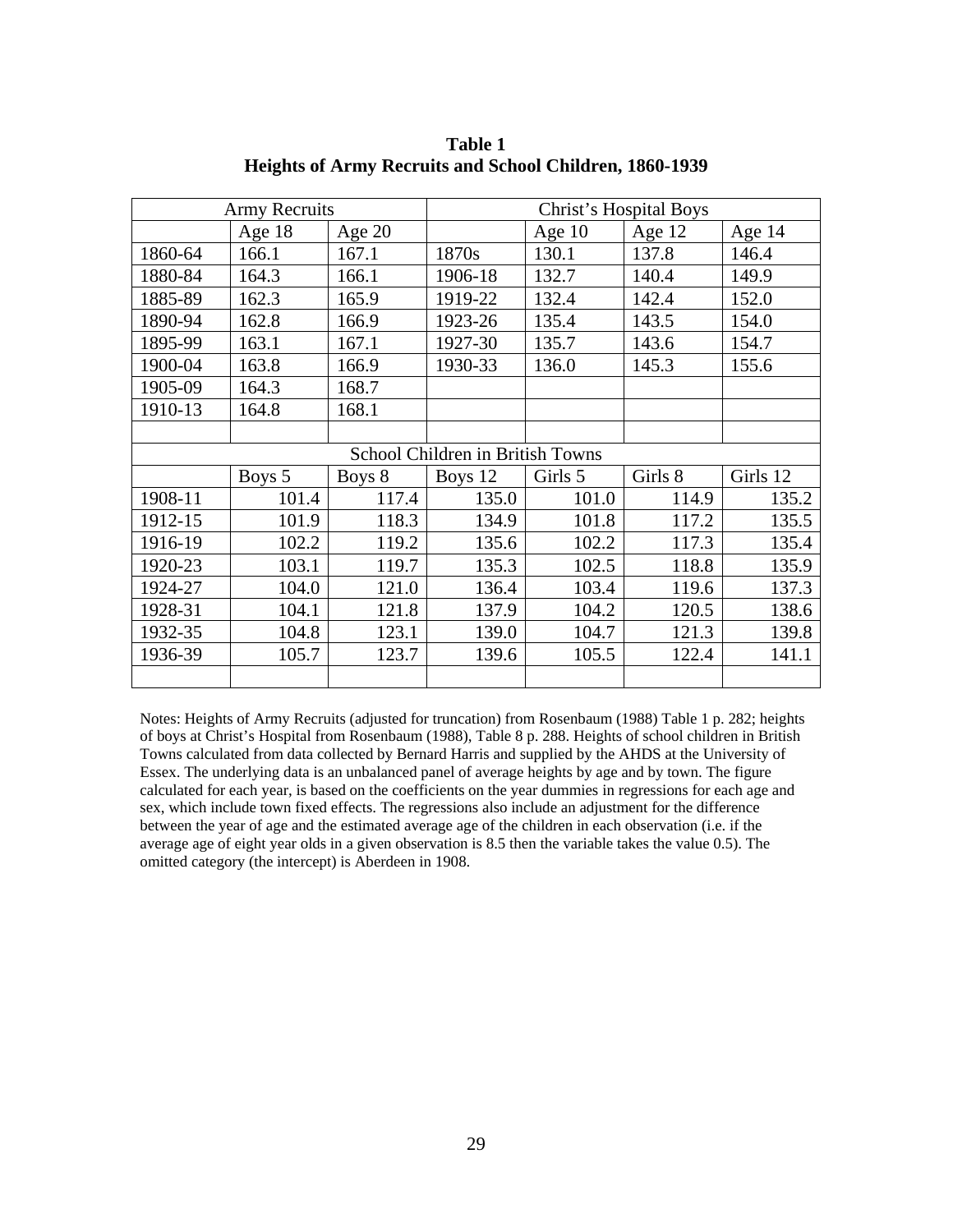| П<br>١<br>H<br>., |  |
|-------------------|--|
|-------------------|--|

|                                    | By individual | By household |
|------------------------------------|---------------|--------------|
| No of cases                        | 2946          | 1131         |
| Individual characteristics         |               |              |
| Average age                        | 7.92          | 7.85         |
| Percent female                     | 52.7          | 53.9         |
| Household characteristics          |               |              |
| Number of children in family       | 4.56          | 3.74         |
| Family size                        | 6.75          | 5.96         |
| Family income per capita $<$ 10s   | 71.56         | 59.8         |
| Food expenditure per capita $< 5s$ | 54.75         | 43.50        |
| Persons per room $> 2$             | 43.76         | 42.01        |
| Clean house                        | 32.26         | 33.11        |
| Flush toilet inside                | 35.40         | 37.00        |
| Good ventilation                   | 70.56         | 73.00        |

#### **Characteristics of Children who were Measured in the Boyd Orr Survey**

Note: due to missing data some of the means are calculated on a smaller number of observations as follows (individuals, households): income per capita (2911, 1112), persons per room (2605, 984), clean house (2734, 1045), flush toilet (2099, 786) good ventilation (2707, 1037).

#### **Table 3**

#### **Effect of Per-capita Income and Number of Children on Height**

|                    | <b>OLS</b> | IV        | <b>OLS</b> | IV       |
|--------------------|------------|-----------|------------|----------|
| Constant           | $-0.41**$  | $-0.56**$ | $-0.03$    | 0.16     |
|                    | (8.1)      | (6.3)     | (0.3)      | (0.4)    |
| Income per capita  | $0.32**$   | $0.42**$  | $0.26**$   | $0.29**$ |
|                    | (11.7)     | (8.2)     | (8.5)      | (3.8)    |
| No. of children in |            |           | $-0.07**$  | $-0.14*$ |
| family             |            |           | (5.0)      | (2.0)    |
| $R^2$              | 0.13       | 0.13      | 0.14       | 0.13     |
| $\mathbf{F}$       | 135.8      | 66.4      | 80.4       | 34.8     |
| Endogeneity        |            | 0.03      |            | 0.05     |
| Overidentification |            | 0.05      |            | 0.11     |
| No. Families       | 1102       | 1102      | 1102       | 1102     |

Note: 't' statistics in parentheses computed from robust standard errors. \*\* = significant at 1%; \* = significant at 5%%;  $\dot{\uparrow}$  = significant at 10%.. The number of observations is reduced from that in Table 1 because of the exclusion of twins and missing data for income class. Endogeneity and overidentifcation are the p-values for the Hausman and Hanson J tests respectively.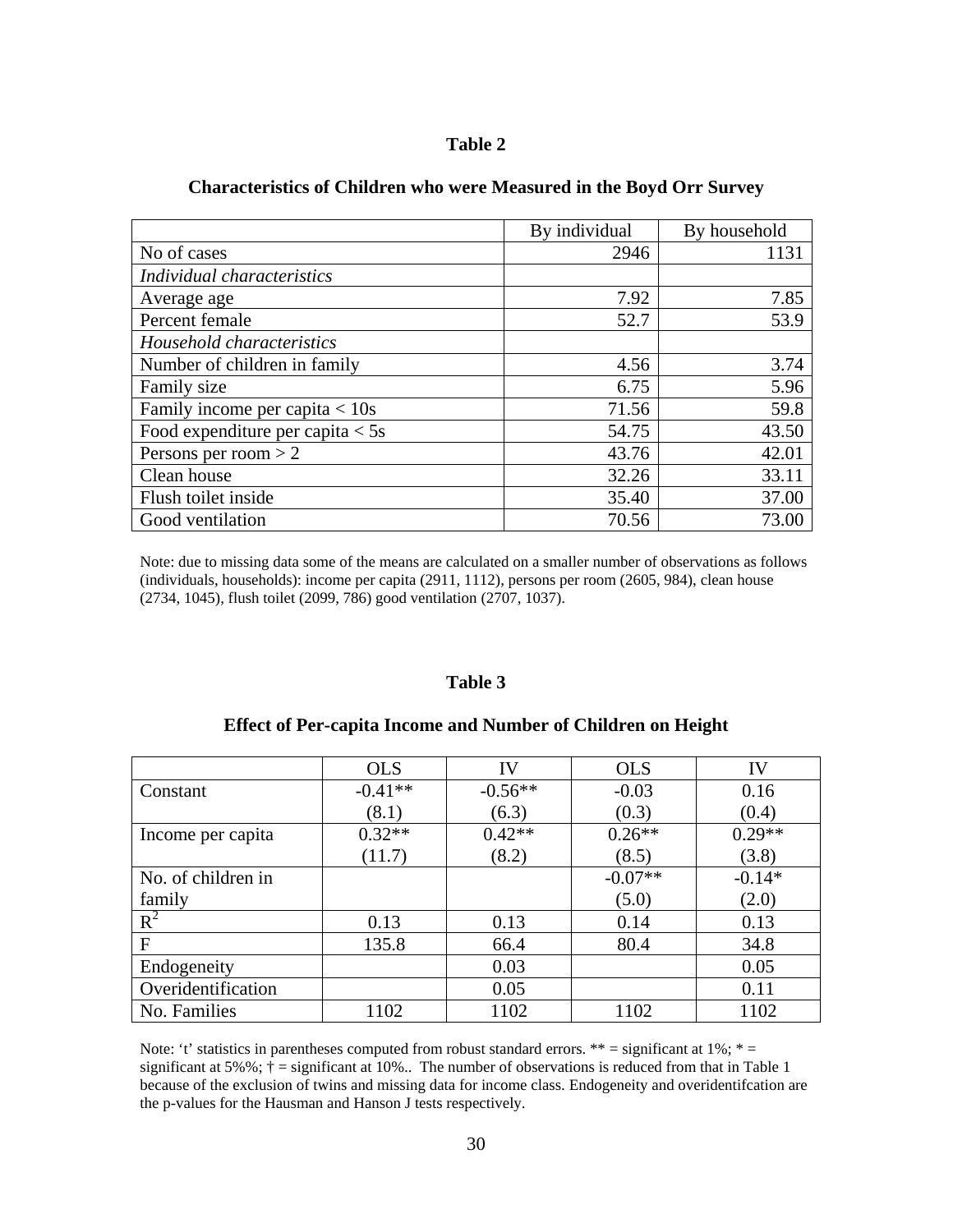### **Table 4**

|                    | Birth order 1 | Birth order 2 | Birth order 3  | Birth order 4 |
|--------------------|---------------|---------------|----------------|---------------|
| Constant           | $-0.11$       | 0.05          | $-0.26$        | 0.06          |
|                    | (0.2)         | (0.4)         | (1.5)          | (0.3)         |
| Income per capita  | $0.26**$      | $0.28**$      | $0.29**$       | $0.26**$      |
|                    | (6.0)         | (6.7)         | (5.3)          | (3.0)         |
| No. of children in | $-0.05*$      | $-0.10**$     | $-0.05\dagger$ | $-0.08**$     |
| family             | (2.0)         | (4.3)         | (1.8)          | (2.7)         |
| $R^2$              | 0.09          | 0.13          | 0.07           | 0.05          |
| F                  | 36.2          | 52.0          | 20.2           | 8.8           |
| No. Children       | 738           | 729           | 577            | 378           |

# **Effect of Per-capita Income and Number of Children on Height by Birth Order**

*Note*: 't' statistics in parentheses. \*\* = significant at 1%; \* = significant at 5%; † = significant at 10%. Twins are excluded.

#### **Table 5**

# **Effect of Per-capita Food Expenditure and Housing Conditions on Height**

|                     | <b>OLS</b> | <b>OLS</b> | <b>OLS</b> | <b>OLS</b> |
|---------------------|------------|------------|------------|------------|
| Constant            | $-0.24**$  | $-0.55**$  | $0.63**$   | $-0.68**$  |
|                     | (2.6)      | (3.9)      | (2.9)      | (4.1)      |
| Per capita food     | $0.27**$   | $0.27**$   | $0.27**$   | $0.26**$   |
| expenditure         | (8.9)      | (2.9)      | (7.8)      | (8.6)      |
| Overcrowding        | $-0.09**$  | $-0.07**$  | $-0.08**$  | $-0.06*$   |
| (persons per room)  | (3.2)      | (2.9)      | (2.6)      | (2.2)      |
| Cleanliness index   |            | $0.13**$   | 0.04       |            |
|                     |            | (2.8)      | (0.7)      |            |
| Flush toilet inside |            |            | 0.003      |            |
|                     |            |            | (0.1)      |            |
| Good ventilation    |            |            | 0.10       | $0.16**$   |
|                     |            |            | (1.6)      | (3.1)      |
| $R^2$               | 0.14       | 0.14       | 0.16       | 0.14       |
| F                   | 64.1       | 45.7       | 24.8       | 45.2       |
| No. Families        | 978        | 953        | 737        | 946        |

Note: 't' statistics in parentheses computed from robust standard errors. \*\* = significant at 1%; \* = significant at 5%;  $\dagger$  = significant at 10%. The number of observations is reduced from that in Table 1 because of the exclusion of twins and missing data for expenditure class and persons per room.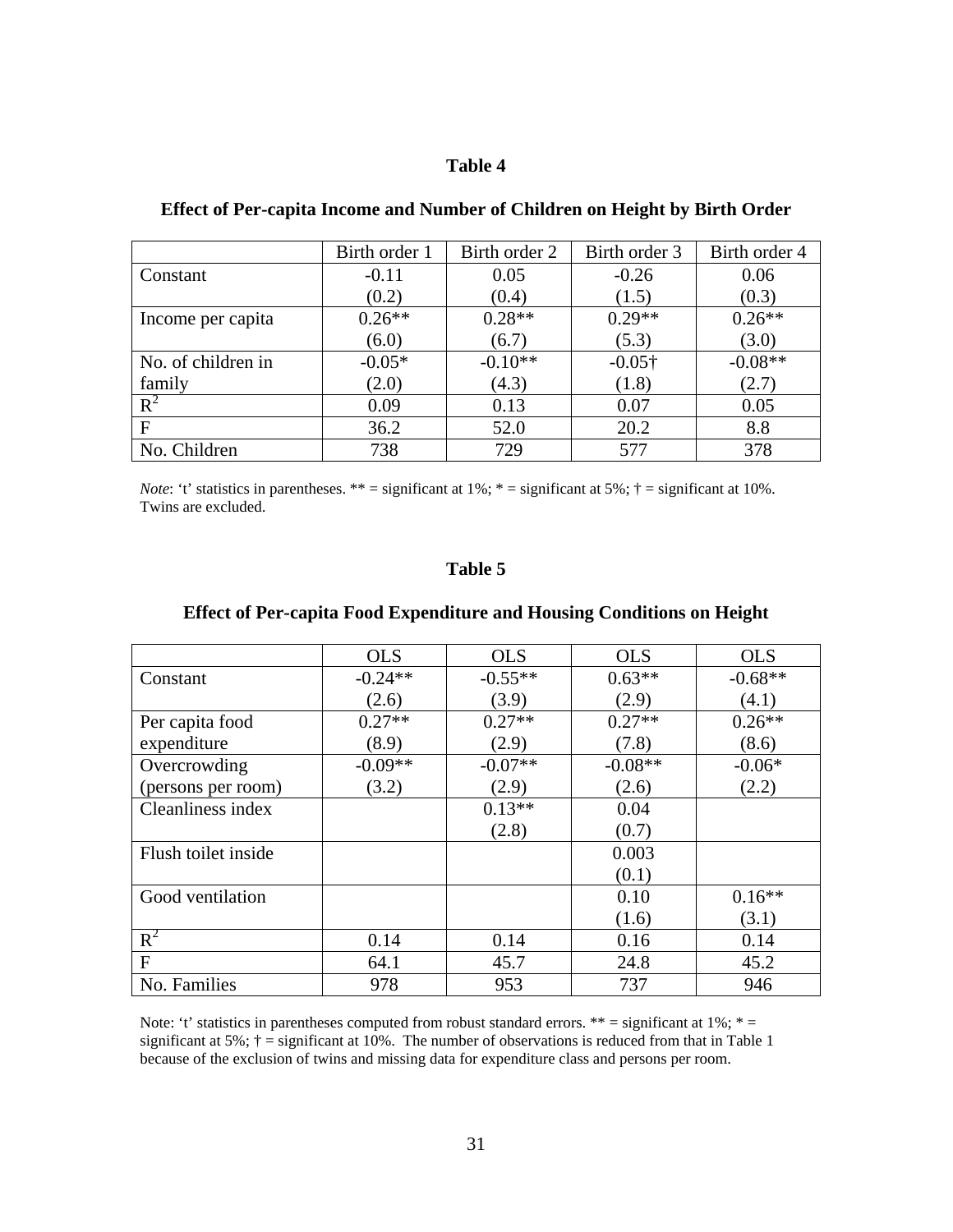### **Table 6**

# **Relationship between Medical Conditions and Height**

|                   | Anemia          | Skeletal    | Respiratory | Ear or eye |
|-------------------|-----------------|-------------|-------------|------------|
|                   |                 | abnormality | infection   | infection  |
| Constant          | $-0.001$        | 0.004       | 0.020       | 0.012      |
|                   | (0.04)          | (0.20)      | (1.01)      | (0.66)     |
| Medical condition | $-0.188\dagger$ | $-0.037$    | $-0.119$    | $-0.199$   |
|                   | (1.79)          | (0.74)      | (2.55)      | (2.86)     |
| $R^2$             | 0.001           | 0.000       | 0.002       | 0.003      |
| No of obs.        | 2600            | 2912        | 2912        | 2910       |

Note: Regressions on individuals aged 2-14. 't' statistics in parentheses. \*\* = significant at 1%; \* = significant at 5%;  $\dagger$  = significant at 10%.

# **Table 7**

# **Effect of Per-capita Income and Number of Children on Disease Incidence**

|                                 | Anemia         | Skeletal<br>abnormality | Respiratory<br>infection | Ear or eye<br>infection |
|---------------------------------|----------------|-------------------------|--------------------------|-------------------------|
| Constant                        | $-0.15$        | $-0.18$                 | $0.20\dagger$            | $-1.03**$               |
|                                 | (0.9)          | (1.5)                   | (1.7)                    | (7.0)                   |
| Income per capita               | $-0.10\dagger$ | $-0.08*$                | $-0.23**$                | $-0.03$                 |
|                                 | (1.7)          | (2.2)                   | (5.6)                    | (0.7)                   |
| Number of children              | $0.07**$       | $0.03\dagger$           | $0.05**$                 | $0.10**$                |
|                                 | (2.8)          | (1.9)                   | (3.3)                    | (5.5)                   |
| Average age                     | $-0.14**$      | $-0.02*$                | $-0.05**$                | $-0.002$                |
|                                 | (6.6)          | (2.1)                   | (4.6)                    | (0.2)                   |
| Pseudo- $R^2$                   | 0.10           | 0.01                    | 0.06                     | 0.05                    |
| Likelihood ratio $\chi^2_{(3)}$ | 81.9           | 21.7                    | 106.2                    | 52.5                    |
| No. Families                    | 1058           | 1134                    | 1134                     | 1134                    |
| Uncensored cases                | 112            | 310                     | 323                      | 183                     |

Note: Tobit regressions of family average disease incidence, for children aged 1-14. 't' statistics in parentheses.  $** =$  significant at 1%;  $* =$  significant at 5%;  $\dagger =$  significant at 10%.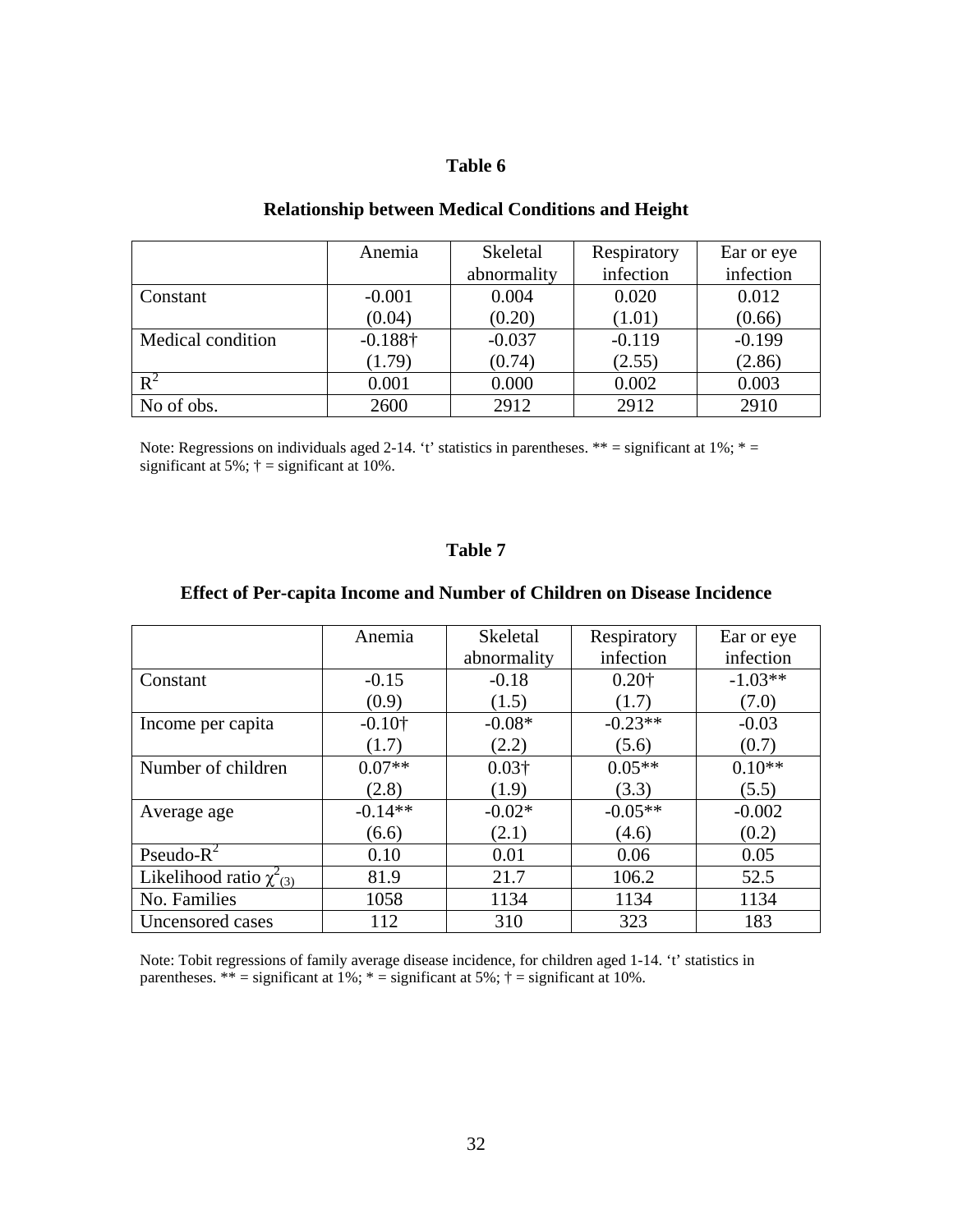### **Table 8**

|                               | Anemia    | Skeletal    | Respiratory | Ear or eye |
|-------------------------------|-----------|-------------|-------------|------------|
|                               |           | abnormality | infection   | infection  |
| Constant                      | 0.39      | $-0.04$     | 0.04        | $-0.45*$   |
|                               | (1.6)     | (0.19)      | (0.2)       | (2.5)      |
| Per capita food               | $-0.15**$ | $-0.10**$   | $-0.08*$    | $-0.11**$  |
| expenditure                   | (2.7)     | (2.8)       | (2.1)       | (2.9)      |
| Overcrowding                  | 0.02      | 0.05        | $0.17**$    | $0.09**$   |
| (persons per room)            | (0.6)     | (1.6)       | (5.4)       | (2.8)      |
| Cleanliness index             | $-0.16*$  | $-0.06$     | $-0.10**$   | $-0.14*$   |
|                               | (2.1)     | (1.1)       | (1.8)       | (2.4)      |
| Average age                   | $-0.11**$ | $-0.01$     | $-0.033$    | 0.02       |
|                               | (5.9)     | (1.0)       | (2.92)      | (1.6)      |
| Pseudo- $R^2$                 | 0.10      | 0.02        | 0.048       | 0.04       |
| Likelihood ratio $\chi^2$ (3) | 69.1      | 23.8        | 75.91       | 41.8       |
| No. Families                  | 923       | 990         | 990         | 990        |
| Uncensored cases              | 100       | 269         | 283         | 165        |

# **Effect of Per-capita Food Expenditure, Overcrowding and Cleanliness on Disease Incidence**

Note: Tobit regressions of family average disease incidence, for children aged 1-14. 't' statistics in parentheses.  $** =$  significant at 1%;  $* =$  significant at 5%;  $\dagger =$  significant at 10%. The number of observations is reduced from that in Table 7 because of missing data on expenditure class and persons per room.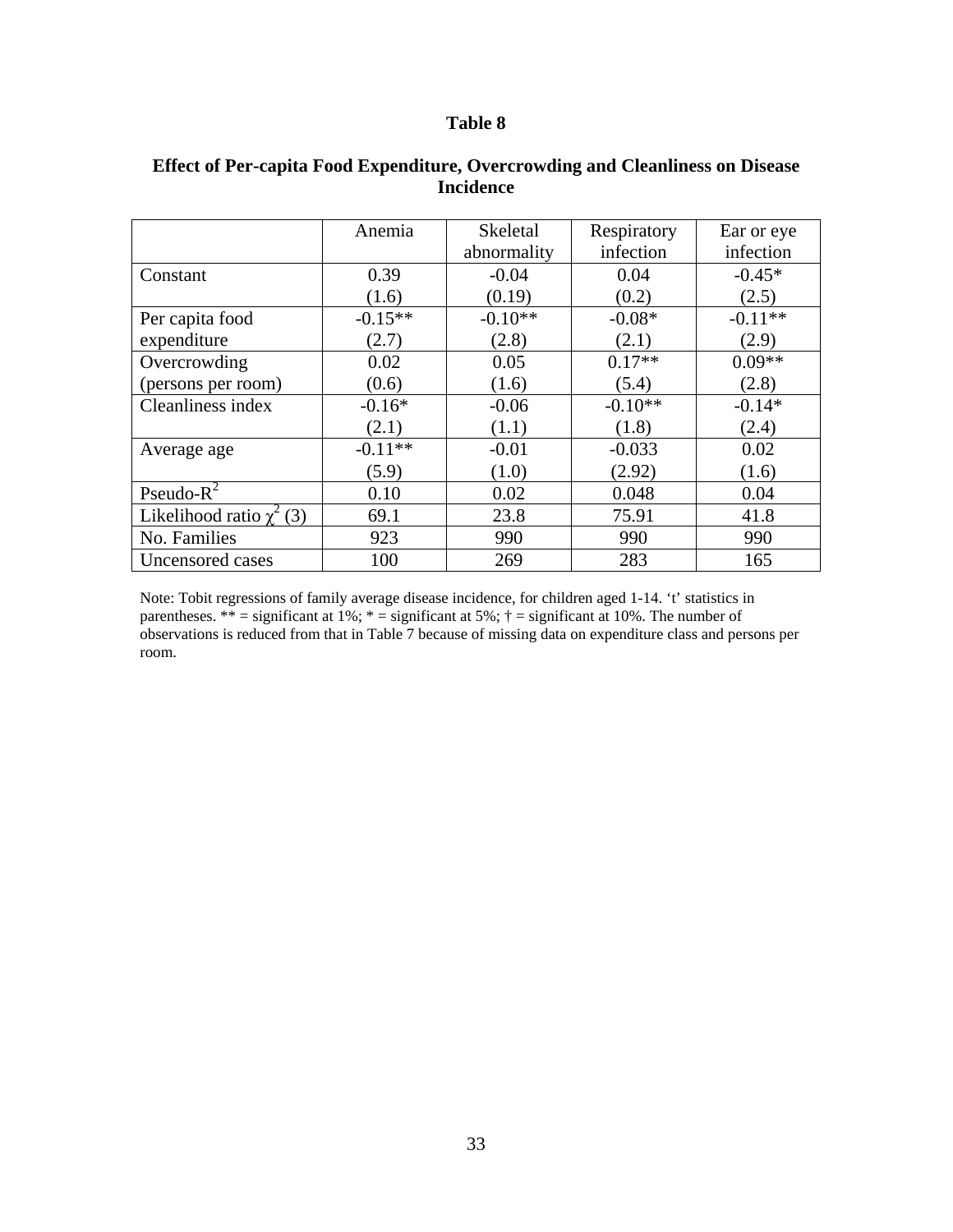|                                | 1886 | 1906    | 1938 | Change    | Change  |
|--------------------------------|------|---------|------|-----------|---------|
|                                |      |         |      | 1886-1906 | 1906-38 |
| No of children                 | 4.6  | 3.5     | 1.8  | $-1.1$    | $-1.7$  |
| No in Family                   | 6.6  | 5.5     | 3.8  | $-1.1$    | $-1.7$  |
| Family income (1938 shillings) | 56.0 | 62.5    | 68.6 | 6.5       | 6.1     |
| Per capita income (shillings)  | 8.5  | 11.4    | 18.1 | 2.9       | 6.7     |
| Food expenditure (shillings)   |      | 37.5    | 34.3 |           | $-3.2$  |
| Per capita food expenditure    |      | 6.8     | 9.0  |           | 2.2     |
| Overcrowding: persons per room |      | $1.1\,$ | 0.9  |           | $-0.2$  |

**Table 9 Trends in Working Class Families, 1886-1938** 

Notes: The standard working class family is taken to be a male breadwinner household with a non-working wife and children under age 18. The data in Table 8 were derived for this standard family in England and Wales as follows:

*Number of children per family.* The 1904 survey of working class budgets, which covered 'normal' families with a male breadwinner and at least one child, records an average of 3.6 children of all ages (Bowley, 1941, p. 129); an estimate from the 1901 census suggests a figure of 3.4 children (Gazeley and Newell, 2007, p. 12). We take a figure of 3.5 children for 1906. From the 1938 budget survey a figure of 1.8 children can be inferred (Rowett Institute, 1955, p. 24; Prais and Houthakker, 1955, p. 187-8). The figures for 1906 and 1938 are fairly close to the trend in the total period fertility rate: 4.58 in 1881-5, 3.46 in 1901-5 and 1.78 in 1931-5 (Figure 3). We therefore adopt a figure for 1886 of 4.6 children. It should be noted that completed family size for working class families with children would be higher than these figures.

*Earners and earnings per family.* Weekly earnings for adult males, based on the periodic wage enquiries, were taken from Bowley (1937, p. 49): 24s in 1886, 29s in 1906 and 60s in 1938. The 1904 survey of working class budgets recorded average weekly family income of 36s 10d, or 27 percent more than the adult male wage. Assuming that 20 percent of children present were aged 14 -17, the average number of supplementary wage earners in 1906 would be  $3.5*0.2 = 0.7$ , this implies that one supplementary earner would have earned about 0.27/0.7 of adult male earnings or about 40 percent. For 1938 the  $1.8*0.2 = 0.36$ supplementary earners would have contributed 14.4 percent, a figure that is consistent with Rowntree's (1941, p. 129) finding that supplementary earners added 14.3 percent. For 1886 the same calculation gives  $4.6*0.2 = 0.92$  supplementary earners contributing 37 percent over adult male earnings. These estimated family incomes were converted to 1938 prices using the cost of living index (Feinstein, 1995, p. 264-5). *Expenditure on food.* The working class families surveyed in 1904 spent 60 percent of their income on food (Bowley 1941, p. 131). In the 1938 survey only 40 percent was spent on food but this included a wider range of household types (in particular households without children). The figure would have been higher for the standard family and so we estimate a food share for 1938 at 50 percent.

*Persons per room.* In 1931 the average number of persons per room was 0.85 for a family of 4, 1.03 for a family of 5, and 1.20 for a family of 6. Since families with children experienced somewhat greater crowding we assume a figure of 1.0 for 1938. Unfortunately we do not have comparable figures for 30 years earlier. However, the average number of persons per room in four-roomed dwellings across all family types fell from 1.12 per room in 1901 to 0.95 in 1931. Allowing for changes in family size it seems reasonable to assume a decrease in crowding of about 0.2 persons per room over the 30 year period.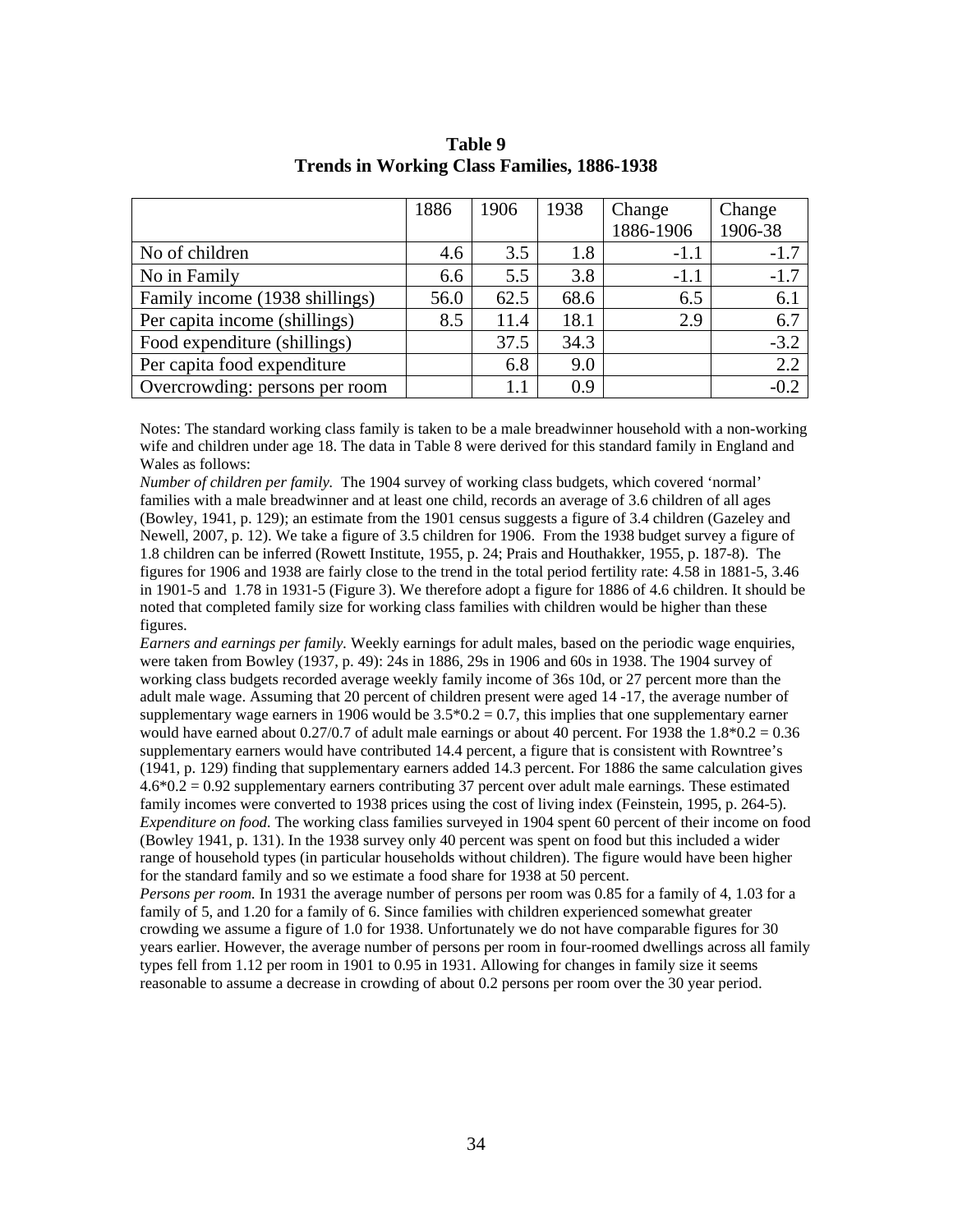**Table 10 Effects of Family Income and Family Size on Heights, 1886-1938** 

|                                | Change 1886-1906 |          | <b>Change 1906-38</b> |     |
|--------------------------------|------------------|----------|-----------------------|-----|
| Change in:                     | <b>SD</b>        | $\rm cm$ | <b>SD</b>             | cm  |
| Family income per capita       | 0.15             | 0.9      | 0.35                  | 2.1 |
| No in Family                   | 0.08             | 0.5      | 0.12                  | 0.7 |
| Total                          | 0.23             | 1.4      | 0.47                  | 2.9 |
| Of which due to family size    | 0.17             | 1.1      | 0.30                  | 1.8 |
| Change in:                     |                  |          | <b>SD</b>             | cm  |
| Per capita food expenditure    |                  |          | 0.30                  | 1.8 |
| Overcrowding: persons per room |                  |          | 0.02                  | 0.1 |
| Total                          |                  |          | 0.32                  | 1 Q |

*Source*: Based on data in Table 5 and coefficients in col. (3) of Table 3 and col. (1) in Table 5. The counterfactuals are calculated by holding family size constant at the beginning period value and adjusting the change in income to allow for the contribution of older children.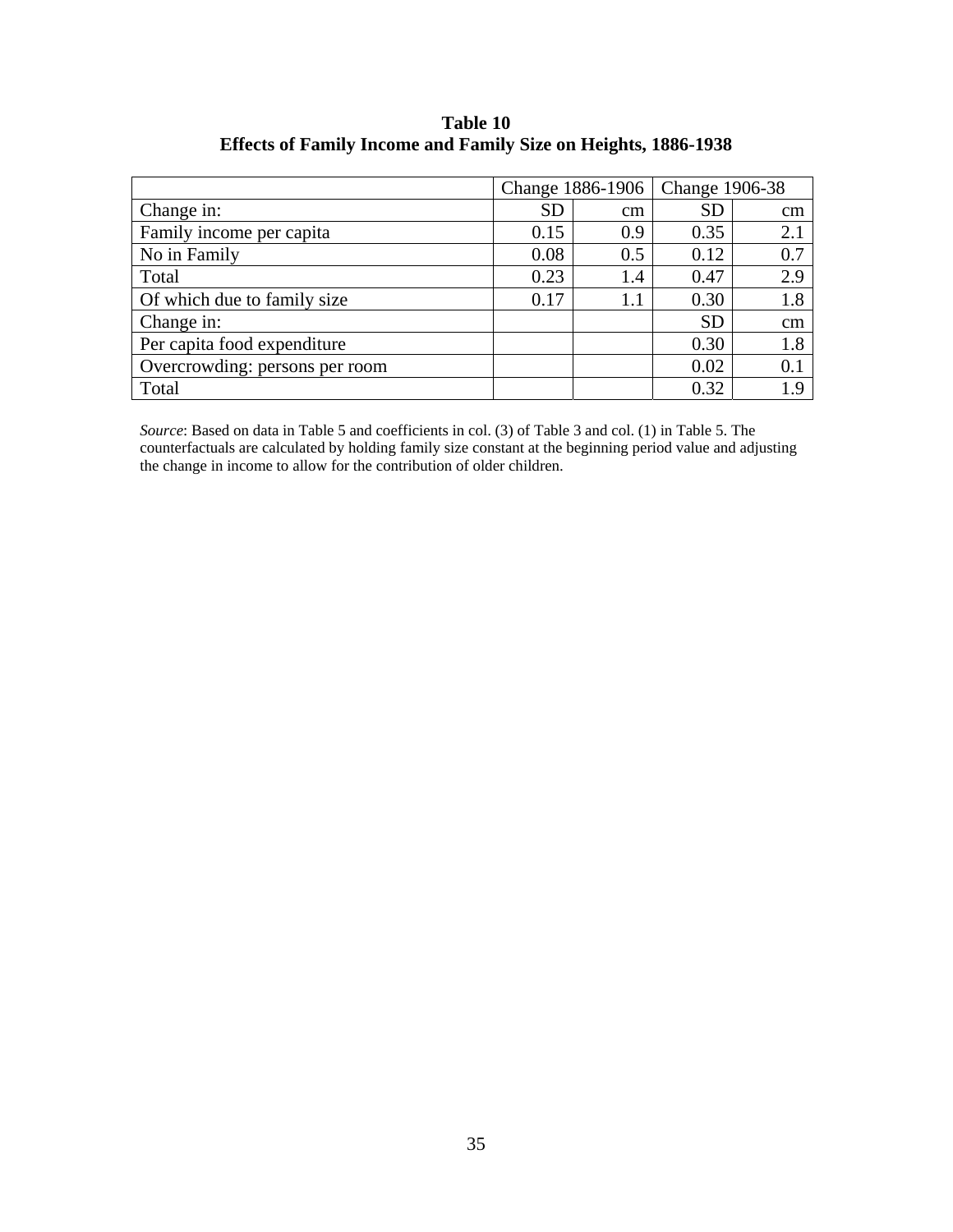#### **APPENDIX TABLE**

|                         | Income per     | No. of    |
|-------------------------|----------------|-----------|
|                         | capita         | children  |
| Constant                | 0.75           | $4.03**$  |
|                         | (1.2)          | (11.4)    |
| Twins last birth        | $-0.42**$      | $1.40**$  |
|                         | (3.4)          | (4.3)     |
| Occupational income     | $0.02**$       | $-0.01**$ |
|                         | (15.7)         | (5.9)     |
| Share of labor force in | $-0.70**$      | $-0.99*$  |
| agriculture             | (2.9)          | (2.0)     |
| Share of population     | $-0.26\dagger$ | 0.49      |
| urban                   | (1.8)          | (1.6)     |
| Local unemployment      | $-0.01$        | $0.04**$  |
| rate                    | (1.2)          | (2.9)     |
| $R^2$                   | 0.27           | 0.08      |
| $\mathbf{F}$            | 59.0           | 22.5      |
| No. of observations     | 1102           | 1102      |

#### **First Stage Estimates for Table 3 Col. 4**

*Note*: t- statistics in parentheses. As none of the instruments appear in the second stage, the  $R^2$  reported here is the partial  $R^2$  for excluded instruments and the F-statistic is the test for excluded instruments.

*Sources for instruments:* Occupational income is constructed by allocating a value to each of the six social classes recorded for the households in the Boyd Orr survey on the basis of the occupational class of the head of household. A weekly income for each class was calculated from the data reported by Routh (1965) p. 104. This in turn was derived from the Ministry of Labour's earnings survey for 1935/6. Other variables are based on the locality. The share of the labour force in agriculture and the share of the population urban are measured at the county level, taken from the 1931 census. The unemployment rate is the average unemployment rate of adult males for 1937-9, based on the Ministry of Labour's local unemployment index. These are for employment exchange areas and are reported in the *Ministry of Labour Gazette.* Infant mortality rates (per thousand live births) for 1937-9 are taken from the *Statistical Reviews* of the Registrar General for England and Wales and the Registrar General for Scotland. These are measured either for the borough or for the relevant rural district.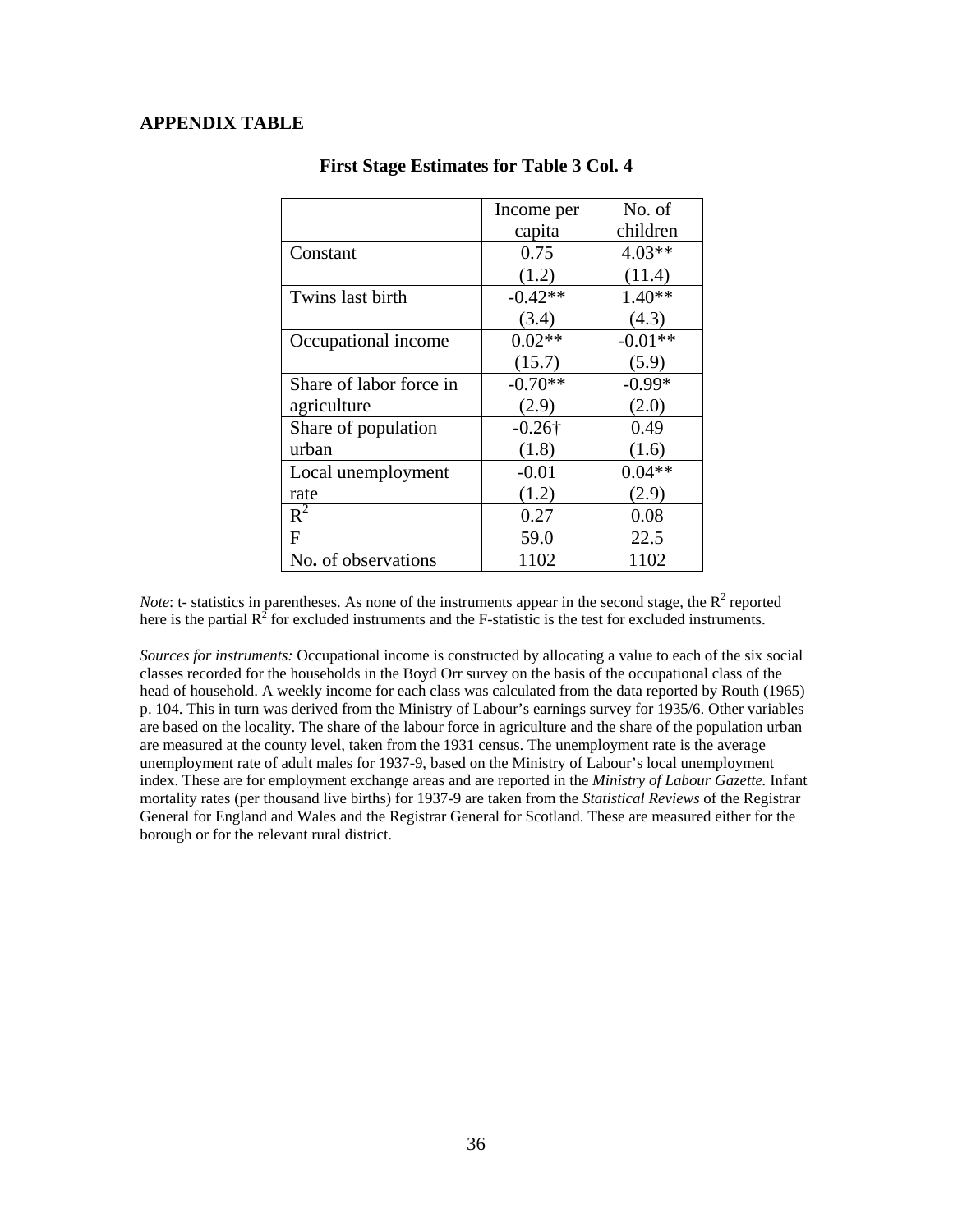**Figure 1: Infant and Child Mortality Rates: England and Wales, 1851-1950**



Source: Registrar General (2004), Table 4, p. 5.



**Figure 2 Fertility Rates, England and Wales 1851-1950**

Source: OPCS (1987), Table 1.4, p. 26.